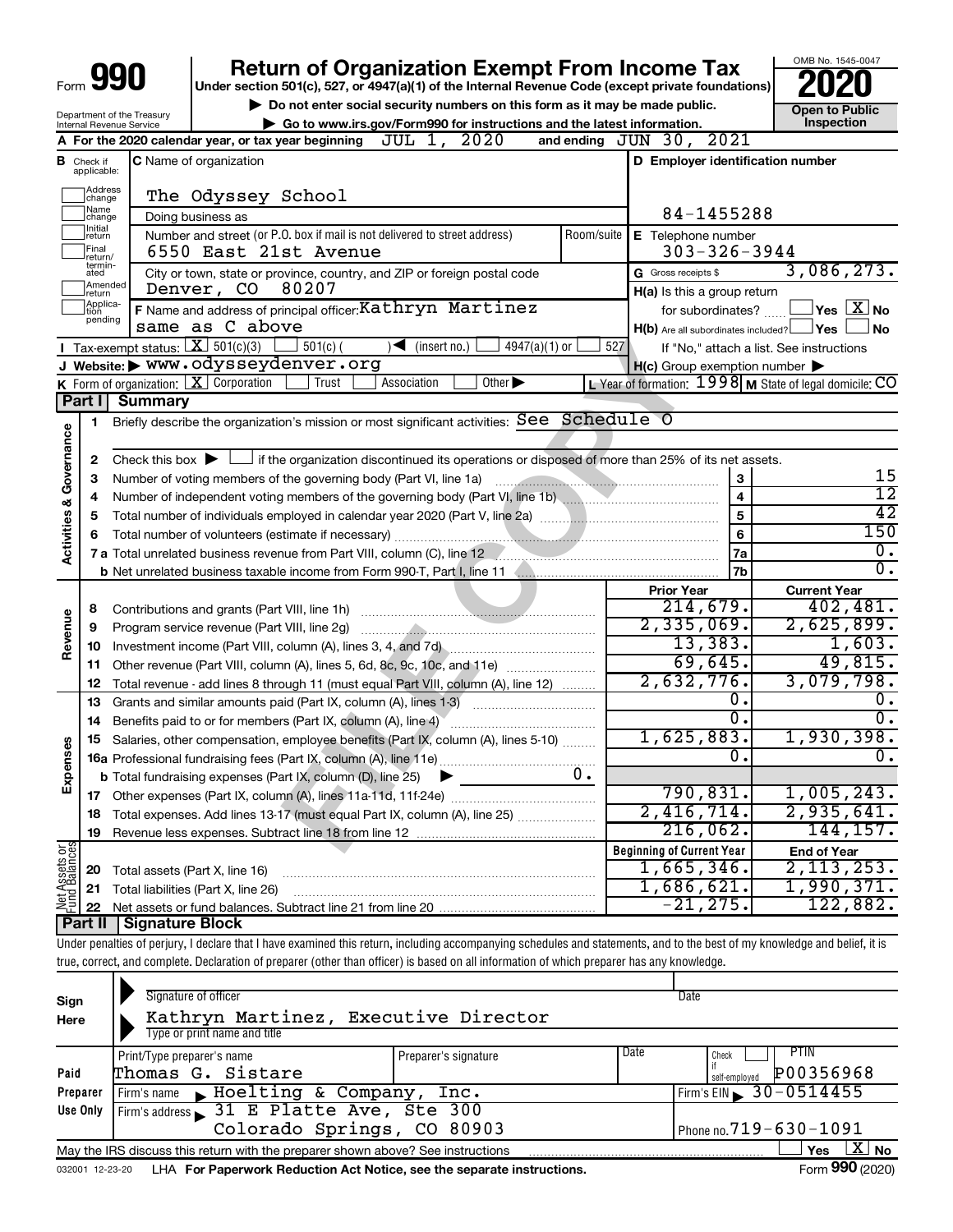|                | The Odyssey School<br>Form 990 (2020)                                                                                                        | 84-1455288 | Page 2                               |
|----------------|----------------------------------------------------------------------------------------------------------------------------------------------|------------|--------------------------------------|
|                | <b>Part III   Statement of Program Service Accomplishments</b>                                                                               |            |                                      |
|                |                                                                                                                                              |            |                                      |
| 1              | Briefly describe the organization's mission:                                                                                                 |            |                                      |
|                | The Odyssey School is a diverse, public, K-8 Expenditionary Learning                                                                         |            |                                      |
|                | School. We teach students how to learn through a focus on academic<br>achievement, critical thinking and social responsibility, preparing    |            |                                      |
|                | them for high school and beyond.                                                                                                             |            |                                      |
| $\overline{2}$ | Did the organization undertake any significant program services during the year which were not listed on the                                 |            |                                      |
|                | prior Form 990 or 990-EZ?                                                                                                                    |            | $\sqrt{\mathsf{Yes}\ \mathbf{X}}$ No |
|                | If "Yes," describe these new services on Schedule O.                                                                                         |            |                                      |
| 3              | Did the organization cease conducting, or make significant changes in how it conducts, any program services?                                 |            | $\exists$ Yes $\boxed{\text{X}}$ No  |
|                | If "Yes," describe these changes on Schedule O.                                                                                              |            |                                      |
| 4              | Describe the organization's program service accomplishments for each of its three largest program services, as measured by expenses.         |            |                                      |
|                | Section 501(c)(3) and 501(c)(4) organizations are required to report the amount of grants and allocations to others, the total expenses, and |            |                                      |
|                | revenue, if any, for each program service reported.                                                                                          |            |                                      |
| 4a             | $2,489,431$ $\cdot$ including grants of \$<br>(Expenses \$<br>) (Revenue \$<br>(Code:                                                        | 2,629,308. |                                      |
|                | The Odyssey School is a diverse, public, K-8 Expenditionary Learning                                                                         |            |                                      |
|                | School. We teach students how to learn through a focus on academic<br>achievement, critical thinking and social responsibility, preparing    |            |                                      |
|                | them for high school and beyond. Serves 262 kids.                                                                                            |            |                                      |
|                |                                                                                                                                              |            |                                      |
|                |                                                                                                                                              |            |                                      |
|                |                                                                                                                                              |            |                                      |
|                |                                                                                                                                              |            |                                      |
|                |                                                                                                                                              |            |                                      |
|                |                                                                                                                                              |            |                                      |
|                |                                                                                                                                              |            |                                      |
|                |                                                                                                                                              |            |                                      |
| 4b             | (Code: ) (Expenses \$<br>) (Revenue \$<br>including grants of \$                                                                             |            |                                      |
|                |                                                                                                                                              |            |                                      |
|                |                                                                                                                                              |            |                                      |
|                |                                                                                                                                              |            |                                      |
|                |                                                                                                                                              |            |                                      |
|                |                                                                                                                                              |            |                                      |
|                |                                                                                                                                              |            |                                      |
|                |                                                                                                                                              |            |                                      |
|                |                                                                                                                                              |            |                                      |
|                |                                                                                                                                              |            |                                      |
|                |                                                                                                                                              |            |                                      |
|                |                                                                                                                                              |            |                                      |
| 4с             | (Code:<br>) (Expenses \$<br>(Revenue \$<br>including grants of \$                                                                            |            |                                      |
|                |                                                                                                                                              |            |                                      |
|                |                                                                                                                                              |            |                                      |
|                |                                                                                                                                              |            |                                      |
|                |                                                                                                                                              |            |                                      |
|                |                                                                                                                                              |            |                                      |
|                |                                                                                                                                              |            |                                      |
|                |                                                                                                                                              |            |                                      |
|                |                                                                                                                                              |            |                                      |
|                |                                                                                                                                              |            |                                      |
|                |                                                                                                                                              |            |                                      |
|                |                                                                                                                                              |            |                                      |
| 4d             | Other program services (Describe on Schedule O.)                                                                                             |            |                                      |
|                | (Expenses \$<br>(Revenue \$<br>including grants of \$                                                                                        |            |                                      |
|                | 2,489,431.<br><b>4e</b> Total program service expenses $\blacktriangleright$                                                                 |            |                                      |
|                | 032002 12-23-20                                                                                                                              |            | Form 990 (2020)                      |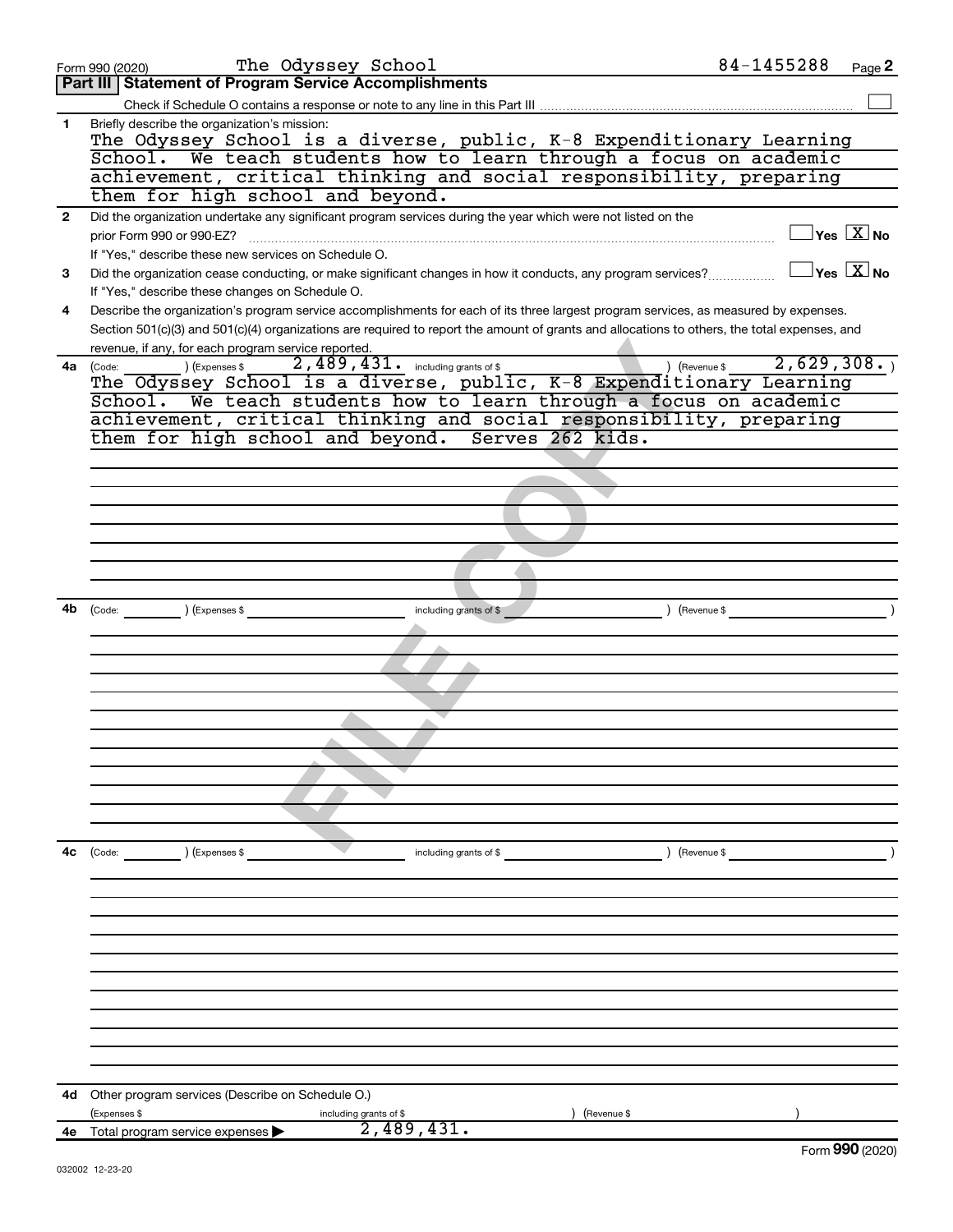The Odyssey School 84-1455288

|     | 84-1455288<br>The Odyssey School<br>Form 990 (2020)                                                                                                                                                                            |                 |                         | Page 3          |
|-----|--------------------------------------------------------------------------------------------------------------------------------------------------------------------------------------------------------------------------------|-----------------|-------------------------|-----------------|
|     | <b>Checklist of Required Schedules</b><br>Part IV                                                                                                                                                                              |                 |                         |                 |
|     |                                                                                                                                                                                                                                |                 | Yes                     | No              |
| 1.  | Is the organization described in section $501(c)(3)$ or $4947(a)(1)$ (other than a private foundation)?                                                                                                                        |                 |                         |                 |
|     | If "Yes," complete Schedule A                                                                                                                                                                                                  | 1               | x                       |                 |
| 2   | Is the organization required to complete Schedule B, Schedule of Contributors? [11] The organization required to complete Schedule B, Schedule of Contributors? [11] The organization required to complete Schedule B, Schedul | $\overline{2}$  | $\overline{\textbf{x}}$ |                 |
| 3   | Did the organization engage in direct or indirect political campaign activities on behalf of or in opposition to candidates for                                                                                                |                 |                         |                 |
|     | public office? If "Yes," complete Schedule C, Part I                                                                                                                                                                           | З               |                         | x               |
| 4   | Section 501(c)(3) organizations. Did the organization engage in lobbying activities, or have a section 501(h) election in effect                                                                                               |                 |                         |                 |
|     |                                                                                                                                                                                                                                | 4               |                         | x               |
| 5   | Is the organization a section 501(c)(4), 501(c)(5), or 501(c)(6) organization that receives membership dues, assessments, or                                                                                                   |                 |                         |                 |
|     |                                                                                                                                                                                                                                | 5               |                         | x               |
| 6   | Did the organization maintain any donor advised funds or any similar funds or accounts for which donors have the right to                                                                                                      |                 |                         |                 |
|     | provide advice on the distribution or investment of amounts in such funds or accounts? If "Yes," complete Schedule D, Part I                                                                                                   | 6               |                         | x               |
| 7   | Did the organization receive or hold a conservation easement, including easements to preserve open space,                                                                                                                      |                 |                         |                 |
|     | the environment, historic land areas, or historic structures? If "Yes," complete Schedule D, Part II<br>.                                                                                                                      | $\overline{7}$  |                         | x               |
| 8   | Did the organization maintain collections of works of art, historical treasures, or other similar assets? If "Yes," complete                                                                                                   | 8               |                         | x               |
| 9   | Did the organization report an amount in Part X, line 21, for escrow or custodial account liability, serve as a custodian for                                                                                                  |                 |                         |                 |
|     | amounts not listed in Part X; or provide credit counseling, debt management, credit repair, or debt negotiation services?                                                                                                      |                 |                         |                 |
|     |                                                                                                                                                                                                                                | 9               |                         | х               |
| 10  | Did the organization, directly or through a related organization, hold assets in donor-restricted endowments                                                                                                                   |                 |                         |                 |
|     |                                                                                                                                                                                                                                | 10              |                         | x               |
| 11  | If the organization's answer to any of the following questions is "Yes," then complete Schedule D, Parts VI, VII, VIII, IX, or X<br>as applicable.                                                                             |                 |                         |                 |
|     | a Did the organization report an amount for land, buildings, and equipment in Part X, line 10? If "Yes," complete Schedule D,                                                                                                  |                 |                         |                 |
|     | Part VI                                                                                                                                                                                                                        | 11a             | х                       |                 |
|     | <b>b</b> Did the organization report an amount for investments - other securities in Part X, line 12, that is 5% or more of its total                                                                                          |                 |                         |                 |
|     |                                                                                                                                                                                                                                | 11b             |                         | x               |
|     | c Did the organization report an amount for investments - program related in Part X, line 13, that is 5% or more of its total                                                                                                  |                 |                         |                 |
|     |                                                                                                                                                                                                                                | 11c             |                         | x               |
|     | d Did the organization report an amount for other assets in Part X, line 15, that is 5% or more of its total assets reported in                                                                                                |                 |                         |                 |
|     |                                                                                                                                                                                                                                | 11d             | x                       |                 |
|     |                                                                                                                                                                                                                                | 11e             | х                       |                 |
| f.  | Did the organization's separate or consolidated financial statements for the tax year include a footnote that addresses                                                                                                        |                 |                         |                 |
|     | the organization's liability for uncertain tax positions under FIN 48 (ASC 740)? If "Yes," complete Schedule D, Part X                                                                                                         | 11f             |                         | x               |
|     | 12a Did the organization obtain separate, independent audited financial statements for the tax year? If "Yes," complete                                                                                                        |                 |                         |                 |
|     | Schedule D, Parts XI and XII <b>construction and construction of the Construction</b> and Construction and Construction                                                                                                        | 12a             | X                       |                 |
|     | <b>b</b> Was the organization included in consolidated, independent audited financial statements for the tax year?                                                                                                             |                 |                         |                 |
|     | If "Yes," and if the organization answered "No" to line 12a, then completing Schedule D, Parts XI and XII is optional                                                                                                          | 12 <sub>b</sub> | x                       |                 |
| 13  |                                                                                                                                                                                                                                | 13              | $\overline{\textbf{x}}$ |                 |
| 14a | Did the organization maintain an office, employees, or agents outside of the United States?                                                                                                                                    | 14a             |                         | x               |
|     | <b>b</b> Did the organization have aggregate revenues or expenses of more than \$10,000 from grantmaking, fundraising, business,                                                                                               |                 |                         |                 |
|     | investment, and program service activities outside the United States, or aggregate foreign investments valued at \$100,000                                                                                                     |                 |                         |                 |
|     |                                                                                                                                                                                                                                | 14b             |                         | x               |
| 15  | Did the organization report on Part IX, column (A), line 3, more than \$5,000 of grants or other assistance to or for any                                                                                                      |                 |                         |                 |
|     |                                                                                                                                                                                                                                | 15              |                         | x               |
| 16  | Did the organization report on Part IX, column (A), line 3, more than \$5,000 of aggregate grants or other assistance to                                                                                                       |                 |                         |                 |
|     |                                                                                                                                                                                                                                | 16              |                         | x               |
| 17  | Did the organization report a total of more than \$15,000 of expenses for professional fundraising services on Part IX,                                                                                                        |                 |                         |                 |
|     |                                                                                                                                                                                                                                | 17              |                         | x               |
| 18  | Did the organization report more than \$15,000 total of fundraising event gross income and contributions on Part VIII, lines                                                                                                   | 18              | х                       |                 |
| 19  | Did the organization report more than \$15,000 of gross income from gaming activities on Part VIII, line 9a? If "Yes,"                                                                                                         |                 |                         |                 |
|     |                                                                                                                                                                                                                                | 19              |                         | x               |
| 20a |                                                                                                                                                                                                                                | 20a             |                         | x               |
|     |                                                                                                                                                                                                                                | 20 <sub>b</sub> |                         |                 |
| 21  | Did the organization report more than \$5,000 of grants or other assistance to any domestic organization or                                                                                                                    |                 |                         |                 |
|     |                                                                                                                                                                                                                                | 21              |                         | x               |
|     | 032003 12-23-20                                                                                                                                                                                                                |                 |                         | Form 990 (2020) |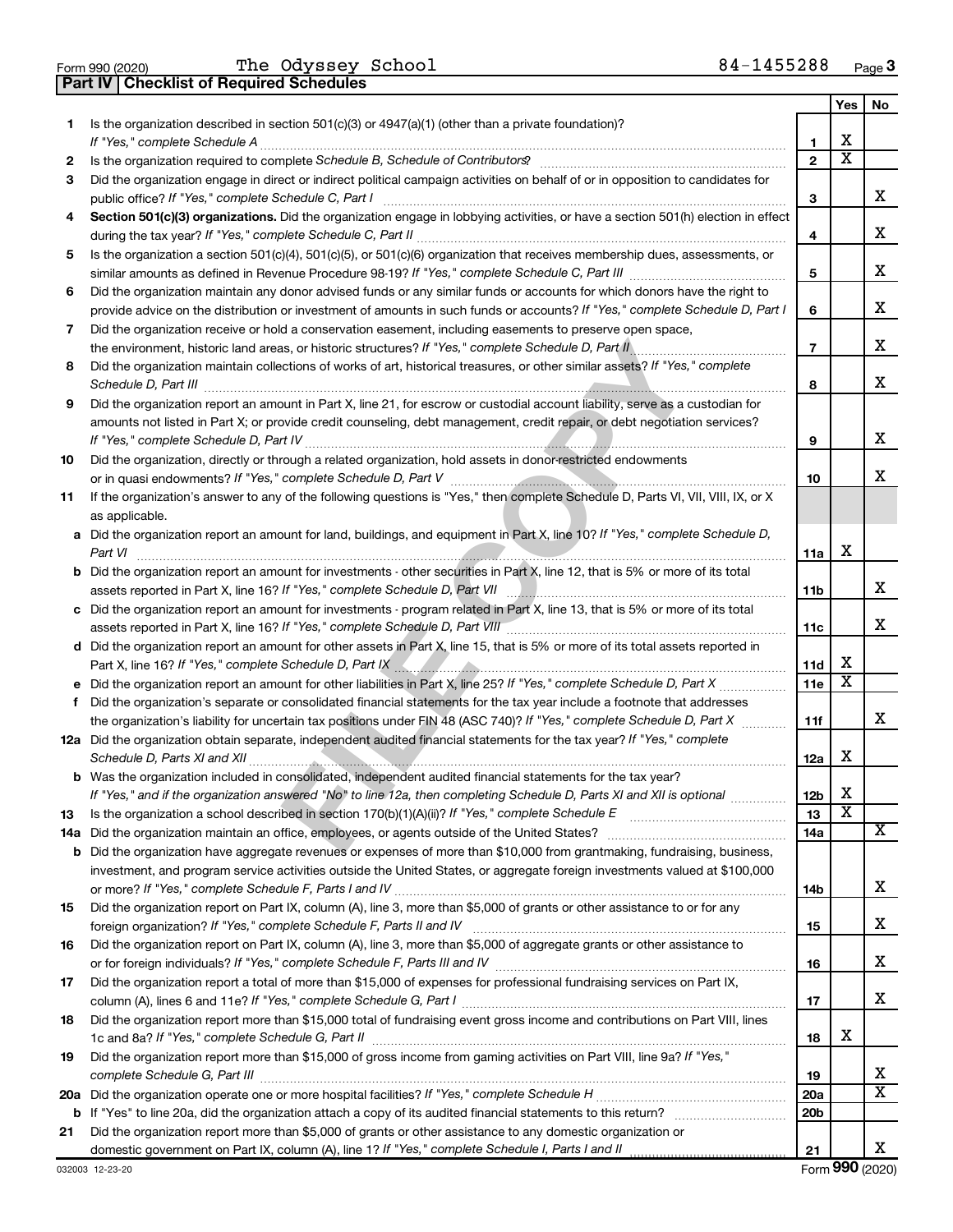|  | Form 990 (2020) |  |
|--|-----------------|--|
|  |                 |  |

The Odyssey School 84-1455288

|               | 84-1455288<br>The Odyssey School<br>Form 990 (2020)                                                                                                                            |                 |            | Page 4          |
|---------------|--------------------------------------------------------------------------------------------------------------------------------------------------------------------------------|-----------------|------------|-----------------|
|               | <b>Part IV   Checklist of Required Schedules (continued)</b>                                                                                                                   |                 |            |                 |
|               |                                                                                                                                                                                |                 | Yes        | No              |
| 22            | Did the organization report more than \$5,000 of grants or other assistance to or for domestic individuals on                                                                  |                 |            |                 |
|               | Part IX, column (A), line 2? If "Yes," complete Schedule I, Parts I and III                                                                                                    | 22              |            | x               |
| 23            | Did the organization answer "Yes" to Part VII, Section A, line 3, 4, or 5 about compensation of the organization's current                                                     |                 |            |                 |
|               | and former officers, directors, trustees, key employees, and highest compensated employees? If "Yes," complete                                                                 |                 |            |                 |
|               | Schedule J <b>Execute Schedule Schedule Schedule Schedule</b> J <b>Execute Schedule J Execute Schedule J</b>                                                                   | 23              |            | x               |
|               | 24a Did the organization have a tax-exempt bond issue with an outstanding principal amount of more than \$100,000 as of the                                                    |                 |            |                 |
|               | last day of the year, that was issued after December 31, 2002? If "Yes," answer lines 24b through 24d and complete                                                             |                 |            |                 |
|               |                                                                                                                                                                                | 24a             |            | x               |
|               | b Did the organization invest any proceeds of tax-exempt bonds beyond a temporary period exception?                                                                            | 24 <sub>b</sub> |            |                 |
|               | c Did the organization maintain an escrow account other than a refunding escrow at any time during the year to defease                                                         |                 |            |                 |
|               |                                                                                                                                                                                | 24c             |            |                 |
|               |                                                                                                                                                                                | 24d             |            |                 |
|               | 25a Section 501(c)(3), 501(c)(4), and 501(c)(29) organizations. Did the organization engage in an excess benefit                                                               | 25a             |            | х               |
|               | <b>b</b> Is the organization aware that it engaged in an excess benefit transaction with a disqualified person in a prior year, and                                            |                 |            |                 |
|               | that the transaction has not been reported on any of the organization's prior Forms 990 or 990-EZ? If "Yes," complete                                                          |                 |            |                 |
|               | Schedule L, Part I                                                                                                                                                             | 25b             |            | x               |
| 26            | Did the organization report any amount on Part X, line 5 or 22, for receivables from or payables to any current                                                                |                 |            |                 |
|               | or former officer, director, trustee, key employee, creator or founder, substantial contributor, or 35%                                                                        |                 |            |                 |
|               | controlled entity or family member of any of these persons? If "Yes," complete Schedule L, Part II                                                                             | 26              |            | x               |
| 27            | Did the organization provide a grant or other assistance to any current or former officer, director, trustee, key employee,                                                    |                 |            |                 |
|               | creator or founder, substantial contributor or employee thereof, a grant selection committee member, or to a 35% controlled                                                    |                 |            |                 |
|               | entity (including an employee thereof) or family member of any of these persons? If "Yes," complete Schedule L, Part III                                                       | 27              |            | x               |
| 28            | Was the organization a party to a business transaction with one of the following parties (see Schedule L, Part IV                                                              |                 |            |                 |
|               | instructions, for applicable filing thresholds, conditions, and exceptions):                                                                                                   |                 |            |                 |
| а             | A current or former officer, director, trustee, key employee, creator or founder, or substantial contributor? If                                                               |                 |            |                 |
|               |                                                                                                                                                                                | 28a             |            | х               |
|               |                                                                                                                                                                                | 28 <sub>b</sub> |            | X               |
|               | c A 35% controlled entity of one or more individuals and/or organizations described in lines 28a or 28b?/f                                                                     |                 |            |                 |
|               |                                                                                                                                                                                | 28c             |            | х               |
| 29            |                                                                                                                                                                                | 29              |            | X               |
| 30            | Did the organization receive contributions of art, historical treasures, or other similar assets, or qualified conservation                                                    |                 |            |                 |
|               |                                                                                                                                                                                | 30              |            | х               |
| 31            | Did the organization liquidate, terminate, or dissolve and cease operations? If "Yes," complete Schedule N, Part I                                                             | 31              |            | X               |
| 32            | Did the organization sell, exchange, dispose of, or transfer more than 25% of its net assets? If "Yes," complete                                                               |                 |            |                 |
|               | Schedule N, Part II                                                                                                                                                            | 32              |            | х               |
| 33            | Did the organization own 100% of an entity disregarded as separate from the organization under Regulations                                                                     |                 |            |                 |
|               |                                                                                                                                                                                | 33              |            | x.              |
| 34            | Was the organization related to any tax-exempt or taxable entity? If "Yes," complete Schedule R, Part II, III, or IV, and                                                      |                 |            |                 |
|               | Part V, line 1                                                                                                                                                                 | 34              |            | х               |
|               | 35a Did the organization have a controlled entity within the meaning of section 512(b)(13)?                                                                                    | 35a             |            | x               |
|               | b If "Yes" to line 35a, did the organization receive any payment from or engage in any transaction with a controlled entity                                                    |                 |            |                 |
|               |                                                                                                                                                                                | 35 <sub>b</sub> |            |                 |
| 36            | Section 501(c)(3) organizations. Did the organization make any transfers to an exempt non-charitable related organization?                                                     |                 |            |                 |
|               |                                                                                                                                                                                | 36              |            | х               |
| 37            | Did the organization conduct more than 5% of its activities through an entity that is not a related organization                                                               |                 |            |                 |
|               |                                                                                                                                                                                | 37              |            | x.              |
| 38            | Did the organization complete Schedule O and provide explanations in Schedule O for Part VI, lines 11b and 19?                                                                 |                 | х          |                 |
| <b>Part V</b> | <b>Statements Regarding Other IRS Filings and Tax Compliance</b>                                                                                                               | 38              |            |                 |
|               |                                                                                                                                                                                |                 |            |                 |
|               |                                                                                                                                                                                |                 |            |                 |
|               |                                                                                                                                                                                | 4               | <b>Yes</b> | No              |
| b             | 1a Enter the number reported in Box 3 of Form 1096. Enter -0- if not applicable<br>1a<br>Enter the number of Forms W-2G included in line 1a. Enter -0- if not applicable<br>1b |                 |            |                 |
|               | c Did the organization comply with backup withholding rules for reportable payments to vendors and reportable gaming                                                           |                 |            |                 |
|               |                                                                                                                                                                                | 1c              |            |                 |
|               | 032004 12-23-20                                                                                                                                                                |                 |            | Form 990 (2020) |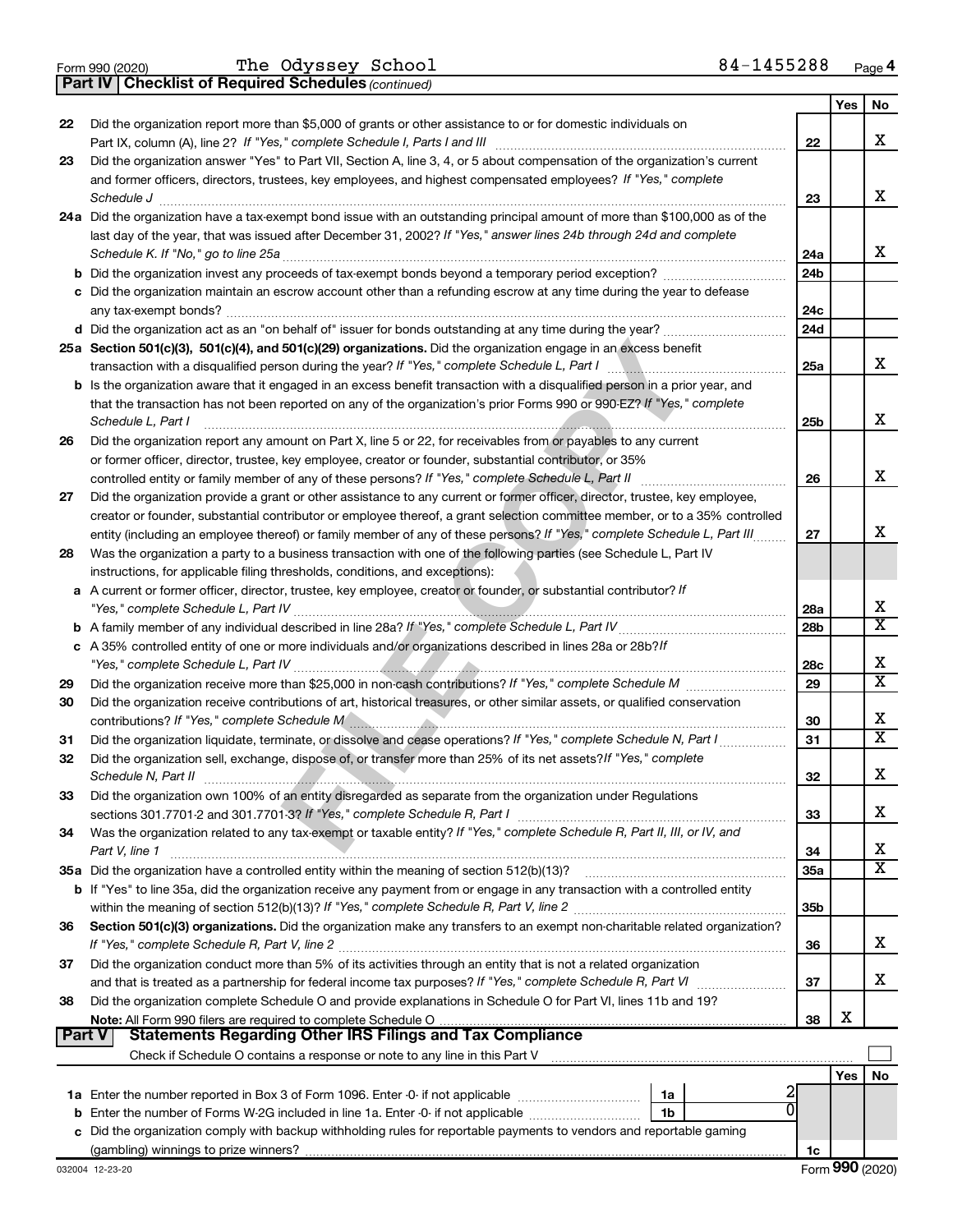|               | 84-1455288<br>The Odyssey School<br>Form 990 (2020)                                                                                                                                                                                              |                |     | Page 5                  |
|---------------|--------------------------------------------------------------------------------------------------------------------------------------------------------------------------------------------------------------------------------------------------|----------------|-----|-------------------------|
| <b>Part V</b> | Statements Regarding Other IRS Filings and Tax Compliance (continued)                                                                                                                                                                            |                |     |                         |
|               |                                                                                                                                                                                                                                                  |                | Yes | No                      |
|               | 2a Enter the number of employees reported on Form W-3, Transmittal of Wage and Tax Statements,                                                                                                                                                   |                |     |                         |
|               | 42<br>filed for the calendar year ending with or within the year covered by this return<br>2a                                                                                                                                                    |                |     |                         |
|               |                                                                                                                                                                                                                                                  | 2 <sub>b</sub> |     | х                       |
|               | Note: If the sum of lines 1a and 2a is greater than 250, you may be required to e-file (see instructions)                                                                                                                                        |                |     |                         |
|               | 3a Did the organization have unrelated business gross income of \$1,000 or more during the year?                                                                                                                                                 | 3a             |     | х                       |
|               | <b>b</b> If "Yes," has it filed a Form 990-T for this year? If "No" to line 3b, provide an explanation on Schedule O                                                                                                                             | 3 <sub>b</sub> |     |                         |
|               | 4a At any time during the calendar year, did the organization have an interest in, or a signature or other authority over, a                                                                                                                     |                |     |                         |
|               | financial account in a foreign country (such as a bank account, securities account, or other financial account)?                                                                                                                                 | 4a             |     | х                       |
|               | <b>b</b> If "Yes," enter the name of the foreign country $\blacktriangleright$                                                                                                                                                                   |                |     |                         |
|               | See instructions for filing requirements for FinCEN Form 114, Report of Foreign Bank and Financial Accounts (FBAR).                                                                                                                              |                |     |                         |
|               |                                                                                                                                                                                                                                                  | 5a             |     | х                       |
|               |                                                                                                                                                                                                                                                  | 5b             |     | $\overline{\texttt{x}}$ |
|               |                                                                                                                                                                                                                                                  | 5c             |     |                         |
|               | 6a Does the organization have annual gross receipts that are normally greater than \$100,000, and did the organization solicit                                                                                                                   |                |     |                         |
|               |                                                                                                                                                                                                                                                  | 6a             |     | х                       |
|               | <b>b</b> If "Yes," did the organization include with every solicitation an express statement that such contributions or gifts                                                                                                                    |                |     |                         |
|               | were not tax deductible?                                                                                                                                                                                                                         | 6b             |     |                         |
| 7             | Organizations that may receive deductible contributions under section 170(c).                                                                                                                                                                    |                |     |                         |
| а             | Did the organization receive a payment in excess of \$75 made partly as a contribution and partly for goods and services provided to the payor?                                                                                                  | 7a             |     | x                       |
| b             |                                                                                                                                                                                                                                                  | 7b             |     |                         |
|               | c Did the organization sell, exchange, or otherwise dispose of tangible personal property for which it was required                                                                                                                              |                |     | х                       |
|               | to file Form 8282?                                                                                                                                                                                                                               | 7c             |     |                         |
|               | 7d                                                                                                                                                                                                                                               | 7e             |     |                         |
| е             | Did the organization receive any funds, directly or indirectly, to pay premiums on a personal benefit contract?                                                                                                                                  | 7f             |     |                         |
| f.            | Did the organization, during the year, pay premiums, directly or indirectly, on a personal benefit contract?<br>If the organization received a contribution of qualified intellectual property, did the organization file Form 8899 as required? | 7g             |     |                         |
| g             | h If the organization received a contribution of cars, boats, airplanes, or other vehicles, did the organization file a Form 1098-C?                                                                                                             | 7h             |     |                         |
| 8             | Sponsoring organizations maintaining donor advised funds. Did a donor advised fund maintained by the                                                                                                                                             |                |     |                         |
|               | sponsoring organization have excess business holdings at any time during the year?<br>and a complete the contract of the complete the complete the complete the complete the complete the complete t                                             | 8              |     |                         |
| 9             | Sponsoring organizations maintaining donor advised funds.                                                                                                                                                                                        |                |     |                         |
| а             |                                                                                                                                                                                                                                                  | <b>9a</b>      |     |                         |
| b             |                                                                                                                                                                                                                                                  | 9b             |     |                         |
| 10            | Section 501(c)(7) organizations. Enter:                                                                                                                                                                                                          |                |     |                         |
|               | 10a                                                                                                                                                                                                                                              |                |     |                         |
| b             | Gross receipts, included on Form 990, Part VIII, line 12, for public use of club facilities<br>10b                                                                                                                                               |                |     |                         |
| 11            | Section 501(c)(12) organizations. Enter:                                                                                                                                                                                                         |                |     |                         |
| а             | 11a                                                                                                                                                                                                                                              |                |     |                         |
| b             | Gross income from other sources (Do not net amounts due or paid to other sources against                                                                                                                                                         |                |     |                         |
|               | 11b                                                                                                                                                                                                                                              |                |     |                         |
|               | 12a Section 4947(a)(1) non-exempt charitable trusts. Is the organization filing Form 990 in lieu of Form 1041?                                                                                                                                   | 12a            |     |                         |
| b             | If "Yes," enter the amount of tax-exempt interest received or accrued during the year<br>12b                                                                                                                                                     |                |     |                         |
| 13            | Section 501(c)(29) qualified nonprofit health insurance issuers.                                                                                                                                                                                 |                |     |                         |
|               |                                                                                                                                                                                                                                                  | 13a            |     |                         |
|               | Note: See the instructions for additional information the organization must report on Schedule O.                                                                                                                                                |                |     |                         |
|               | <b>b</b> Enter the amount of reserves the organization is required to maintain by the states in which the                                                                                                                                        |                |     |                         |
|               | 13 <sub>b</sub>                                                                                                                                                                                                                                  |                |     |                         |
|               | 13 <sub>c</sub>                                                                                                                                                                                                                                  |                |     |                         |
| 14a           | Did the organization receive any payments for indoor tanning services during the tax year? [11] Did the organization receive any payments for indoor tanning services during the tax year?                                                       | 14a            |     | X                       |
| b             | If "Yes," has it filed a Form 720 to report these payments? If "No," provide an explanation on Schedule O manumerrous                                                                                                                            | 14b            |     |                         |
| 15            | Is the organization subject to the section 4960 tax on payment(s) of more than \$1,000,000 in remuneration or                                                                                                                                    |                |     |                         |
|               |                                                                                                                                                                                                                                                  | 15             |     | х                       |
|               | If "Yes," see instructions and file Form 4720, Schedule N.                                                                                                                                                                                       |                |     |                         |
| 16            | Is the organization an educational institution subject to the section 4968 excise tax on net investment income?                                                                                                                                  | 16             |     | х                       |
|               | If "Yes," complete Form 4720, Schedule O.                                                                                                                                                                                                        |                |     |                         |

Form (2020) **990**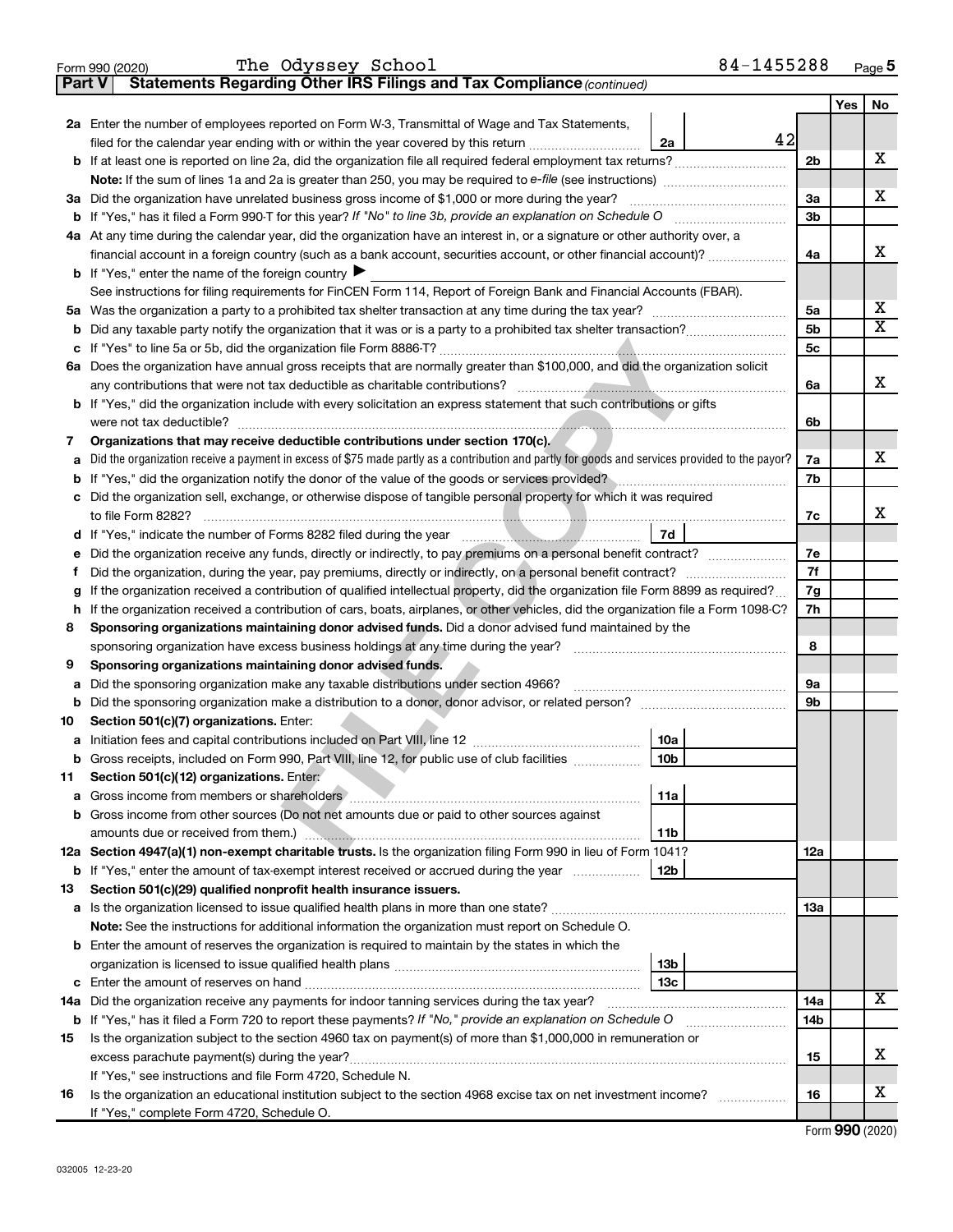| Form 990 (2020) |  |
|-----------------|--|
|-----------------|--|

Form 990 (2020) Page The Odyssey School 84-1455288

**Part VI** Governance, Management, and Disclosure For each "Yes" response to lines 2 through 7b below, and for a "No" response *to line 8a, 8b, or 10b below, describe the circumstances, processes, or changes on Schedule O. See instructions.*

|     |                                                                                                                                                                                                                                |                 |                         | $\mathbf{X}$            |
|-----|--------------------------------------------------------------------------------------------------------------------------------------------------------------------------------------------------------------------------------|-----------------|-------------------------|-------------------------|
|     | <b>Section A. Governing Body and Management</b>                                                                                                                                                                                |                 |                         |                         |
|     |                                                                                                                                                                                                                                |                 | Yes                     | No                      |
|     | 15<br><b>1a</b> Enter the number of voting members of the governing body at the end of the tax year<br>1a                                                                                                                      |                 |                         |                         |
|     | If there are material differences in voting rights among members of the governing body, or if the governing                                                                                                                    |                 |                         |                         |
|     | body delegated broad authority to an executive committee or similar committee, explain on Schedule O.                                                                                                                          |                 |                         |                         |
| b   | 12<br>Enter the number of voting members included on line 1a, above, who are independent<br>1b                                                                                                                                 |                 |                         |                         |
| 2   | Did any officer, director, trustee, or key employee have a family relationship or a business relationship with any other                                                                                                       |                 |                         |                         |
|     | officer, director, trustee, or key employee?                                                                                                                                                                                   | 2               |                         | х                       |
| 3   | Did the organization delegate control over management duties customarily performed by or under the direct supervision                                                                                                          |                 |                         |                         |
|     |                                                                                                                                                                                                                                | 3               |                         | x                       |
| 4   | Did the organization make any significant changes to its governing documents since the prior Form 990 was filed?                                                                                                               | 4               |                         | $\overline{\textbf{x}}$ |
| 5   |                                                                                                                                                                                                                                | 5               |                         | $\overline{\mathbf{x}}$ |
| 6   | Did the organization have members or stockholders?                                                                                                                                                                             | 6               |                         | $\overline{\textbf{x}}$ |
| 7a  | Did the organization have members, stockholders, or other persons who had the power to elect or appoint one or                                                                                                                 |                 |                         |                         |
|     |                                                                                                                                                                                                                                | 7a              |                         | х                       |
|     | <b>b</b> Are any governance decisions of the organization reserved to (or subject to approval by) members, stockholders, or                                                                                                    |                 |                         |                         |
|     | persons other than the governing body?                                                                                                                                                                                         | 7b              |                         | x                       |
| 8   | Did the organization contemporaneously document the meetings held or written actions undertaken during the year by the following:                                                                                              |                 |                         |                         |
| a   |                                                                                                                                                                                                                                | 8а              | х                       |                         |
| b   |                                                                                                                                                                                                                                | 8b              | $\overline{\textbf{x}}$ |                         |
| 9   | Is there any officer, director, trustee, or key employee listed in Part VII, Section A, who cannot be reached at the                                                                                                           |                 |                         |                         |
|     |                                                                                                                                                                                                                                | 9               |                         | x                       |
|     | Section B. Policies (This Section B requests information about policies not required by the Internal Revenue Code.)                                                                                                            |                 |                         |                         |
|     |                                                                                                                                                                                                                                |                 | Yes                     | No                      |
|     |                                                                                                                                                                                                                                | 10a             |                         | х                       |
|     | <b>b</b> If "Yes," did the organization have written policies and procedures governing the activities of such chapters, affiliates,                                                                                            |                 |                         |                         |
|     |                                                                                                                                                                                                                                | 10 <sub>b</sub> |                         |                         |
|     | 11a Has the organization provided a complete copy of this Form 990 to all members of its governing body before filing the form?                                                                                                | 11a             | х                       |                         |
| b   | Describe in Schedule O the process, if any, used by the organization to review this Form 990.                                                                                                                                  |                 |                         |                         |
| 12a |                                                                                                                                                                                                                                | 12a             | х                       |                         |
| b   | Were officers, directors, or trustees, and key employees required to disclose annually interests that could give rise to conflicts?                                                                                            | 12 <sub>b</sub> | $\overline{\textbf{x}}$ |                         |
| с   | Did the organization regularly and consistently monitor and enforce compliance with the policy? If "Yes," describe                                                                                                             |                 |                         |                         |
|     |                                                                                                                                                                                                                                | 12c             | х                       |                         |
| 13  | Did the organization have a written whistleblower policy?                                                                                                                                                                      | 13              | $\overline{\textbf{x}}$ |                         |
| 14  |                                                                                                                                                                                                                                | 14              |                         | X                       |
| 15  | Did the process for determining compensation of the following persons include a review and approval by independent                                                                                                             |                 |                         |                         |
|     | persons, comparability data, and contemporaneous substantiation of the deliberation and decision?                                                                                                                              |                 |                         |                         |
| а   | The organization's CEO, Executive Director, or top management official manufactured content content of the organization's CEO, Executive Director, or top management official manufactured content of the original manufacture | 15a             | х                       |                         |
|     |                                                                                                                                                                                                                                | 15b             | X                       |                         |
|     | If "Yes" to line 15a or 15b, describe the process in Schedule O (see instructions).                                                                                                                                            |                 |                         |                         |
|     | 16a Did the organization invest in, contribute assets to, or participate in a joint venture or similar arrangement with a                                                                                                      |                 |                         |                         |
|     | taxable entity during the year?                                                                                                                                                                                                | 16a             |                         | x                       |
|     | b If "Yes," did the organization follow a written policy or procedure requiring the organization to evaluate its participation                                                                                                 |                 |                         |                         |
|     | in joint venture arrangements under applicable federal tax law, and take steps to safeguard the organization's                                                                                                                 |                 |                         |                         |
|     | exempt status with respect to such arrangements?                                                                                                                                                                               | 16b             |                         |                         |
|     | <b>Section C. Disclosure</b>                                                                                                                                                                                                   |                 |                         |                         |
| 17  | List the states with which a copy of this Form 990 is required to be filed $\blacktriangleright$ CO                                                                                                                            |                 |                         |                         |
| 18  | Section 6104 requires an organization to make its Forms 1023 (1024 or 1024-A, if applicable), 990, and 990-T (Section 501(c)(3)s only) available                                                                               |                 |                         |                         |
|     | for public inspection. Indicate how you made these available. Check all that apply.                                                                                                                                            |                 |                         |                         |
|     | $\lfloor \underline{X} \rfloor$ Upon request<br>Own website<br>Another's website<br>Other (explain on Schedule O)                                                                                                              |                 |                         |                         |
| 19  | Describe on Schedule O whether (and if so, how) the organization made its governing documents, conflict of interest policy, and financial                                                                                      |                 |                         |                         |
|     | statements available to the public during the tax year.                                                                                                                                                                        |                 |                         |                         |
| 20  | State the name, address, and telephone number of the person who possesses the organization's books and records<br>Boos Financial Services Inc - 303-643-5642                                                                   |                 |                         |                         |
|     | 10190 N Bannock Suite 104, Northglenn, CO<br>80260                                                                                                                                                                             |                 |                         |                         |
|     |                                                                                                                                                                                                                                |                 |                         |                         |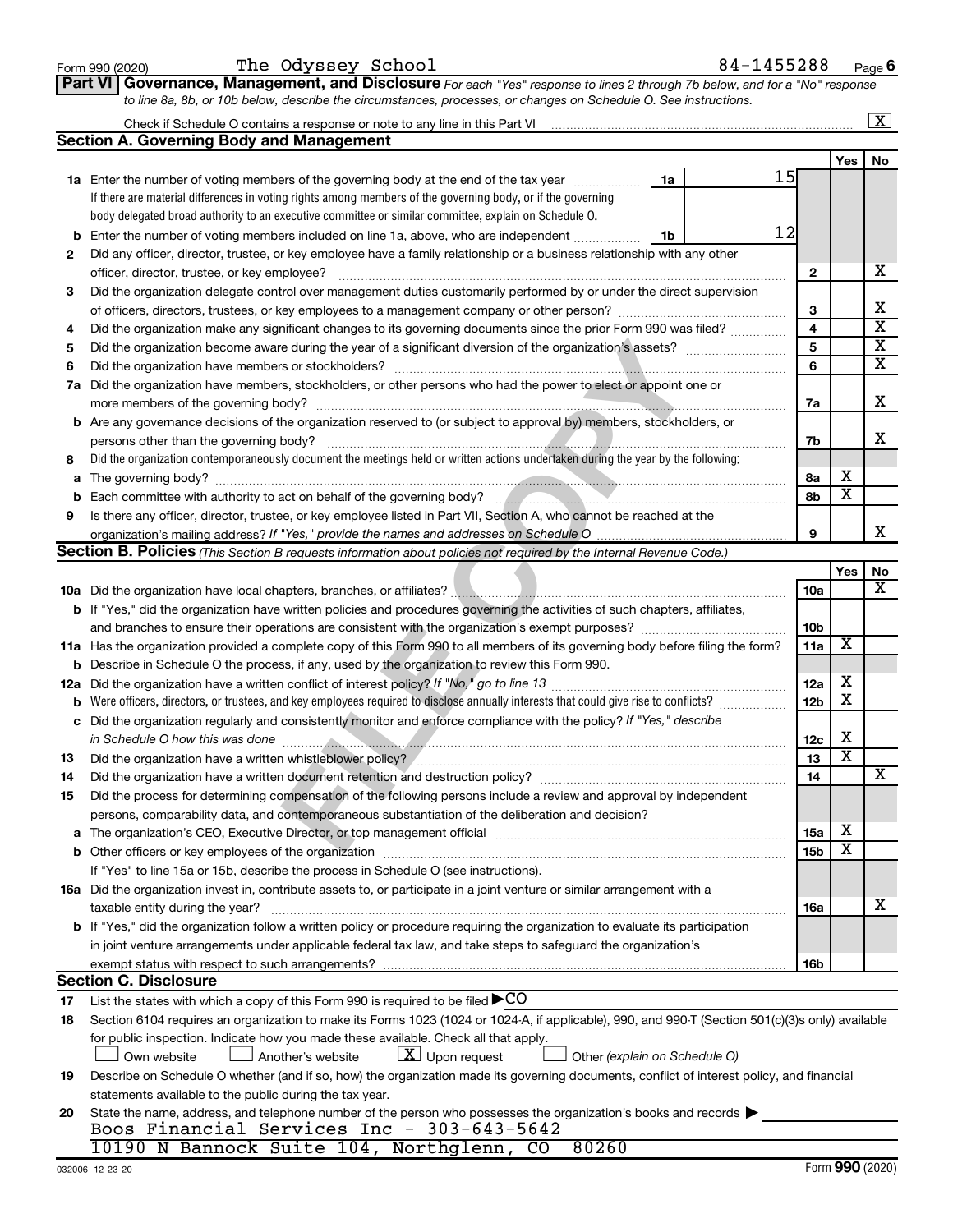| Form 990 (2020) | The Odyssey School                                                                         | 84-1455288 | Page 7 |
|-----------------|--------------------------------------------------------------------------------------------|------------|--------|
|                 | Part VII Compensation of Officers, Directors, Trustees, Key Employees, Highest Compensated |            |        |
|                 | <b>Employees, and Independent Contractors</b>                                              |            |        |
|                 | Check if Schedule O contains a response or note to any line in this Part VII               |            |        |
|                 | Section A. Officers, Directors, Trustees, Key Employees, and Highest Compensated Employees |            |        |
|                 |                                                                                            |            |        |

| The Odyssey School<br>Form 990 (2020)                                                                                                                                                                                                                                                                           |                   |                                |                      |                                                                  |              |                                   |        |                      | 84-1455288                   | Page 7             |
|-----------------------------------------------------------------------------------------------------------------------------------------------------------------------------------------------------------------------------------------------------------------------------------------------------------------|-------------------|--------------------------------|----------------------|------------------------------------------------------------------|--------------|-----------------------------------|--------|----------------------|------------------------------|--------------------|
| Part VII Compensation of Officers, Directors, Trustees, Key Employees, Highest Compensated                                                                                                                                                                                                                      |                   |                                |                      |                                                                  |              |                                   |        |                      |                              |                    |
| <b>Employees, and Independent Contractors</b>                                                                                                                                                                                                                                                                   |                   |                                |                      |                                                                  |              |                                   |        |                      |                              |                    |
| Check if Schedule O contains a response or note to any line in this Part VII                                                                                                                                                                                                                                    |                   |                                |                      |                                                                  |              |                                   |        |                      |                              |                    |
| Section A. Officers, Directors, Trustees, Key Employees, and Highest Compensated Employees                                                                                                                                                                                                                      |                   |                                |                      |                                                                  |              |                                   |        |                      |                              |                    |
| 1a Complete this table for all persons required to be listed. Report compensation for the calendar year ending with or within the organization's tax yea                                                                                                                                                        |                   |                                |                      |                                                                  |              |                                   |        |                      |                              |                    |
| • List all of the organization's current officers, directors, trustees (whether individuals or organizations), regardless of amount of compensation.<br>Enter -0- in columns (D), (E), and (F) if no compensation was paid.                                                                                     |                   |                                |                      |                                                                  |              |                                   |        |                      |                              |                    |
| • List all of the organization's current key employees, if any. See instructions for definition of "key employee."                                                                                                                                                                                              |                   |                                |                      |                                                                  |              |                                   |        |                      |                              |                    |
| • List the organization's five <i>current</i> highest compensated employees (other than an officer, director, trustee, or key employee) who received report<br>able compensation (Box 5 of Form W-2 and/or Box 7 of Form 1099-MISC) of more than \$100,000 from the organization and any related organizations. |                   |                                |                      |                                                                  |              |                                   |        |                      |                              |                    |
| • List all of the organization's former officers, key employees, and highest compensated employees who received more than \$100,000 of<br>reportable compensation from the organization and any related organizations.                                                                                          |                   |                                |                      |                                                                  |              |                                   |        |                      |                              |                    |
| • List all of the organization's former directors or trustees that received, in the capacity as a former director or trustee of the organization,                                                                                                                                                               |                   |                                |                      |                                                                  |              |                                   |        |                      |                              |                    |
| more than \$10,000 of reportable compensation from the organization and any related organizations.                                                                                                                                                                                                              |                   |                                |                      |                                                                  |              |                                   |        |                      |                              |                    |
| See instructions for the order in which to list the persons above.                                                                                                                                                                                                                                              |                   |                                |                      |                                                                  |              |                                   |        |                      |                              |                    |
| Check this box if neither the organization nor any related organization compensated any current officer, director, or trustee.                                                                                                                                                                                  |                   |                                |                      |                                                                  |              |                                   |        |                      |                              |                    |
| (A)                                                                                                                                                                                                                                                                                                             | (B)               |                                |                      |                                                                  | (C)          |                                   |        | (D)                  | (E)                          | (F)                |
| Name and title                                                                                                                                                                                                                                                                                                  | Average           |                                |                      | Position<br>(do not check more than one                          |              |                                   |        | Reportable           | Reportable                   | Estimated          |
|                                                                                                                                                                                                                                                                                                                 | hours per<br>week |                                |                      | box, unless person is both an<br>officer and a director/trustee) |              |                                   |        | compensation<br>from | compensation<br>from related | amount of<br>other |
|                                                                                                                                                                                                                                                                                                                 | (list any         |                                |                      |                                                                  |              |                                   |        | the                  | organizations                | compensation       |
|                                                                                                                                                                                                                                                                                                                 | hours for         |                                |                      |                                                                  |              |                                   |        | organization         | (W-2/1099-MISC)              | from the           |
|                                                                                                                                                                                                                                                                                                                 | related           |                                |                      |                                                                  |              |                                   |        | (W-2/1099-MISC)      |                              | organization       |
|                                                                                                                                                                                                                                                                                                                 | organizations     |                                |                      |                                                                  |              |                                   |        |                      |                              | and related        |
|                                                                                                                                                                                                                                                                                                                 | below<br>line)    | Individual trustee or director | nstitutional trustee | Officer                                                          | Key employee | Highest compensated<br>  employee | Former |                      |                              | organizations      |
| Marnie Cooke<br>(1)                                                                                                                                                                                                                                                                                             | 40.00             |                                |                      |                                                                  |              |                                   |        |                      |                              |                    |
| Prior Executive Director                                                                                                                                                                                                                                                                                        |                   | Χ                              |                      | X                                                                |              |                                   |        | 104,105.             | 0.                           | 19,625.            |
| (2)<br>Liz Fasterling                                                                                                                                                                                                                                                                                           | 40.00             |                                |                      |                                                                  |              |                                   |        |                      |                              |                    |
| Director                                                                                                                                                                                                                                                                                                        |                   | X                              |                      |                                                                  |              |                                   |        | 63,413.              | 0.                           | 11,072.            |
| Megan Hebert<br>(3)                                                                                                                                                                                                                                                                                             | 40.00             |                                |                      |                                                                  |              |                                   |        |                      |                              |                    |
| Director                                                                                                                                                                                                                                                                                                        |                   | Χ                              |                      |                                                                  |              |                                   |        | 49,044.              | 0.                           | 8,902.             |
| Justin Silverstein<br>(4)                                                                                                                                                                                                                                                                                       | 1.00              |                                |                      |                                                                  |              |                                   |        |                      |                              |                    |
| Director                                                                                                                                                                                                                                                                                                        |                   | X                              |                      |                                                                  |              |                                   |        | 0.                   | $\mathbf 0$ .                | 0.                 |
| (5)<br>Christina Carlson                                                                                                                                                                                                                                                                                        | 1.00              |                                |                      |                                                                  |              |                                   |        |                      |                              |                    |
| Director                                                                                                                                                                                                                                                                                                        |                   | X                              |                      |                                                                  |              |                                   |        | $\mathbf 0$ .        | $\mathbf 0$ .                | $0$ .              |
| (6)<br>Travis Haley                                                                                                                                                                                                                                                                                             | 2.00              |                                |                      |                                                                  |              |                                   |        |                      |                              |                    |
| Treasurer                                                                                                                                                                                                                                                                                                       | 2.00              | X                              |                      | Χ                                                                |              |                                   |        | 0.                   | 0.                           | 0.                 |
| (7) Meredith Wenskoski<br>Chair                                                                                                                                                                                                                                                                                 |                   | X                              |                      | X                                                                |              |                                   |        | 0.                   | 0.                           | $\mathbf 0$ .      |
| (8) Yumi Perkins                                                                                                                                                                                                                                                                                                | 2.00              |                                |                      |                                                                  |              |                                   |        |                      |                              |                    |
| Secretary                                                                                                                                                                                                                                                                                                       |                   | х                              |                      | X                                                                |              |                                   |        | 0.                   | 0.                           | $\mathbf 0$ .      |
| (9) Ryan Lally                                                                                                                                                                                                                                                                                                  | 1.00              |                                |                      |                                                                  |              |                                   |        |                      |                              |                    |
| Director                                                                                                                                                                                                                                                                                                        |                   | X                              |                      |                                                                  |              |                                   |        | Ο.                   | 0.                           | 0.                 |
| (10) Jennifer Goldstein                                                                                                                                                                                                                                                                                         | 1.00              |                                |                      |                                                                  |              |                                   |        |                      |                              |                    |
| Director                                                                                                                                                                                                                                                                                                        |                   | х                              |                      |                                                                  |              |                                   |        | Ο.                   | 0.                           | 0.                 |
| (11) David Kim                                                                                                                                                                                                                                                                                                  | 1.00              |                                |                      |                                                                  |              |                                   |        |                      |                              |                    |
| Director                                                                                                                                                                                                                                                                                                        |                   | х                              |                      |                                                                  |              |                                   |        | Ο.                   | 0.                           | $\mathbf 0$ .      |
| (12) Amanda Brown                                                                                                                                                                                                                                                                                               | 1.00              |                                |                      |                                                                  |              |                                   |        |                      |                              |                    |
| Director                                                                                                                                                                                                                                                                                                        |                   | х                              |                      |                                                                  |              |                                   |        | Ο.                   | 0.                           | $0 \cdot$          |
| (13) Laurel Lenz                                                                                                                                                                                                                                                                                                | 1.00              |                                |                      |                                                                  |              |                                   |        |                      |                              |                    |
| Director                                                                                                                                                                                                                                                                                                        |                   | х                              |                      |                                                                  |              |                                   |        | О.                   | 0.                           | $0 \cdot$          |
| (14) Tom Phan                                                                                                                                                                                                                                                                                                   | 2.00              | х                              |                      |                                                                  |              |                                   |        | О.                   | 0.                           | $0 \cdot$          |
| Director<br>(15) Joshua Schneider                                                                                                                                                                                                                                                                               | 1.00              |                                |                      |                                                                  |              |                                   |        |                      |                              |                    |
| Director                                                                                                                                                                                                                                                                                                        |                   | X                              |                      |                                                                  |              |                                   |        | Ο.                   | 0.                           | $\mathbf 0$ .      |
| (16) Kathryn Martinez                                                                                                                                                                                                                                                                                           | 40.00             |                                |                      |                                                                  |              |                                   |        |                      |                              |                    |
| Current Executive Director                                                                                                                                                                                                                                                                                      |                   |                                |                      | Χ                                                                |              |                                   |        | 0.                   | 0.                           | $0 \cdot$          |
|                                                                                                                                                                                                                                                                                                                 |                   |                                |                      |                                                                  |              |                                   |        |                      |                              |                    |
|                                                                                                                                                                                                                                                                                                                 |                   |                                |                      |                                                                  |              |                                   |        |                      |                              |                    |
| 032007 12-23-20                                                                                                                                                                                                                                                                                                 |                   |                                |                      |                                                                  |              |                                   |        |                      |                              | Form 990 (2020)    |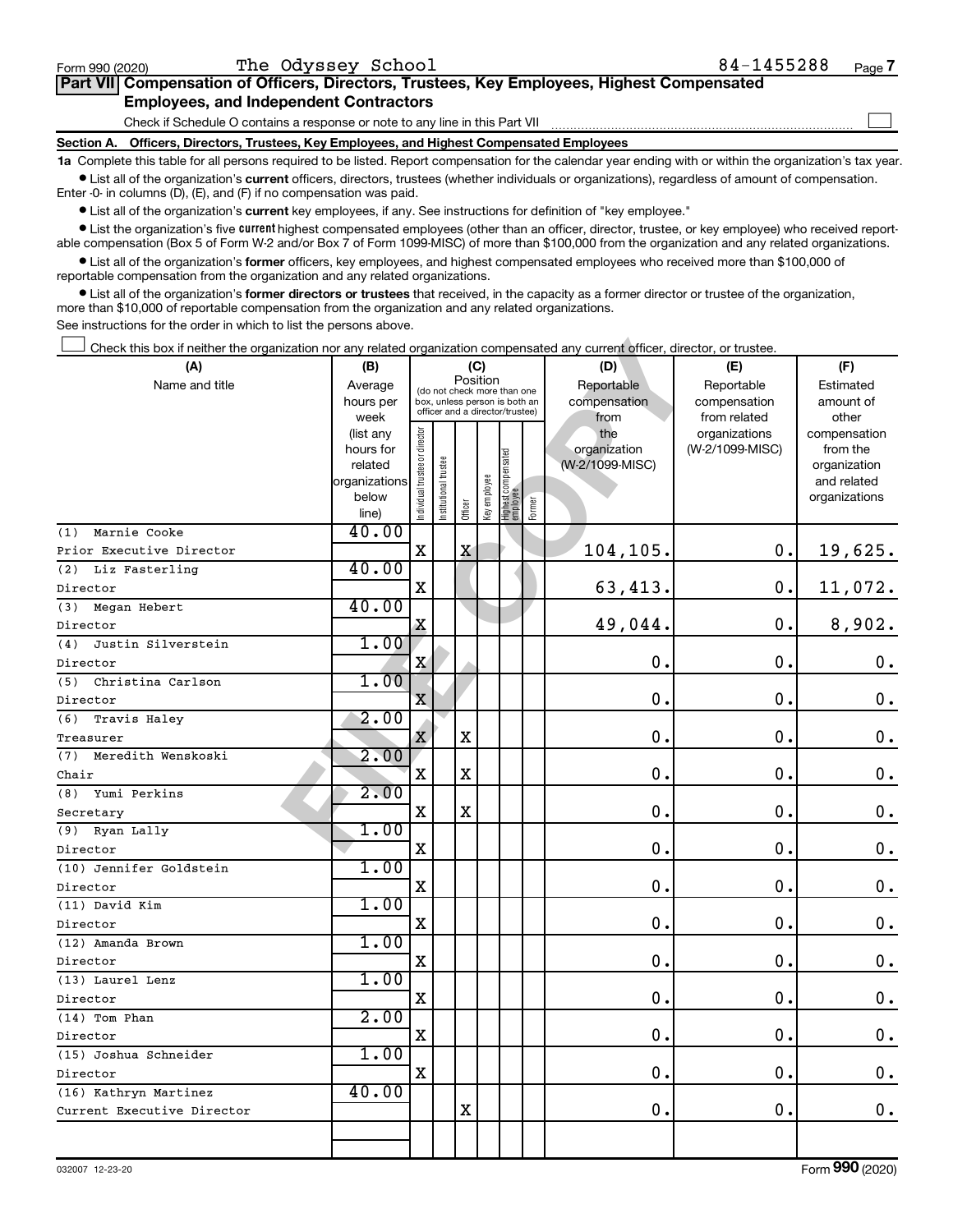|   | The Odyssey School<br>Form 990 (2020)                                                                                                                                                                                           |                                                                      |                                |                       |                                                                                                                    |              |                                   |        |                                           | 84-1455288                                        |                  |                     |                                                                          | Page 8 |
|---|---------------------------------------------------------------------------------------------------------------------------------------------------------------------------------------------------------------------------------|----------------------------------------------------------------------|--------------------------------|-----------------------|--------------------------------------------------------------------------------------------------------------------|--------------|-----------------------------------|--------|-------------------------------------------|---------------------------------------------------|------------------|---------------------|--------------------------------------------------------------------------|--------|
|   | <b>Part VII</b><br>Section A. Officers, Directors, Trustees, Key Employees, and Highest Compensated Employees (continued)                                                                                                       |                                                                      |                                |                       |                                                                                                                    |              |                                   |        |                                           |                                                   |                  |                     |                                                                          |        |
|   | (A)<br>(B)<br>Average<br>Name and title<br>hours per<br>week                                                                                                                                                                    |                                                                      |                                |                       | (C)<br>Position<br>(do not check more than one<br>box, unless person is both an<br>officer and a director/trustee) |              |                                   |        | (D)<br>Reportable<br>compensation<br>from | (E)<br>Reportable<br>compensation<br>from related |                  |                     | (F)<br>Estimated<br>amount of<br>other                                   |        |
|   |                                                                                                                                                                                                                                 | (list any<br>hours for<br>related<br>organizations<br>below<br>line) | Individual trustee or director | Institutional trustee | Officer                                                                                                            | Key employee | Highest compensated<br>  employee | Former | the<br>organization<br>(W-2/1099-MISC)    | organizations<br>(W-2/1099-MISC)                  |                  |                     | compensation<br>from the<br>organization<br>and related<br>organizations |        |
|   |                                                                                                                                                                                                                                 |                                                                      |                                |                       |                                                                                                                    |              |                                   |        |                                           |                                                   |                  |                     |                                                                          |        |
|   |                                                                                                                                                                                                                                 |                                                                      |                                |                       |                                                                                                                    |              |                                   |        |                                           |                                                   |                  |                     |                                                                          |        |
|   |                                                                                                                                                                                                                                 |                                                                      |                                |                       |                                                                                                                    |              |                                   |        |                                           |                                                   |                  |                     |                                                                          |        |
|   |                                                                                                                                                                                                                                 |                                                                      |                                |                       |                                                                                                                    |              |                                   |        |                                           |                                                   |                  |                     |                                                                          |        |
|   |                                                                                                                                                                                                                                 |                                                                      |                                |                       |                                                                                                                    |              |                                   |        |                                           |                                                   |                  |                     |                                                                          |        |
|   |                                                                                                                                                                                                                                 |                                                                      |                                |                       |                                                                                                                    |              |                                   |        |                                           |                                                   |                  |                     |                                                                          |        |
|   | 1b Subtotal                                                                                                                                                                                                                     |                                                                      |                                |                       |                                                                                                                    |              |                                   |        | 216,562.                                  |                                                   | $\overline{0}$ . |                     | 39,599.                                                                  |        |
|   | c Total from continuation sheets to Part VII, Section A Materian Material                                                                                                                                                       |                                                                      |                                |                       |                                                                                                                    |              |                                   |        | $\overline{0}$ .                          |                                                   | $\overline{0}$ . |                     |                                                                          | $0$ .  |
|   |                                                                                                                                                                                                                                 |                                                                      |                                |                       |                                                                                                                    |              |                                   |        | 216,562.                                  |                                                   | 0.               |                     | 39,599.                                                                  |        |
| 2 | Total number of individuals (including but not limited to those listed above) who received more than \$100,000 of reportable<br>compensation from the organization $\blacktriangleright$                                        |                                                                      |                                |                       |                                                                                                                    |              |                                   |        |                                           |                                                   |                  |                     |                                                                          |        |
|   |                                                                                                                                                                                                                                 |                                                                      |                                |                       |                                                                                                                    |              |                                   |        |                                           |                                                   |                  |                     | Yes                                                                      | No     |
| 3 | Did the organization list any former officer, director, trustee, key employee, or highest compensated employee on                                                                                                               |                                                                      |                                |                       |                                                                                                                    |              |                                   |        |                                           |                                                   |                  | З                   |                                                                          | х      |
|   | For any individual listed on line 1a, is the sum of reportable compensation and other compensation from the organization<br>and related organizations greater than \$150,000? If "Yes," complete Schedule J for such individual |                                                                      |                                |                       |                                                                                                                    |              |                                   |        |                                           |                                                   |                  | 4                   |                                                                          | х      |
| 5 | Did any person listed on line 1a receive or accrue compensation from any unrelated organization or individual for services                                                                                                      |                                                                      |                                |                       |                                                                                                                    |              |                                   |        |                                           |                                                   |                  |                     |                                                                          |        |
|   | <b>Section B. Independent Contractors</b>                                                                                                                                                                                       |                                                                      |                                |                       |                                                                                                                    |              |                                   |        |                                           |                                                   |                  | 5                   |                                                                          | x      |
| 1 | Complete this table for your five highest compensated independent contractors that received more than \$100,000 of compensation from                                                                                            |                                                                      |                                |                       |                                                                                                                    |              |                                   |        |                                           |                                                   |                  |                     |                                                                          |        |
|   | the organization. Report compensation for the calendar year ending with or within the organization's tax year.                                                                                                                  |                                                                      |                                |                       |                                                                                                                    |              |                                   |        |                                           |                                                   |                  |                     |                                                                          |        |
|   | (A)<br>Name and business address                                                                                                                                                                                                |                                                                      |                                | <b>NONE</b>           |                                                                                                                    |              |                                   |        | (B)<br>Description of services            |                                                   |                  | (C)<br>Compensation |                                                                          |        |
|   |                                                                                                                                                                                                                                 |                                                                      |                                |                       |                                                                                                                    |              |                                   |        |                                           |                                                   |                  |                     |                                                                          |        |
|   |                                                                                                                                                                                                                                 |                                                                      |                                |                       |                                                                                                                    |              |                                   |        |                                           |                                                   |                  |                     |                                                                          |        |
|   |                                                                                                                                                                                                                                 |                                                                      |                                |                       |                                                                                                                    |              |                                   |        |                                           |                                                   |                  |                     |                                                                          |        |
|   |                                                                                                                                                                                                                                 |                                                                      |                                |                       |                                                                                                                    |              |                                   |        |                                           |                                                   |                  |                     |                                                                          |        |
| 2 | Total number of independent contractors (including but not limited to those listed above) who received more than<br>\$100,000 of compensation from the organization                                                             |                                                                      |                                |                       |                                                                                                                    |              | 0                                 |        |                                           |                                                   |                  |                     |                                                                          |        |
|   |                                                                                                                                                                                                                                 |                                                                      |                                |                       |                                                                                                                    |              |                                   |        |                                           |                                                   |                  | Form 990 (2020)     |                                                                          |        |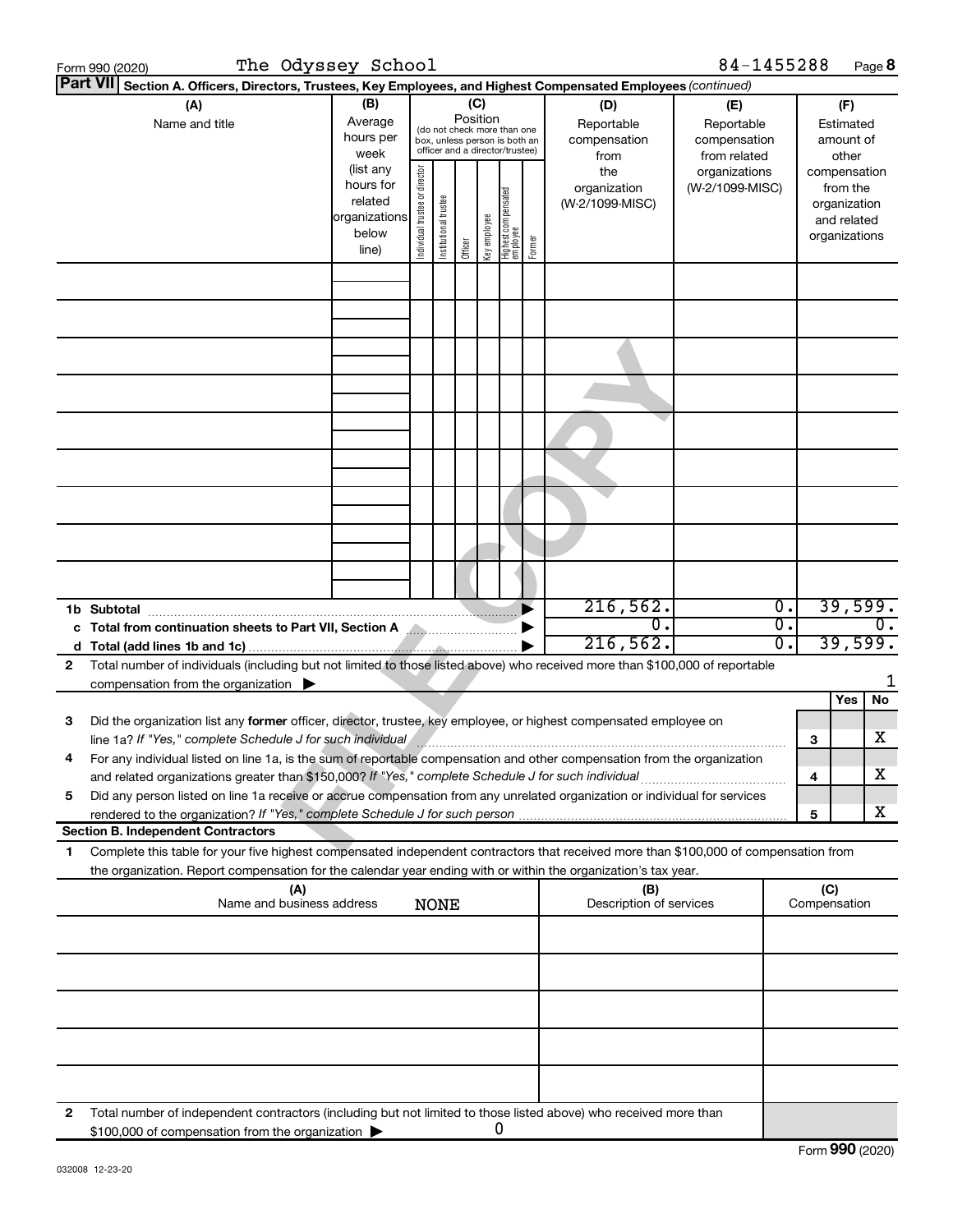|                                                           |                  |      | Form 990 (2020)                                                 |          |                |                | The Odyssey School   |                                  |                                                   | 84-1455288       | Page 9                               |
|-----------------------------------------------------------|------------------|------|-----------------------------------------------------------------|----------|----------------|----------------|----------------------|----------------------------------|---------------------------------------------------|------------------|--------------------------------------|
|                                                           | <b>Part VIII</b> |      | <b>Statement of Revenue</b>                                     |          |                |                |                      |                                  |                                                   |                  |                                      |
|                                                           |                  |      |                                                                 |          |                |                |                      | (A)                              | (B)                                               | (C)              | (D)                                  |
|                                                           |                  |      |                                                                 |          |                |                |                      | Total revenue                    | Related or exempt                                 | Unrelated        | Revenue excluded                     |
|                                                           |                  |      |                                                                 |          |                |                |                      |                                  | function revenue                                  | business revenue | from tax under<br>sections 512 - 514 |
|                                                           |                  |      | 1 a Federated campaigns                                         |          | 1a             |                |                      |                                  |                                                   |                  |                                      |
|                                                           |                  |      | <b>b</b> Membership dues                                        |          | 1 <sub>b</sub> |                |                      |                                  |                                                   |                  |                                      |
| Contributions, Gifts, Grants<br>and Other Similar Amounts |                  |      | c Fundraising events                                            |          | 1 <sub>c</sub> |                |                      |                                  |                                                   |                  |                                      |
|                                                           |                  |      | d Related organizations                                         |          | 1 <sub>d</sub> |                |                      |                                  |                                                   |                  |                                      |
|                                                           |                  |      | e Government grants (contributions)                             |          | 1e             |                | 325,036.             |                                  |                                                   |                  |                                      |
|                                                           |                  |      | f All other contributions, gifts, grants, and                   |          |                |                |                      |                                  |                                                   |                  |                                      |
|                                                           |                  |      | similar amounts not included above                              |          | 1f             |                | 77,445.              |                                  |                                                   |                  |                                      |
|                                                           |                  |      | g Noncash contributions included in lines 1a-1f                 |          | $1g$ \$        |                |                      |                                  |                                                   |                  |                                      |
|                                                           |                  |      |                                                                 |          |                |                |                      | 402,481.                         |                                                   |                  |                                      |
|                                                           |                  |      |                                                                 |          |                |                | <b>Business Code</b> |                                  |                                                   |                  |                                      |
|                                                           |                  |      | 2a Per Pupil Revenue                                            |          |                |                | 611110               |                                  | [2, 188, 389.2, 188, 389.                         |                  |                                      |
| Program Service<br>Revenue                                |                  |      | b Mill Levy Override                                            |          |                |                | 611110               | 437,510.                         | $-437,510.$                                       |                  |                                      |
|                                                           |                  | c    |                                                                 |          |                |                |                      |                                  |                                                   |                  |                                      |
|                                                           |                  | d    | <u> 1989 - Johann Barbara, martxa alemaniar a</u>               |          |                |                |                      |                                  |                                                   |                  |                                      |
|                                                           |                  |      |                                                                 |          |                |                |                      |                                  |                                                   |                  |                                      |
|                                                           |                  |      | All other program service revenue                               |          |                |                |                      |                                  |                                                   |                  |                                      |
|                                                           |                  |      |                                                                 |          |                |                |                      | $\blacktriangleright$ 2,625,899. |                                                   |                  |                                      |
|                                                           | 3                |      | Investment income (including dividends, interest, and           |          |                |                |                      |                                  |                                                   |                  |                                      |
|                                                           |                  |      |                                                                 |          |                |                |                      | 1,603.                           |                                                   |                  | 1,603.                               |
|                                                           | 4                |      | Income from investment of tax-exempt bond proceeds              |          |                |                |                      |                                  |                                                   |                  |                                      |
|                                                           | 5                |      |                                                                 |          |                |                |                      |                                  |                                                   |                  |                                      |
|                                                           |                  |      |                                                                 |          | (i) Real       |                | (ii) Personal        |                                  |                                                   |                  |                                      |
|                                                           |                  | 6а   | Gross rents<br>.                                                | 6a       |                |                |                      |                                  |                                                   |                  |                                      |
|                                                           |                  |      | <b>b</b> Less: rental expenses $\ldots$                         | 6b       |                |                |                      |                                  |                                                   |                  |                                      |
|                                                           |                  | с    | Rental income or (loss)                                         | 6c       |                |                |                      |                                  |                                                   |                  |                                      |
|                                                           |                  |      | d Net rental income or (loss)                                   |          |                |                |                      |                                  |                                                   |                  |                                      |
|                                                           |                  |      | 7 a Gross amount from sales of                                  |          | (i) Securities |                | (ii) Other           |                                  |                                                   |                  |                                      |
|                                                           |                  |      | assets other than inventory                                     | 7a       |                |                |                      |                                  |                                                   |                  |                                      |
|                                                           |                  |      | <b>b</b> Less: cost or other basis                              |          |                |                |                      |                                  |                                                   |                  |                                      |
| venue                                                     |                  |      | and sales expenses                                              | 7b<br>7c |                |                |                      |                                  |                                                   |                  |                                      |
|                                                           |                  |      | c Gain or (loss)                                                |          |                |                |                      |                                  |                                                   |                  |                                      |
| Other <sub>R</sub>                                        |                  |      | 8 a Gross income from fundraising events (not                   |          |                |                |                      |                                  |                                                   |                  |                                      |
|                                                           |                  |      | including \$                                                    |          | of             |                |                      |                                  |                                                   |                  |                                      |
|                                                           |                  |      | contributions reported on line 1c). See                         |          |                |                |                      |                                  |                                                   |                  |                                      |
|                                                           |                  |      |                                                                 |          |                | 8a             | 52,881.              |                                  |                                                   |                  |                                      |
|                                                           |                  |      |                                                                 |          |                | 8b             | 6,475.               |                                  |                                                   |                  |                                      |
|                                                           |                  |      | c Net income or (loss) from fundraising events                  |          |                |                |                      | 46,406.                          |                                                   |                  | 46,406.                              |
|                                                           |                  |      | 9 a Gross income from gaming activities. See                    |          |                |                |                      |                                  |                                                   |                  |                                      |
|                                                           |                  |      |                                                                 |          |                | l 9a           |                      |                                  |                                                   |                  |                                      |
|                                                           |                  |      |                                                                 |          |                | 9 <sub>b</sub> |                      |                                  |                                                   |                  |                                      |
|                                                           |                  |      | c Net income or (loss) from gaming activities                   |          |                |                | .                    |                                  |                                                   |                  |                                      |
|                                                           |                  |      | 10 a Gross sales of inventory, less returns                     |          |                |                |                      |                                  |                                                   |                  |                                      |
|                                                           |                  |      |                                                                 |          |                | 10a            |                      |                                  |                                                   |                  |                                      |
|                                                           |                  |      | <b>b</b> Less: cost of goods sold                               |          |                | l10bl          |                      |                                  |                                                   |                  |                                      |
|                                                           |                  |      | c Net income or (loss) from sales of inventory                  |          |                |                |                      |                                  |                                                   |                  |                                      |
|                                                           |                  |      |                                                                 |          |                |                | <b>Business Code</b> |                                  |                                                   |                  |                                      |
|                                                           |                  | 11 a | Miscellaneous Revenue                                           |          |                |                | 611110               | 3,409.                           | 3,409.                                            |                  |                                      |
|                                                           |                  | b    | the control of the control of the control of the control of the |          |                |                |                      |                                  |                                                   |                  |                                      |
| Miscellaneous<br>Revenue                                  |                  | C    |                                                                 |          |                |                |                      |                                  |                                                   |                  |                                      |
|                                                           |                  |      |                                                                 |          |                |                |                      |                                  |                                                   |                  |                                      |
|                                                           |                  |      |                                                                 |          |                |                | ▶                    | 3,409.                           |                                                   |                  |                                      |
|                                                           | 12               |      |                                                                 |          |                |                |                      |                                  | $\overline{)3,079,798.}$ $\overline{)2,629,308.}$ | $\overline{0}$ . | 48,009.                              |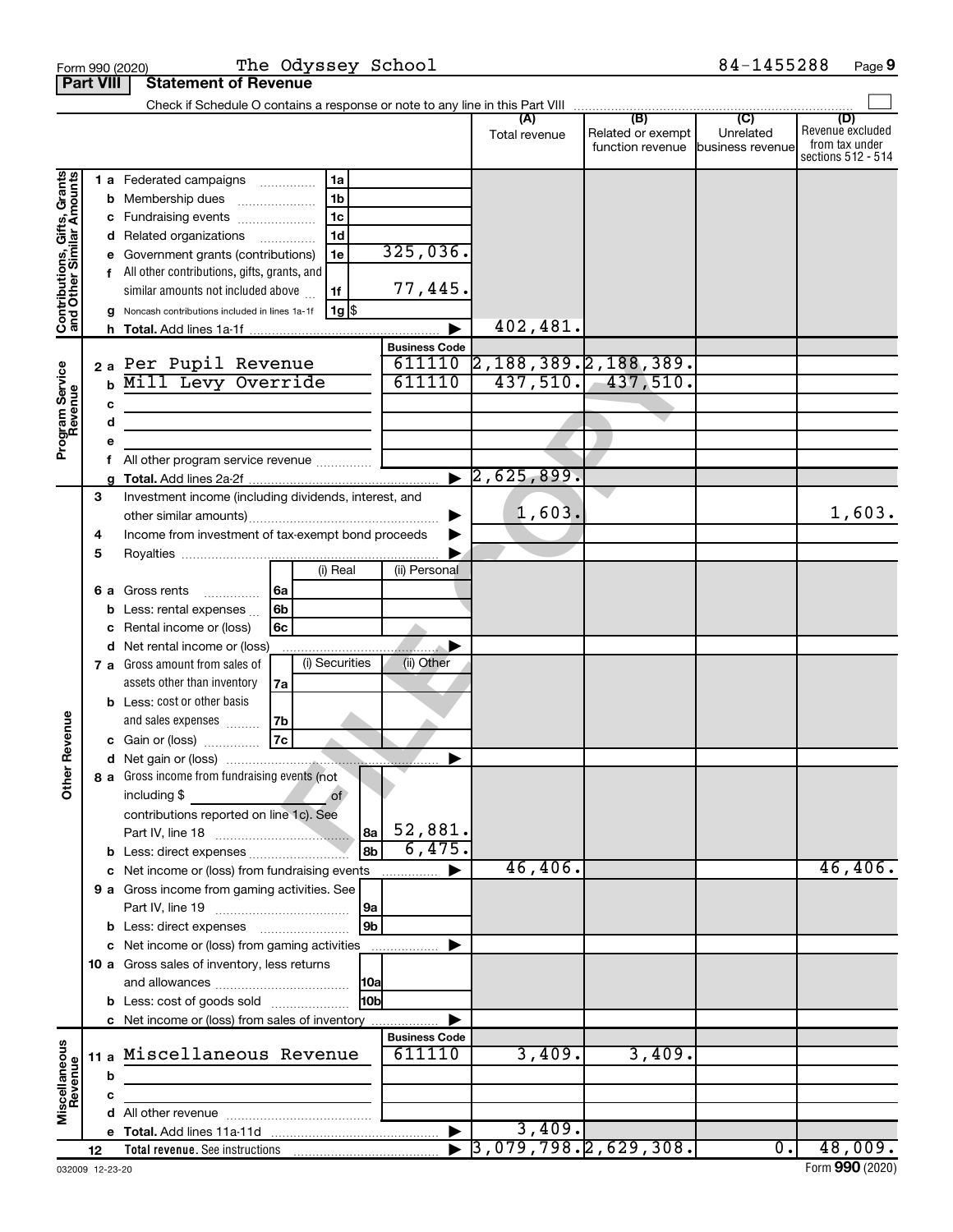|  | Form 990 (2020) |
|--|-----------------|
|  |                 |

Form 990 (2020) The Odyssey School 84-1455288  $_{\sf Page}$ 

| --------------- |                                            |  |  |
|-----------------|--------------------------------------------|--|--|
|                 | Part IX   Statement of Functional Expenses |  |  |

*Section 501(c)(3) and 501(c)(4) organizations must complete all columns. All other organizations must complete column (A).*

|              |                                                                                                    |                       |                                    |                                           | X                              |
|--------------|----------------------------------------------------------------------------------------------------|-----------------------|------------------------------------|-------------------------------------------|--------------------------------|
|              | Do not include amounts reported on lines 6b,<br>7b, 8b, 9b, and 10b of Part VIII.                  | (A)<br>Total expenses | (B)<br>Program service<br>expenses | (C)<br>Management and<br>general expenses | (D)<br>Fundraising<br>expenses |
| 1            | Grants and other assistance to domestic organizations                                              |                       |                                    |                                           |                                |
|              | and domestic governments. See Part IV, line 21                                                     |                       |                                    |                                           |                                |
| $\mathbf{2}$ | Grants and other assistance to domestic                                                            |                       |                                    |                                           |                                |
|              | individuals. See Part IV, line 22                                                                  |                       |                                    |                                           |                                |
| 3            | Grants and other assistance to foreign                                                             |                       |                                    |                                           |                                |
|              | organizations, foreign governments, and foreign                                                    |                       |                                    |                                           |                                |
|              | individuals. See Part IV, lines 15 and 16                                                          |                       |                                    |                                           |                                |
| 4            | Benefits paid to or for members                                                                    |                       |                                    |                                           |                                |
| 5            | Compensation of current officers, directors,                                                       |                       |                                    |                                           |                                |
|              | trustees, and key employees                                                                        | 272,590.              | 187,083.                           | 85,507.                                   |                                |
| 6            | Compensation not included above to disqualified                                                    |                       |                                    |                                           |                                |
|              | persons (as defined under section 4958(f)(1)) and                                                  |                       |                                    |                                           |                                |
|              | persons described in section 4958(c)(3)(B)                                                         |                       |                                    |                                           |                                |
| 7            |                                                                                                    | 1, 205, 926.          | 1,085,333.                         | 120,593.                                  |                                |
| 8            | Pension plan accruals and contributions (include                                                   |                       |                                    |                                           |                                |
|              | section 401(k) and 403(b) employer contributions)                                                  | 223, 161.             | 192,053.                           | 31,108.                                   |                                |
| 9            | Other employee benefits                                                                            | 201, 774.             | 173,647.                           | 28,127.                                   |                                |
| 10           |                                                                                                    | 26,947.               | 23,191.                            | 3,756.                                    |                                |
| 11           | Fees for services (nonemployees):                                                                  |                       |                                    |                                           |                                |
| а            |                                                                                                    |                       |                                    |                                           |                                |
| b            |                                                                                                    | 4,632.                |                                    | 4,632.                                    |                                |
| с            |                                                                                                    | 46, 150.              |                                    | 46, 150.                                  |                                |
| d            |                                                                                                    |                       |                                    |                                           |                                |
|              | Professional fundraising services. See Part IV, line 17                                            |                       |                                    |                                           |                                |
| f            | Investment management fees                                                                         |                       |                                    |                                           |                                |
| g            | Other. (If line 11g amount exceeds 10% of line 25,                                                 | 106,792.              | 90,773.                            | 16,019.                                   |                                |
|              | column (A) amount, list line 11g expenses on Sch O.)                                               | 1,325.                | 1,126.                             | 199.                                      |                                |
| 12<br>13     |                                                                                                    |                       |                                    |                                           |                                |
| 14           |                                                                                                    | 36,012.               | 30,610.                            | 5,402.                                    |                                |
| 15           |                                                                                                    |                       |                                    |                                           |                                |
| 16           |                                                                                                    | 231,361.              | 196,657.                           | 34,704.                                   |                                |
| 17           | Travel                                                                                             | 9,227.                | 7,843.                             | 1,384.                                    |                                |
| 18           | Payments of travel or entertainment expenses                                                       |                       |                                    |                                           |                                |
|              | for any federal, state, or local public officials                                                  |                       |                                    |                                           |                                |
| 19           | Conferences, conventions, and meetings                                                             |                       |                                    |                                           |                                |
| 20           | Interest                                                                                           |                       |                                    |                                           |                                |
| 21           |                                                                                                    |                       |                                    |                                           |                                |
| 22           | Depreciation, depletion, and amortization                                                          | 31,533.               | 26,803.                            | 4,730.                                    |                                |
| 23           | Insurance                                                                                          | 32,337.               | 27,486.                            | 4,851.                                    |                                |
| 24           | Other expenses. Itemize expenses not covered<br>above (List miscellaneous expenses on line 24e. If |                       |                                    |                                           |                                |
|              | line 24e amount exceeds 10% of line 25, column (A)                                                 |                       |                                    |                                           |                                |
|              | amount, list line 24e expenses on Schedule O.)                                                     |                       |                                    |                                           |                                |
| a            | Purchased Services                                                                                 | 287,471.              | 244, 350.                          | 43,121.                                   |                                |
| b            | Instructional Supplies                                                                             | 104, 519.<br>83,177.  | 104,519.<br>71,582.                | 11,595.                                   |                                |
| C.           | Non- Capital Equipment                                                                             | 37,403.               | 31,793.                            | 5,610.                                    |                                |
| d            | Other Expenses<br>See Sch O                                                                        | $-6,696.$             | $-5,418.$                          | $-1,278.$                                 |                                |
|              | e All other expenses<br>Total functional expenses. Add lines 1 through 24e                         | 2,935,641.            | 2,489,431.                         | 446,210.                                  | $\overline{0}$ .               |
| 25<br>26     | Joint costs. Complete this line only if the organization                                           |                       |                                    |                                           |                                |
|              | reported in column (B) joint costs from a combined                                                 |                       |                                    |                                           |                                |
|              | educational campaign and fundraising solicitation.                                                 |                       |                                    |                                           |                                |
|              | Check here $\blacktriangleright$<br>if following SOP 98-2 (ASC 958-720)                            |                       |                                    |                                           |                                |
|              |                                                                                                    |                       |                                    |                                           |                                |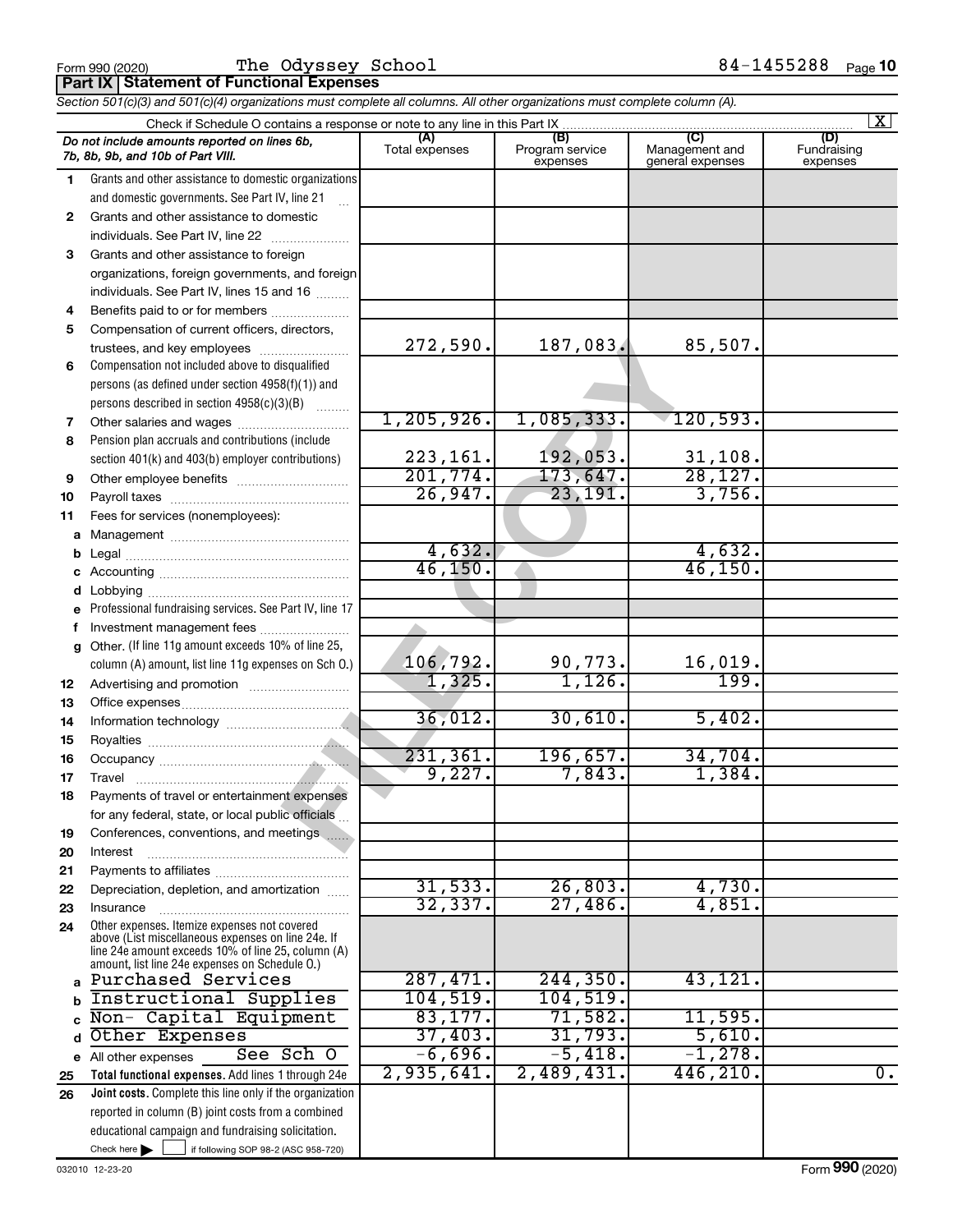|  | The Odyssey School |  | 84-1455288 $_{Page}$ 11 |  |
|--|--------------------|--|-------------------------|--|
|--|--------------------|--|-------------------------|--|

Form 990 (2020) Page

|                             |    |                                                                                                                                                      |           | (A)<br>Beginning of year |                  | (B)<br>End of year |
|-----------------------------|----|------------------------------------------------------------------------------------------------------------------------------------------------------|-----------|--------------------------|------------------|--------------------|
|                             | 1  |                                                                                                                                                      |           | 1,012,153.               | $\mathbf{1}$     | 1,147,552.         |
|                             | 2  |                                                                                                                                                      |           | $\mathbf{2}$             |                  |                    |
|                             | З  |                                                                                                                                                      |           | 3                        |                  |                    |
|                             | 4  |                                                                                                                                                      |           | 231,687.                 | 4                | 14,844.            |
|                             | 5  | Loans and other receivables from any current or former officer, director,                                                                            |           |                          |                  |                    |
|                             |    | trustee, key employee, creator or founder, substantial contributor, or 35%                                                                           |           |                          |                  |                    |
|                             |    |                                                                                                                                                      |           |                          | 5                |                    |
|                             | 6  | Loans and other receivables from other disqualified persons (as defined                                                                              |           |                          |                  |                    |
|                             |    | under section $4958(f)(1)$ , and persons described in section $4958(c)(3)(B)$                                                                        |           |                          | 6                |                    |
|                             | 7  |                                                                                                                                                      |           |                          | 7                |                    |
| Assets                      | 8  |                                                                                                                                                      |           | 2,735.                   | 8                | 1,972.             |
|                             | 9  |                                                                                                                                                      |           | 13,034.                  | 9                | 50,901.            |
|                             |    | <b>10a</b> Land, buildings, and equipment: cost or other                                                                                             |           |                          |                  |                    |
|                             |    | basis. Complete Part VI of Schedule D    10a                                                                                                         | 236,793.  |                          |                  |                    |
|                             |    |                                                                                                                                                      | 157, 337. | 95,223.                  | 10 <sub>c</sub>  | 79,456.            |
|                             | 11 |                                                                                                                                                      |           |                          | 11               |                    |
|                             | 12 |                                                                                                                                                      |           |                          | 12               |                    |
|                             | 13 |                                                                                                                                                      |           | 13                       |                  |                    |
|                             | 14 |                                                                                                                                                      |           | 14                       |                  |                    |
|                             | 15 |                                                                                                                                                      | 310,514.  | 15                       | 818,528.         |                    |
|                             | 16 |                                                                                                                                                      |           | 1,665,346.               | 16               | 2, 113, 253.       |
|                             | 17 |                                                                                                                                                      |           | 11,044.                  | 17               | 5,738.             |
|                             | 18 |                                                                                                                                                      |           | 18                       |                  |                    |
|                             | 19 |                                                                                                                                                      | 148,055.  | 19                       | $\overline{0}$ . |                    |
|                             | 20 |                                                                                                                                                      |           |                          | 20               |                    |
|                             | 21 | Escrow or custodial account liability. Complete Part IV of Schedule D                                                                                |           |                          | 21               |                    |
|                             | 22 | Loans and other payables to any current or former officer, director,                                                                                 |           |                          |                  |                    |
| Liabilities                 |    | trustee, key employee, creator or founder, substantial contributor, or 35%                                                                           |           |                          |                  |                    |
|                             |    | controlled entity or family member of any of these persons <b>Controlled</b> entity or family member of any of these persons                         |           |                          | 22               |                    |
|                             | 23 | Secured mortgages and notes payable to unrelated third parties                                                                                       |           |                          | 23               |                    |
|                             | 24 |                                                                                                                                                      |           |                          | 24               |                    |
|                             | 25 | Other liabilities (including federal income tax, payables to related third                                                                           |           |                          |                  |                    |
|                             |    | parties, and other liabilities not included on lines 17-24). Complete Part X                                                                         |           | $1,527,522$ $\cdot$ 25   |                  | 1,984,633.         |
|                             |    | of Schedule D                                                                                                                                        |           | 1,686,621.               |                  | 1,990,371.         |
|                             | 26 | Total liabilities. Add lines 17 through 25<br>Organizations that follow FASB ASC 958, check here $\blacktriangleright \lfloor \underline{X} \rfloor$ |           |                          | 26               |                    |
|                             |    | and complete lines 27, 28, 32, and 33.                                                                                                               |           |                          |                  |                    |
|                             | 27 | Net assets without donor restrictions Manuscrittion and Assets without donor restrictions (Manuscrittion and M                                       |           | $-196,498.$              | 27               | 7,723.             |
|                             | 28 |                                                                                                                                                      |           | 175, 223.                | 28               | 115, 159.          |
|                             |    | Organizations that do not follow FASB ASC 958, check here $\blacktriangleright$                                                                      |           |                          |                  |                    |
|                             |    | and complete lines 29 through 33.                                                                                                                    |           |                          |                  |                    |
|                             | 29 |                                                                                                                                                      |           |                          | 29               |                    |
|                             | 30 | Paid-in or capital surplus, or land, building, or equipment fund                                                                                     |           |                          | 30               |                    |
|                             | 31 | Retained earnings, endowment, accumulated income, or other funds                                                                                     |           |                          | 31               |                    |
| Net Assets or Fund Balances | 32 |                                                                                                                                                      |           | $-21, 275.$              | 32               | 122,882.           |
|                             | 33 |                                                                                                                                                      |           | 1,665,346.               | 33               | 2, 113, 253.       |
|                             |    |                                                                                                                                                      |           |                          |                  | Eorm 990 (2020)    |

**Part X** | Balance Sheet

Form (2020) **990**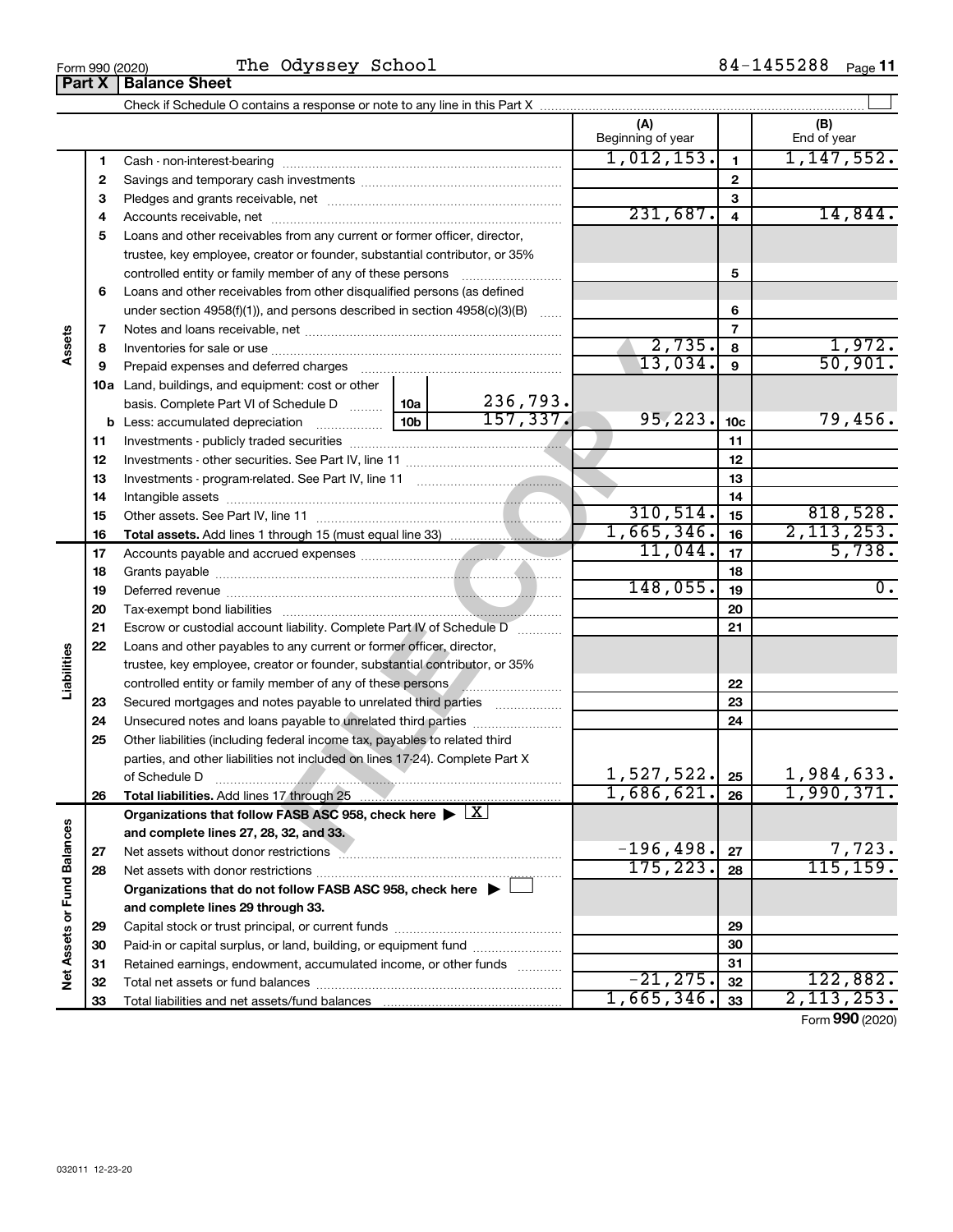|    | The Odyssey School<br>Form 990 (2020)                                                                                                                                                                                          |                | 84-1455288 |                |             | Page 12                 |
|----|--------------------------------------------------------------------------------------------------------------------------------------------------------------------------------------------------------------------------------|----------------|------------|----------------|-------------|-------------------------|
|    | <b>Part XI</b><br><b>Reconciliation of Net Assets</b>                                                                                                                                                                          |                |            |                |             |                         |
|    |                                                                                                                                                                                                                                |                |            |                |             |                         |
|    |                                                                                                                                                                                                                                |                |            |                |             |                         |
| 1  |                                                                                                                                                                                                                                | 1              |            | 3,079,798.     |             |                         |
| 2  |                                                                                                                                                                                                                                | $\mathbf{2}$   |            | 2,935,641.     |             |                         |
| З  | Revenue less expenses. Subtract line 2 from line 1                                                                                                                                                                             | 3              |            |                |             | 144, 157.               |
| 4  |                                                                                                                                                                                                                                | 4              |            |                | $-21, 275.$ |                         |
| 5  | Net unrealized gains (losses) on investments [111] www.martime.community.community.community.community.communi                                                                                                                 | 5              |            |                |             |                         |
| 6  |                                                                                                                                                                                                                                | 6              |            |                |             |                         |
| 7  | Investment expenses www.communication.com/www.communication.com/www.communication.com/www.com                                                                                                                                  | $\overline{7}$ |            |                |             |                         |
| 8  |                                                                                                                                                                                                                                | 8              |            |                |             |                         |
| 9  |                                                                                                                                                                                                                                | 9              |            |                |             | Ο.                      |
| 10 | Net assets or fund balances at end of year. Combine lines 3 through 9 (must equal Part X, line 32,                                                                                                                             |                |            |                |             |                         |
|    |                                                                                                                                                                                                                                | 10             |            |                | 122,882.    |                         |
|    | Part XII Financial Statements and Reporting                                                                                                                                                                                    |                |            |                |             |                         |
|    | Check if Schedule O contains a response or note to any line in this Part XII manufacture contains and contains and contains a response or note to any line in this Part XII manufacture contains and contains and contains a r |                |            |                |             | $\overline{\mathbf{x}}$ |
|    |                                                                                                                                                                                                                                |                |            |                | Yes         | No                      |
| 1  | $\lfloor \mathbf{X} \rfloor$ Accrual<br>Accounting method used to prepare the Form 990: [130] Cash<br>Other                                                                                                                    |                |            |                |             |                         |
|    | If the organization changed its method of accounting from a prior year or checked "Other," explain in Schedule O.                                                                                                              |                |            |                |             |                         |
| 2a |                                                                                                                                                                                                                                |                |            | 2a             |             | х                       |
|    | If "Yes," check a box below to indicate whether the financial statements for the year were compiled or reviewed on a                                                                                                           |                |            |                |             |                         |
|    | separate basis, consolidated basis, or both:                                                                                                                                                                                   |                |            |                |             |                         |
|    | Separate basis<br><b>Consolidated basis</b><br>Both consolidated and separate basis                                                                                                                                            |                |            |                |             |                         |
| b  | Were the organization's financial statements audited by an independent accountant?                                                                                                                                             |                |            | 2 <sub>b</sub> | х           |                         |
|    | If "Yes," check a box below to indicate whether the financial statements for the year were audited on a separate basis,                                                                                                        |                |            |                |             |                         |
|    |                                                                                                                                                                                                                                |                |            |                |             |                         |
|    | consolidated basis, or both:<br>$X$ Both consolidated and separate basis                                                                                                                                                       |                |            |                |             |                         |
|    | Separate basis<br>Consolidated basis                                                                                                                                                                                           |                |            |                |             |                         |
|    | If "Yes" to line 2a or 2b, does the organization have a committee that assumes responsibility for oversight of the audit,                                                                                                      |                |            |                | х           |                         |
|    |                                                                                                                                                                                                                                |                |            | 2c             |             |                         |
|    | If the organization changed either its oversight process or selection process during the tax year, explain on Schedule O.                                                                                                      |                |            |                |             |                         |
|    | 3a As a result of a federal award, was the organization required to undergo an audit or audits as set forth in the Single Audit                                                                                                |                |            |                |             |                         |
|    |                                                                                                                                                                                                                                |                |            | За             |             | х                       |
|    | b If "Yes," did the organization undergo the required audit or audits? If the organization did not undergo the required audit                                                                                                  |                |            |                |             |                         |
|    |                                                                                                                                                                                                                                |                |            | 3b             |             |                         |
|    |                                                                                                                                                                                                                                |                |            |                |             | Form 990 (2020)         |
|    |                                                                                                                                                                                                                                |                |            |                |             |                         |
|    |                                                                                                                                                                                                                                |                |            |                |             |                         |
|    | E                                                                                                                                                                                                                              |                |            |                |             |                         |
|    |                                                                                                                                                                                                                                |                |            |                |             |                         |
|    |                                                                                                                                                                                                                                |                |            |                |             |                         |
|    |                                                                                                                                                                                                                                |                |            |                |             |                         |
|    |                                                                                                                                                                                                                                |                |            |                |             |                         |
|    |                                                                                                                                                                                                                                |                |            |                |             |                         |
|    |                                                                                                                                                                                                                                |                |            |                |             |                         |
|    |                                                                                                                                                                                                                                |                |            |                |             |                         |
|    |                                                                                                                                                                                                                                |                |            |                |             |                         |
|    |                                                                                                                                                                                                                                |                |            |                |             |                         |
|    |                                                                                                                                                                                                                                |                |            |                |             |                         |
|    |                                                                                                                                                                                                                                |                |            |                |             |                         |
|    |                                                                                                                                                                                                                                |                |            |                |             |                         |
|    |                                                                                                                                                                                                                                |                |            |                |             |                         |
|    |                                                                                                                                                                                                                                |                |            |                |             |                         |
|    |                                                                                                                                                                                                                                |                |            |                |             |                         |
|    |                                                                                                                                                                                                                                |                |            |                |             |                         |
|    |                                                                                                                                                                                                                                |                |            |                |             |                         |
|    |                                                                                                                                                                                                                                |                |            |                |             |                         |
|    |                                                                                                                                                                                                                                |                |            |                |             |                         |
|    |                                                                                                                                                                                                                                |                |            |                |             |                         |
|    |                                                                                                                                                                                                                                |                |            |                |             |                         |
|    | 032012 12-23-20                                                                                                                                                                                                                |                |            |                |             |                         |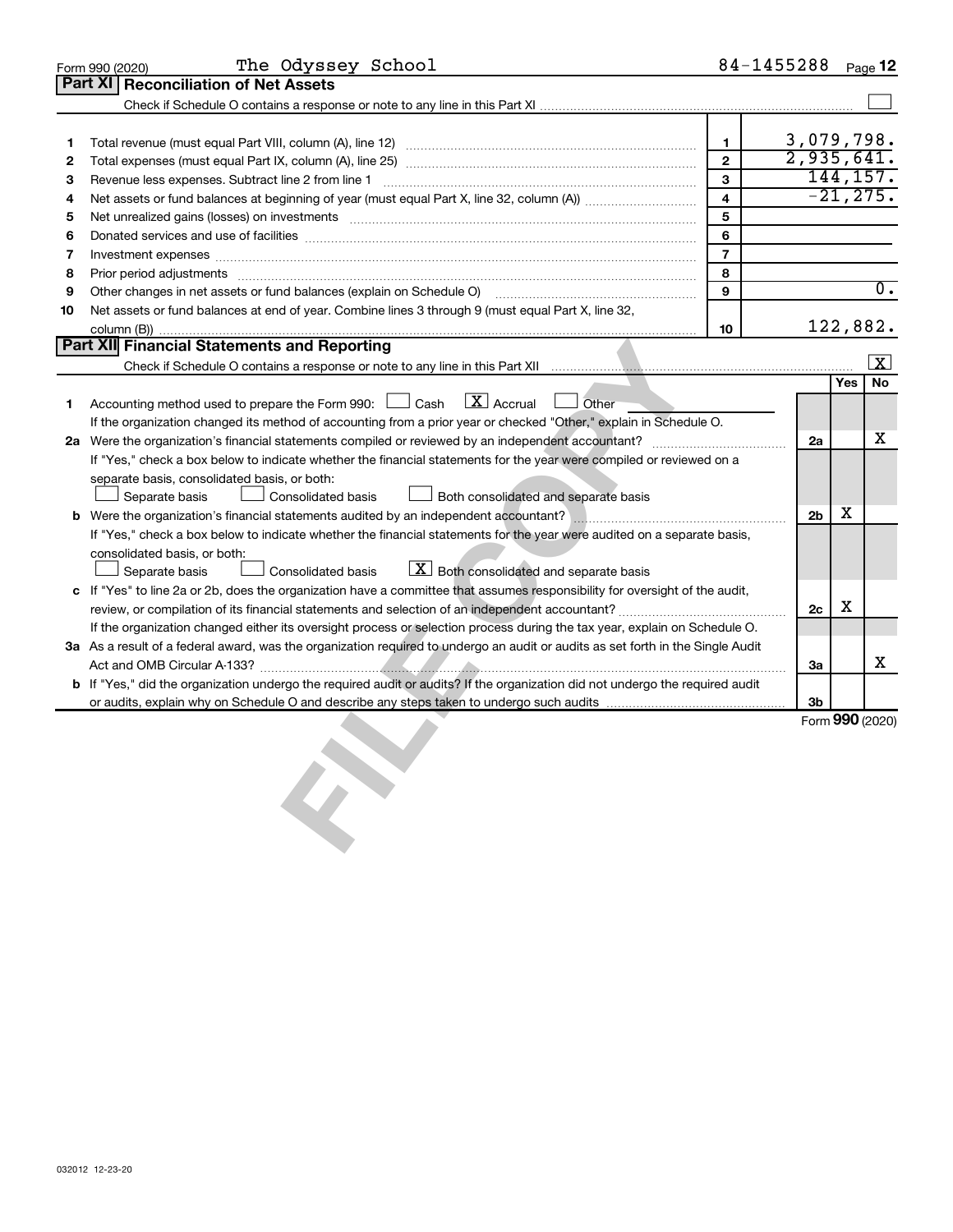| <b>SCHEDULE A</b> |  |
|-------------------|--|
|-------------------|--|

Department of the Treasury Internal Revenue Service

| (Form 990 or 990-EZ) |  |  |  |  |
|----------------------|--|--|--|--|
|----------------------|--|--|--|--|

# Form 990 or 990-EZ) **Public Charity Status and Public Support**<br>
Complete if the organization is a section 501(c)(3) organization or a section<br> **2020**

**4947(a)(1) nonexempt charitable trust. | Attach to Form 990 or Form 990-EZ.** 

**| Go to www.irs.gov/Form990 for instructions and the latest information.**

| OMB No 1545-0047                    |
|-------------------------------------|
| 020                                 |
| <b>Open to Public</b><br>Inspection |

|  | Name of the organization |  |
|--|--------------------------|--|

| Name of the organization                                                                                               |                     |                                                                                                                                              |          |                            |                                    |    | <b>Employer identification number</b> |  |                            |  |
|------------------------------------------------------------------------------------------------------------------------|---------------------|----------------------------------------------------------------------------------------------------------------------------------------------|----------|----------------------------|------------------------------------|----|---------------------------------------|--|----------------------------|--|
| The Odyssey School<br>Reason for Public Charity Status. (All organizations must complete this part.) See instructions. |                     |                                                                                                                                              |          |                            |                                    |    | 84-1455288                            |  |                            |  |
| Part I                                                                                                                 |                     |                                                                                                                                              |          |                            |                                    |    |                                       |  |                            |  |
|                                                                                                                        |                     | The organization is not a private foundation because it is: (For lines 1 through 12, check only one box.)                                    |          |                            |                                    |    |                                       |  |                            |  |
| 1.                                                                                                                     |                     | A church, convention of churches, or association of churches described in section 170(b)(1)(A)(i).                                           |          |                            |                                    |    |                                       |  |                            |  |
| $\mathbf{2}$                                                                                                           | $\lfloor x \rfloor$ | A school described in section 170(b)(1)(A)(ii). (Attach Schedule E (Form 990 or 990-EZ).)                                                    |          |                            |                                    |    |                                       |  |                            |  |
| 3.                                                                                                                     |                     | A hospital or a cooperative hospital service organization described in section 170(b)(1)(A)(iii).                                            |          |                            |                                    |    |                                       |  |                            |  |
| 4                                                                                                                      |                     | A medical research organization operated in conjunction with a hospital described in section 170(b)(1)(A)(iii). Enter the hospital's name,   |          |                            |                                    |    |                                       |  |                            |  |
|                                                                                                                        |                     | city, and state:                                                                                                                             |          |                            |                                    |    |                                       |  |                            |  |
| 5.                                                                                                                     |                     | An organization operated for the benefit of a college or university owned or operated by a governmental unit described in                    |          |                            |                                    |    |                                       |  |                            |  |
|                                                                                                                        |                     | section 170(b)(1)(A)(iv). (Complete Part II.)                                                                                                |          |                            |                                    |    |                                       |  |                            |  |
| 6                                                                                                                      |                     | A federal, state, or local government or governmental unit described in section 170(b)(1)(A)(v).                                             |          |                            |                                    |    |                                       |  |                            |  |
| 7                                                                                                                      |                     | An organization that normally receives a substantial part of its support from a governmental unit or from the general public described in    |          |                            |                                    |    |                                       |  |                            |  |
|                                                                                                                        |                     | section 170(b)(1)(A)(vi). (Complete Part II.)                                                                                                |          |                            |                                    |    |                                       |  |                            |  |
| 8                                                                                                                      |                     | A community trust described in section 170(b)(1)(A)(vi). (Complete Part II.)                                                                 |          |                            |                                    |    |                                       |  |                            |  |
|                                                                                                                        |                     |                                                                                                                                              |          |                            |                                    |    |                                       |  |                            |  |
| 9                                                                                                                      |                     | An agricultural research organization described in section 170(b)(1)(A)(ix) operated in conjunction with a land-grant college                |          |                            |                                    |    |                                       |  |                            |  |
|                                                                                                                        |                     | or university or a non-land-grant college of agriculture (see instructions). Enter the name, city, and state of the college or               |          |                            |                                    |    |                                       |  |                            |  |
|                                                                                                                        |                     | university:                                                                                                                                  |          |                            |                                    |    |                                       |  |                            |  |
| 10                                                                                                                     |                     | An organization that normally receives (1) more than 33 1/3% of its support from contributions, membership fees, and gross receipts from     |          |                            |                                    |    |                                       |  |                            |  |
|                                                                                                                        |                     | activities related to its exempt functions, subject to certain exceptions; and (2) no more than 33 1/3% of its support from gross investment |          |                            |                                    |    |                                       |  |                            |  |
|                                                                                                                        |                     | income and unrelated business taxable income (less section 511 tax) from businesses acquired by the organization after June 30, 1975.        |          |                            |                                    |    |                                       |  |                            |  |
|                                                                                                                        |                     | See section 509(a)(2). (Complete Part III.)                                                                                                  |          |                            |                                    |    |                                       |  |                            |  |
| 11                                                                                                                     |                     | An organization organized and operated exclusively to test for public safety. See section 509(a)(4).                                         |          |                            |                                    |    |                                       |  |                            |  |
| 12                                                                                                                     |                     | An organization organized and operated exclusively for the benefit of, to perform the functions of, or to carry out the purposes of one or   |          |                            |                                    |    |                                       |  |                            |  |
|                                                                                                                        |                     | more publicly supported organizations described in section 509(a)(1) or section 509(a)(2). See section 509(a)(3). Check the box in           |          |                            |                                    |    |                                       |  |                            |  |
|                                                                                                                        |                     | lines 12a through 12d that describes the type of supporting organization and complete lines 12e, 12f, and 12g.                               |          |                            |                                    |    |                                       |  |                            |  |
| а                                                                                                                      |                     | Type I. A supporting organization operated, supervised, or controlled by its supported organization(s), typically by giving                  |          |                            |                                    |    |                                       |  |                            |  |
|                                                                                                                        |                     | the supported organization(s) the power to regularly appoint or elect a majority of the directors or trustees of the supporting              |          |                            |                                    |    |                                       |  |                            |  |
|                                                                                                                        |                     | organization. You must complete Part IV, Sections A and B.                                                                                   |          |                            |                                    |    |                                       |  |                            |  |
| b                                                                                                                      |                     | Type II. A supporting organization supervised or controlled in connection with its supported organization(s), by having                      |          |                            |                                    |    |                                       |  |                            |  |
|                                                                                                                        |                     | control or management of the supporting organization vested in the same persons that control or manage the supported                         |          |                            |                                    |    |                                       |  |                            |  |
|                                                                                                                        |                     | organization(s). You must complete Part IV, Sections A and C.                                                                                |          |                            |                                    |    |                                       |  |                            |  |
| с                                                                                                                      |                     | Type III functionally integrated. A supporting organization operated in connection with, and functionally integrated with,                   |          |                            |                                    |    |                                       |  |                            |  |
|                                                                                                                        |                     | its supported organization(s) (see instructions). You must complete Part IV, Sections A, D, and E.                                           |          |                            |                                    |    |                                       |  |                            |  |
| d                                                                                                                      |                     | Type III non-functionally integrated. A supporting organization operated in connection with its supported organization(s)                    |          |                            |                                    |    |                                       |  |                            |  |
|                                                                                                                        |                     | that is not functionally integrated. The organization generally must satisfy a distribution requirement and an attentiveness                 |          |                            |                                    |    |                                       |  |                            |  |
|                                                                                                                        |                     | requirement (see instructions). You must complete Part IV, Sections A and D, and Part V.                                                     |          |                            |                                    |    |                                       |  |                            |  |
|                                                                                                                        |                     | Check this box if the organization received a written determination from the IRS that it is a Type I, Type II, Type III                      |          |                            |                                    |    |                                       |  |                            |  |
|                                                                                                                        |                     | functionally integrated, or Type III non-functionally integrated supporting organization.                                                    |          |                            |                                    |    |                                       |  |                            |  |
|                                                                                                                        |                     | f Enter the number of supported organizations                                                                                                |          |                            |                                    |    |                                       |  |                            |  |
|                                                                                                                        |                     | g Provide the following information about the supported organization(s).                                                                     |          |                            |                                    |    |                                       |  |                            |  |
|                                                                                                                        |                     | (i) Name of supported                                                                                                                        | (ii) EIN | (iii) Type of organization | (iv) Is the organization listed    |    | (v) Amount of monetary                |  | (vi) Amount of other       |  |
|                                                                                                                        |                     | organization                                                                                                                                 |          | (described on lines 1-10   | in your governing document?<br>Yes | No | support (see instructions)            |  | support (see instructions) |  |
|                                                                                                                        |                     |                                                                                                                                              |          | above (see instructions))  |                                    |    |                                       |  |                            |  |
|                                                                                                                        |                     |                                                                                                                                              |          |                            |                                    |    |                                       |  |                            |  |
|                                                                                                                        |                     |                                                                                                                                              |          |                            |                                    |    |                                       |  |                            |  |
|                                                                                                                        |                     |                                                                                                                                              |          |                            |                                    |    |                                       |  |                            |  |
|                                                                                                                        |                     |                                                                                                                                              |          |                            |                                    |    |                                       |  |                            |  |
|                                                                                                                        |                     |                                                                                                                                              |          |                            |                                    |    |                                       |  |                            |  |
|                                                                                                                        |                     |                                                                                                                                              |          |                            |                                    |    |                                       |  |                            |  |
|                                                                                                                        |                     |                                                                                                                                              |          |                            |                                    |    |                                       |  |                            |  |
|                                                                                                                        |                     |                                                                                                                                              |          |                            |                                    |    |                                       |  |                            |  |
|                                                                                                                        |                     |                                                                                                                                              |          |                            |                                    |    |                                       |  |                            |  |
|                                                                                                                        |                     |                                                                                                                                              |          |                            |                                    |    |                                       |  |                            |  |
| Total                                                                                                                  |                     |                                                                                                                                              |          |                            |                                    |    |                                       |  |                            |  |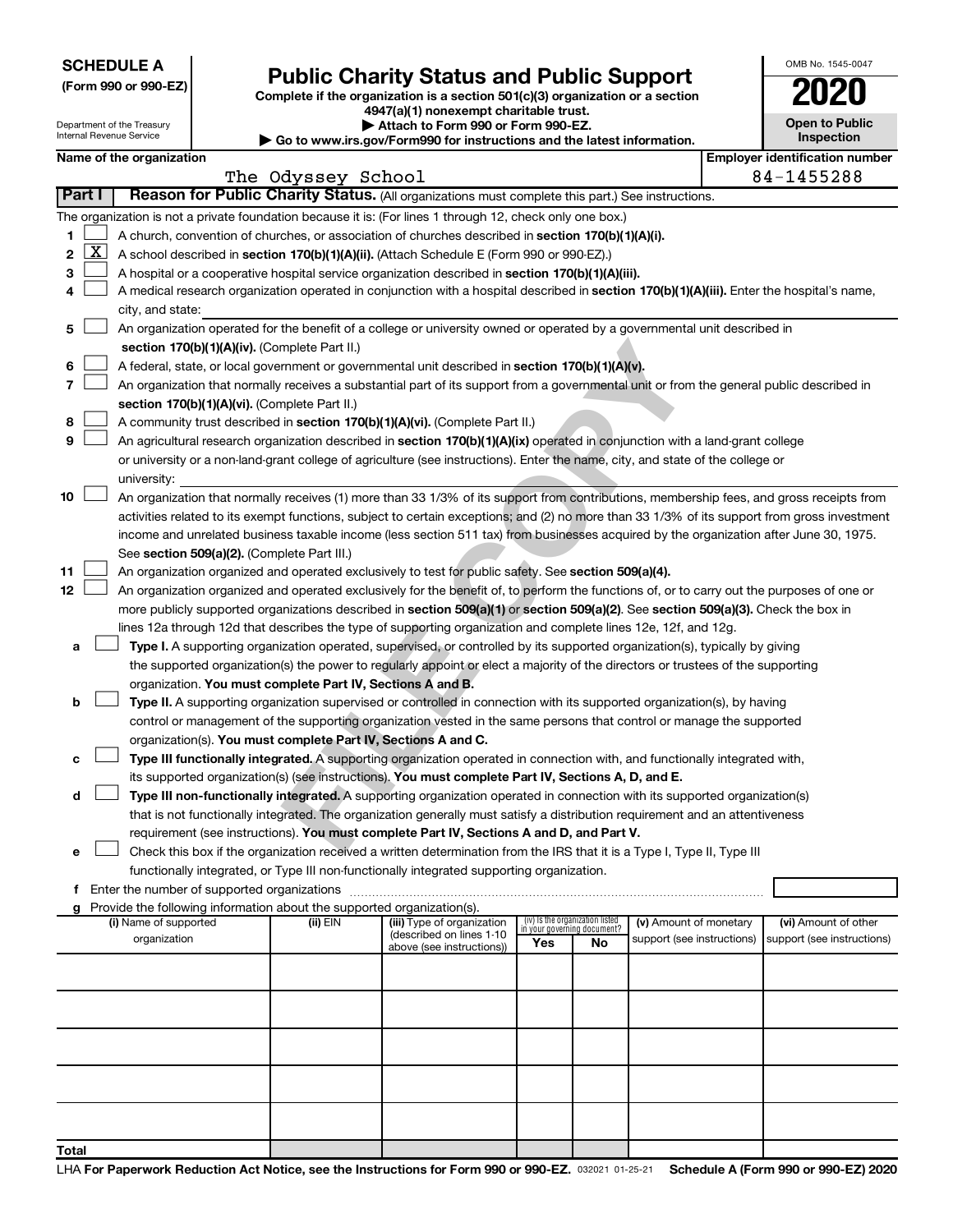#### Schedule A (Form 990 or 990-EZ) 2020 <code>The Odyssey School</code>  $84-1455288$  <code>Page</code>

### **Part II Support Schedule for Organizations Described in Sections 170(b)(1)(A)(iv) and 170(b)(1)(A)(vi)**

(Complete only if you checked the box on line 5, 7, or 8 of Part I or if the organization failed to qualify under Part III. If the organization fails to qualify under the tests listed below, please complete Part III.)

|    | <b>Section A. Public Support</b>                                                                                                               |          |          |            |            |          |           |
|----|------------------------------------------------------------------------------------------------------------------------------------------------|----------|----------|------------|------------|----------|-----------|
|    | Calendar year (or fiscal year beginning in)                                                                                                    | (a) 2016 | (b) 2017 | $(c)$ 2018 | $(d)$ 2019 | (e) 2020 | (f) Total |
|    | 1 Gifts, grants, contributions, and                                                                                                            |          |          |            |            |          |           |
|    | membership fees received. (Do not                                                                                                              |          |          |            |            |          |           |
|    | include any "unusual grants.")                                                                                                                 |          |          |            |            |          |           |
|    | 2 Tax revenues levied for the organ-                                                                                                           |          |          |            |            |          |           |
|    | ization's benefit and either paid to                                                                                                           |          |          |            |            |          |           |
|    | or expended on its behalf                                                                                                                      |          |          |            |            |          |           |
|    | 3 The value of services or facilities                                                                                                          |          |          |            |            |          |           |
|    | furnished by a governmental unit to                                                                                                            |          |          |            |            |          |           |
|    | the organization without charge                                                                                                                |          |          |            |            |          |           |
|    | 4 Total. Add lines 1 through 3                                                                                                                 |          |          |            |            |          |           |
| 5. | The portion of total contributions                                                                                                             |          |          |            |            |          |           |
|    | by each person (other than a                                                                                                                   |          |          |            |            |          |           |
|    | governmental unit or publicly                                                                                                                  |          |          |            |            |          |           |
|    | supported organization) included                                                                                                               |          |          |            |            |          |           |
|    | on line 1 that exceeds 2% of the                                                                                                               |          |          |            |            |          |           |
|    | amount shown on line 11,                                                                                                                       |          |          |            |            |          |           |
|    | column (f)                                                                                                                                     |          |          |            |            |          |           |
|    | 6 Public support. Subtract line 5 from line 4.                                                                                                 |          |          |            |            |          |           |
|    | <b>Section B. Total Support</b>                                                                                                                |          |          |            |            |          |           |
|    | Calendar year (or fiscal year beginning in)                                                                                                    | (a) 2016 | (b) 2017 | $(c)$ 2018 | $(d)$ 2019 | (e) 2020 | (f) Total |
|    | 7 Amounts from line 4                                                                                                                          |          |          |            |            |          |           |
| 8  | Gross income from interest,                                                                                                                    |          |          |            |            |          |           |
|    | dividends, payments received on                                                                                                                |          |          |            |            |          |           |
|    | securities loans, rents, royalties,                                                                                                            |          |          |            |            |          |           |
|    | and income from similar sources                                                                                                                |          |          |            |            |          |           |
| 9  | Net income from unrelated business                                                                                                             |          |          |            |            |          |           |
|    | activities, whether or not the                                                                                                                 |          |          |            |            |          |           |
|    | business is regularly carried on                                                                                                               |          |          |            |            |          |           |
|    | 10 Other income. Do not include gain                                                                                                           |          |          |            |            |          |           |
|    | or loss from the sale of capital                                                                                                               |          |          |            |            |          |           |
|    | assets (Explain in Part VI.)                                                                                                                   |          |          |            |            |          |           |
|    | 11 Total support. Add lines 7 through 10                                                                                                       |          |          |            |            |          |           |
|    | <b>12</b> Gross receipts from related activities, etc. (see instructions)                                                                      |          |          |            |            | 12       |           |
|    | 13 First 5 years. If the Form 990 is for the organization's first, second, third, fourth, or fifth tax year as a section 501(c)(3)             |          |          |            |            |          |           |
|    | organization, check this box and stop here <u>(masses continuous continuous continuous continuous continuous continuous</u>                    |          |          |            |            |          |           |
|    | <b>Section C. Computation of Public Support Percentage</b>                                                                                     |          |          |            |            |          |           |
|    |                                                                                                                                                |          |          |            |            | 14       | %         |
|    |                                                                                                                                                |          |          |            |            | 15       | %         |
|    | 16a 33 1/3% support test - 2020. If the organization did not check the box on line 13, and line 14 is 33 1/3% or more, check this box and      |          |          |            |            |          |           |
|    |                                                                                                                                                |          |          |            |            |          |           |
|    | b 33 1/3% support test - 2019. If the organization did not check a box on line 13 or 16a, and line 15 is 33 1/3% or more, check this box       |          |          |            |            |          |           |
|    |                                                                                                                                                |          |          |            |            |          |           |
|    | 17a 10% -facts-and-circumstances test - 2020. If the organization did not check a box on line 13, 16a, or 16b, and line 14 is 10% or more,     |          |          |            |            |          |           |
|    | and if the organization meets the facts-and-circumstances test, check this box and stop here. Explain in Part VI how the organization          |          |          |            |            |          |           |
|    | meets the facts-and-circumstances test. The organization qualifies as a publicly supported organization                                        |          |          |            |            |          |           |
|    | <b>b 10% -facts-and-circumstances test - 2019.</b> If the organization did not check a box on line 13, 16a, 16b, or 17a, and line 15 is 10% or |          |          |            |            |          |           |
|    | more, and if the organization meets the facts-and-circumstances test, check this box and stop here. Explain in Part VI how the                 |          |          |            |            |          |           |
|    | organization meets the facts-and-circumstances test. The organization qualifies as a publicly supported organization                           |          |          |            |            |          |           |
|    | 18 Private foundation. If the organization did not check a box on line 13, 16a, 16b, 17a, or 17b, check this box and see instructions          |          |          |            |            |          |           |

**Schedule A (Form 990 or 990-EZ) 2020**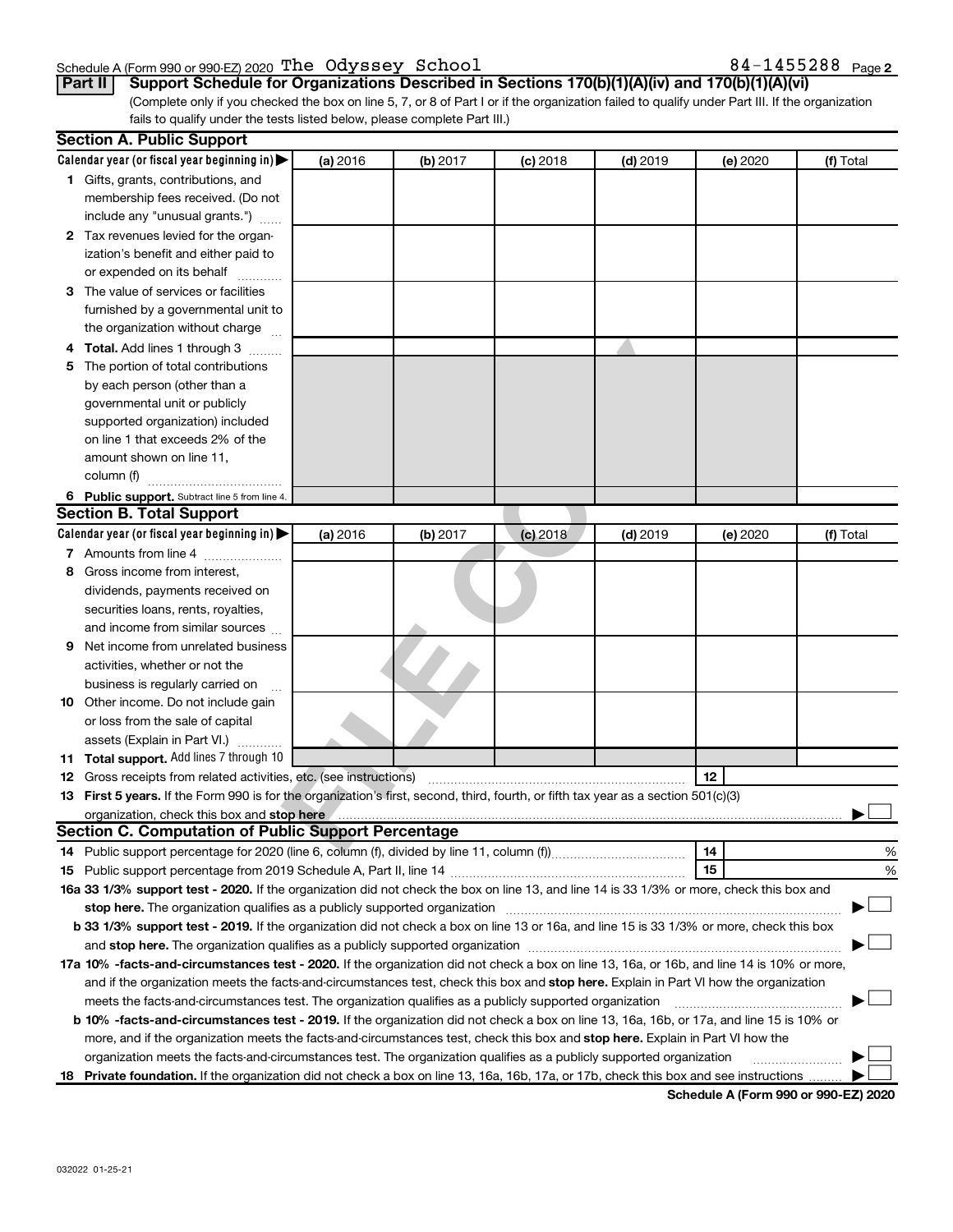#### Schedule A (Form 990 or 990-EZ) 2020 <code>The Odyssey School</code>  $84-1455288$  <code>Page</code>

#### **Part III Support Schedule for Organizations Described in Section 509(a)(2)**

(Complete only if you checked the box on line 10 of Part I or if the organization failed to qualify under Part II. If the organization fails to qualify under the tests listed below, please complete Part II.)

|    | <b>Section A. Public Support</b>                                                                                                                 |          |          |            |            |          |           |
|----|--------------------------------------------------------------------------------------------------------------------------------------------------|----------|----------|------------|------------|----------|-----------|
|    | Calendar year (or fiscal year beginning in)                                                                                                      | (a) 2016 | (b) 2017 | $(c)$ 2018 | $(d)$ 2019 | (e) 2020 | (f) Total |
|    | 1 Gifts, grants, contributions, and                                                                                                              |          |          |            |            |          |           |
|    | membership fees received. (Do not                                                                                                                |          |          |            |            |          |           |
|    | include any "unusual grants.")                                                                                                                   |          |          |            |            |          |           |
|    | 2 Gross receipts from admissions,                                                                                                                |          |          |            |            |          |           |
|    | merchandise sold or services per-                                                                                                                |          |          |            |            |          |           |
|    | formed, or facilities furnished in                                                                                                               |          |          |            |            |          |           |
|    | any activity that is related to the<br>organization's tax-exempt purpose                                                                         |          |          |            |            |          |           |
|    | 3 Gross receipts from activities that                                                                                                            |          |          |            |            |          |           |
|    | are not an unrelated trade or bus-                                                                                                               |          |          |            |            |          |           |
|    | iness under section 513                                                                                                                          |          |          |            |            |          |           |
|    | 4 Tax revenues levied for the organ-                                                                                                             |          |          |            |            |          |           |
|    | ization's benefit and either paid to                                                                                                             |          |          |            |            |          |           |
|    | or expended on its behalf                                                                                                                        |          |          |            |            |          |           |
|    | .                                                                                                                                                |          |          |            |            |          |           |
|    | 5 The value of services or facilities                                                                                                            |          |          |            |            |          |           |
|    | furnished by a governmental unit to                                                                                                              |          |          |            |            |          |           |
|    | the organization without charge                                                                                                                  |          |          |            |            |          |           |
|    | <b>6 Total.</b> Add lines 1 through 5                                                                                                            |          |          |            |            |          |           |
|    | 7a Amounts included on lines 1, 2, and                                                                                                           |          |          |            |            |          |           |
|    | 3 received from disqualified persons                                                                                                             |          |          |            |            |          |           |
|    | <b>b</b> Amounts included on lines 2 and 3 received<br>from other than disqualified persons that                                                 |          |          |            |            |          |           |
|    | exceed the greater of \$5,000 or 1% of the                                                                                                       |          |          |            |            |          |           |
|    | amount on line 13 for the year                                                                                                                   |          |          |            |            |          |           |
|    | c Add lines 7a and 7b                                                                                                                            |          |          |            |            |          |           |
|    | 8 Public support. (Subtract line 7c from line 6.)                                                                                                |          |          |            |            |          |           |
|    | <b>Section B. Total Support</b>                                                                                                                  |          |          |            |            |          |           |
|    | Calendar year (or fiscal year beginning in)                                                                                                      | (a) 2016 | (b) 2017 | $(c)$ 2018 | $(d)$ 2019 | (e) 2020 | (f) Total |
|    | <b>9</b> Amounts from line 6                                                                                                                     |          |          |            |            |          |           |
|    | <b>10a</b> Gross income from interest,                                                                                                           |          |          |            |            |          |           |
|    | dividends, payments received on<br>securities loans, rents, royalties,                                                                           |          |          |            |            |          |           |
|    | and income from similar sources                                                                                                                  |          |          |            |            |          |           |
|    | <b>b</b> Unrelated business taxable income                                                                                                       |          |          |            |            |          |           |
|    | (less section 511 taxes) from businesses                                                                                                         |          |          |            |            |          |           |
|    | acquired after June 30, 1975                                                                                                                     |          |          |            |            |          |           |
|    | c Add lines 10a and 10b                                                                                                                          |          |          |            |            |          |           |
| 11 | Net income from unrelated business                                                                                                               |          |          |            |            |          |           |
|    | activities not included in line 10b.                                                                                                             |          |          |            |            |          |           |
|    | whether or not the business is<br>regularly carried on                                                                                           |          |          |            |            |          |           |
|    | <b>12</b> Other income. Do not include gain                                                                                                      |          |          |            |            |          |           |
|    | or loss from the sale of capital                                                                                                                 |          |          |            |            |          |           |
|    | assets (Explain in Part VI.)<br><b>13</b> Total support. (Add lines 9, 10c, 11, and 12.)                                                         |          |          |            |            |          |           |
|    | 14 First 5 years. If the Form 990 is for the organization's first, second, third, fourth, or fifth tax year as a section 501(c)(3) organization, |          |          |            |            |          |           |
|    |                                                                                                                                                  |          |          |            |            |          |           |
|    | Section C. Computation of Public Support Percentage                                                                                              |          |          |            |            |          |           |
|    |                                                                                                                                                  |          |          |            |            | 15       | %         |
|    | 16 Public support percentage from 2019 Schedule A, Part III, line 15                                                                             |          |          |            |            | 16       | %         |
|    | Section D. Computation of Investment Income Percentage                                                                                           |          |          |            |            |          |           |
|    |                                                                                                                                                  |          |          |            |            | 17       | %         |
|    | 18 Investment income percentage from 2019 Schedule A, Part III, line 17                                                                          |          |          |            |            | 18       | %         |
|    | 19a 33 1/3% support tests - 2020. If the organization did not check the box on line 14, and line 15 is more than 33 1/3%, and line 17 is not     |          |          |            |            |          |           |
|    |                                                                                                                                                  |          |          |            |            |          |           |
|    | more than 33 1/3%, check this box and stop here. The organization qualifies as a publicly supported organization                                 |          |          |            |            |          |           |
|    | b 33 1/3% support tests - 2019. If the organization did not check a box on line 14 or line 19a, and line 16 is more than 33 1/3%, and            |          |          |            |            |          |           |
|    | line 18 is not more than 33 1/3%, check this box and stop here. The organization qualifies as a publicly supported organization                  |          |          |            |            |          |           |
|    |                                                                                                                                                  |          |          |            |            |          |           |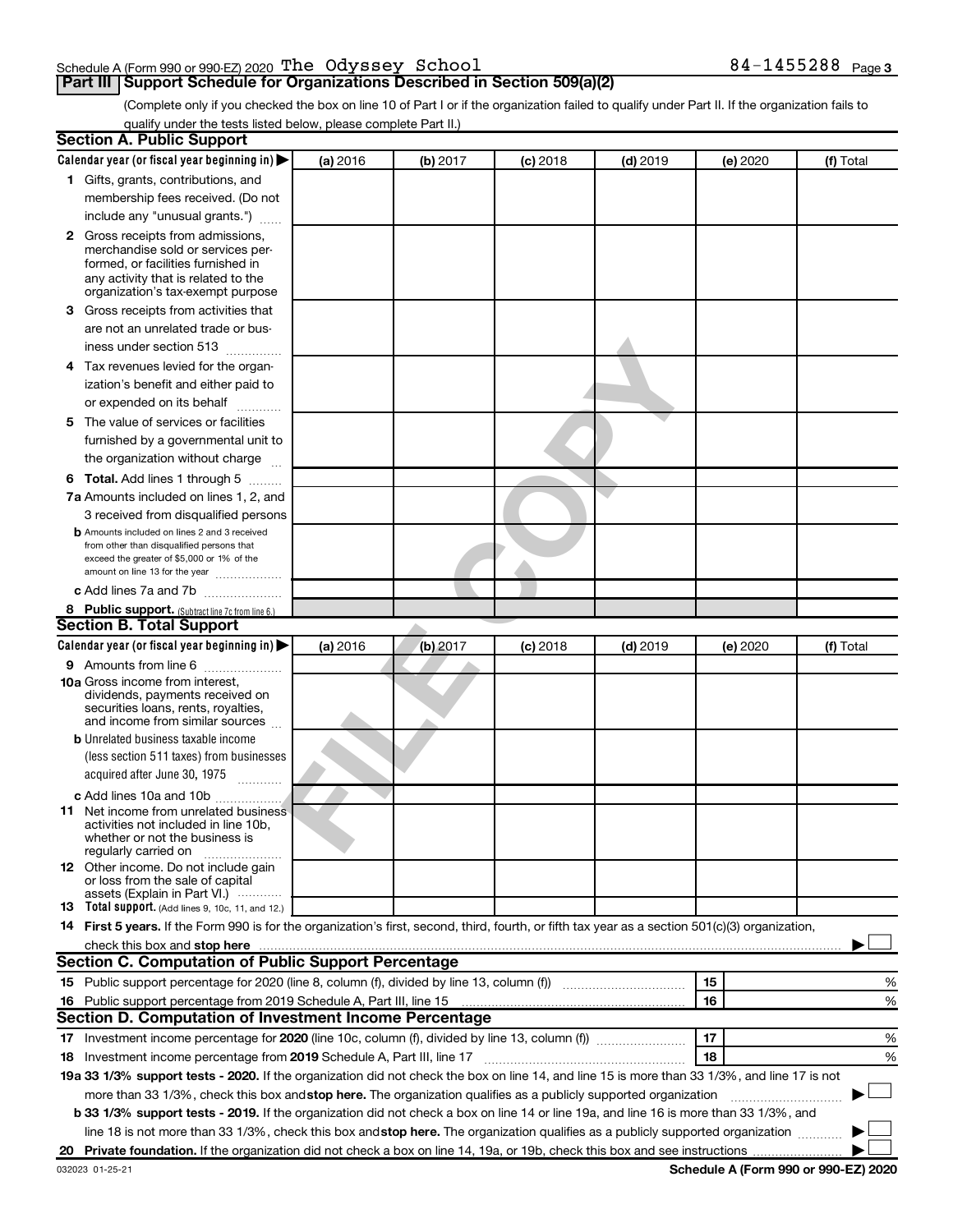#### **Part IV Supporting Organizations**

(Complete only if you checked a box in line 12 on Part I. If you checked box 12a, Part I, complete Sections A and B. If you checked box 12b, Part I, complete Sections A and C. If you checked box 12c, Part I, complete Sections A, D, and E. If you checked box 12d, Part I, complete Sections A and D, and complete Part V.)

#### **Section A. All Supporting Organizations**

- documents? If "No," describe in Part VI how the supported organizations are designated. If designated by *class or purpose, describe the designation. If historic and continuing relationship, explain.* 1 Are all of the organization's supported organizations listed by name in the organization's governing
- under section 509(a)(1) or (2)? If "Yes," explain in Part **VI** how the organization determined that the supported *organization was described in section 509(a)(1) or (2).* 2 Did the organization have any supported organization that does not have an IRS determination of status
- Did the organization have a supported organization described in section 501(c)(4), (5), or (6)? If "Yes," answer *lines 3b and 3c below.*
- satisfied the public support tests under section 509(a)(2)? If "Yes," describe in Part VI when and how the *organization made the determination.* b Did the organization confirm that each supported organization qualified under section 501(c)(4), (5), or (6) and
- purposes? If "Yes," explain in Part VI what controls the organization put in place to ensure such use.  $c$  Did the organization ensure that all support to such organizations was used exclusively for section 170(c)(2)(B)
- Was any supported organization not organized in the United States ("foreign supported organization")? If *"Yes," and if you checked box 12a or 12b in Part I, answer lines 4b and 4c below.*
- supported organization? If "Yes," describe in Part VI how the organization had such control and discretion *despite being controlled or supervised by or in connection with its supported organizations.* **b** Did the organization have ultimate control and discretion in deciding whether to make grants to the foreign
- under sections 501(c)(3) and 509(a)(1) or (2)? If "Yes," explain in Part VI what controls the organization used *to ensure that all support to the foreign supported organization was used exclusively for section 170(c)(2)(B) purposes.* Did the organization support any foreign supported organization that does not have an IRS determination
- **FILE COPY** answer lines 5b and 5c below (if applicable). Also, provide detail in **Part VI,** including (i) the names and EIN Did the organization add, substitute, or remove any supported organizations during the tax year? If "Yes," *numbers of the supported organizations added, substituted, or removed; (ii) the reasons for each such action; (iii) the authority under the organization's organizing document authorizing such action; and (iv) how the action was accomplished (such as by amendment to the organizing document).*
- **Type I or Type II only.** Was any added or substituted supported organization part of a class already designated in the organization's organizing document?
- Substitutions only. Was the substitution the result of an event beyond the organization's control?
- 1 2 3 4 5 6 7 8 <del>9</del> **abcabcabcabcab Part VI.** support or benefit one or more of the filing organization's supported organizations? If "Yes," provide detail in Did the organization provide support (whether in the form of grants or the provision of services or facilities) to anyone other than (i) its supported organizations, (ii) individuals that are part of the charitable class benefited by one or more of its supported organizations, or (iii) other supporting organizations that also
- regard to a substantial contributor? If "Yes," complete Part I of Schedule L (Form 990 or 990-EZ). Did the organization provide a grant, loan, compensation, or other similar payment to a substantial contributor (as defined in section 4958(c)(3)(C)), a family member of a substantial contributor, or a 35% controlled entity with
- *If "Yes," complete Part I of Schedule L (Form 990 or 990-EZ).* 8 Did the organization make a loan to a disqualified person (as defined in section 4958) not described in line 7?
- in section 509(a)(1) or (2))? If "Yes," provide detail in **Part VI.** 9a Was the organization controlled directly or indirectly at any time during the tax year by one or more disqualified persons, as defined in section 4946 (other than foundation managers and organizations described
- the supporting organization had an interest? If "Yes," provide detail in Part VI. **b** Did one or more disqualified persons (as defined in line 9a) hold a controlling interest in any entity in which
- from, assets in which the supporting organization also had an interest? If "Yes," provide detail in Part VI. Did a disqualified person (as defined in line 9a) have an ownership interest in, or derive any personal benefit
- **10** Was the organization subject to the excess business holdings rules of section 4943 because of section supporting organizations)? If "Yes," answer line 10b below. 4943(f) (regarding certain Type II supporting organizations, and all Type III non-functionally integrated
	- *(Use Schedule C, Form 4720, to* Did the organization have any excess business holdings in the tax year? *determine whether the organization had excess business holdings.)*

**Yes No**  $\blacksquare$ **12**  $\mathbf{2}$ **3a 3b 3c 4a 4b 4c 5a 5b** 5c **5c**<br>**6**<br>**7**<br>**8** 6  $\overline{7}$ 8 **9a 9b 9c 10a 10b**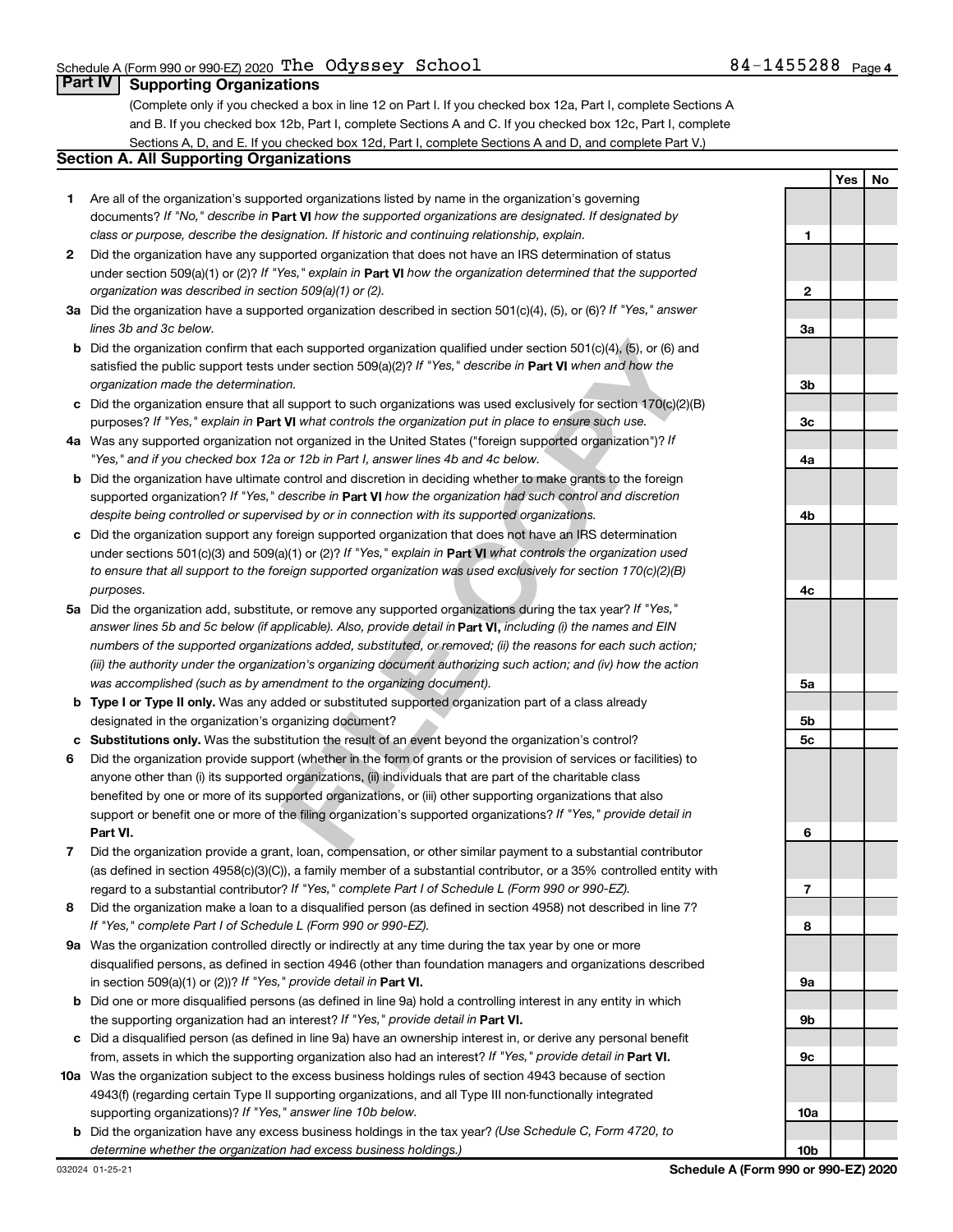|             |                                                                                                                                                                                                                                                           |     | Yes | No |
|-------------|-----------------------------------------------------------------------------------------------------------------------------------------------------------------------------------------------------------------------------------------------------------|-----|-----|----|
| 11          | Has the organization accepted a gift or contribution from any of the following persons?                                                                                                                                                                   |     |     |    |
|             | a A person who directly or indirectly controls, either alone or together with persons described in lines 11b and                                                                                                                                          |     |     |    |
|             | 11c below, the governing body of a supported organization?                                                                                                                                                                                                | 11a |     |    |
|             | <b>b</b> A family member of a person described in line 11a above?                                                                                                                                                                                         | 11b |     |    |
|             | c A 35% controlled entity of a person described in line 11a or 11b above? If "Yes" to line 11a, 11b, or 11c, provide                                                                                                                                      |     |     |    |
|             | detail in Part VI.                                                                                                                                                                                                                                        | 11c |     |    |
|             | <b>Section B. Type I Supporting Organizations</b>                                                                                                                                                                                                         |     |     |    |
|             |                                                                                                                                                                                                                                                           |     | Yes | No |
| 1           | Did the governing body, members of the governing body, officers acting in their official capacity, or membership of one or                                                                                                                                |     |     |    |
|             | more supported organizations have the power to regularly appoint or elect at least a majority of the organization's officers,                                                                                                                             |     |     |    |
|             | directors, or trustees at all times during the tax year? If "No," describe in Part VI how the supported organization(s)<br>effectively operated, supervised, or controlled the organization's activities. If the organization had more than one supported |     |     |    |
|             | organization, describe how the powers to appoint and/or remove officers, directors, or trustees were allocated among the                                                                                                                                  |     |     |    |
|             | supported organizations and what conditions or restrictions, if any, applied to such powers during the tax year.                                                                                                                                          | 1   |     |    |
| 2           | Did the organization operate for the benefit of any supported organization other than the supported                                                                                                                                                       |     |     |    |
|             | organization(s) that operated, supervised, or controlled the supporting organization? If "Yes," explain in                                                                                                                                                |     |     |    |
|             | Part VI how providing such benefit carried out the purposes of the supported organization(s) that operated,                                                                                                                                               |     |     |    |
|             | supervised, or controlled the supporting organization.                                                                                                                                                                                                    | 2   |     |    |
|             | <b>Section C. Type II Supporting Organizations</b>                                                                                                                                                                                                        |     |     |    |
|             |                                                                                                                                                                                                                                                           |     | Yes | No |
| 1.          | Were a majority of the organization's directors or trustees during the tax year also a majority of the directors                                                                                                                                          |     |     |    |
|             | or trustees of each of the organization's supported organization(s)? If "No," describe in Part VI how control                                                                                                                                             |     |     |    |
|             | or management of the supporting organization was vested in the same persons that controlled or managed                                                                                                                                                    |     |     |    |
|             | the supported organization(s).                                                                                                                                                                                                                            | 1   |     |    |
|             | Section D. All Type III Supporting Organizations                                                                                                                                                                                                          |     |     |    |
|             |                                                                                                                                                                                                                                                           |     | Yes | No |
| 1           | Did the organization provide to each of its supported organizations, by the last day of the fifth month of the                                                                                                                                            |     |     |    |
|             | organization's tax year, (i) a written notice describing the type and amount of support provided during the prior tax                                                                                                                                     |     |     |    |
|             | year, (ii) a copy of the Form 990 that was most recently filed as of the date of notification, and (iii) copies of the                                                                                                                                    |     |     |    |
|             | organization's governing documents in effect on the date of notification, to the extent not previously provided?                                                                                                                                          | 1   |     |    |
| 2           | Were any of the organization's officers, directors, or trustees either (i) appointed or elected by the supported                                                                                                                                          |     |     |    |
|             | organization(s) or (ii) serving on the governing body of a supported organization? If "No," explain in Part VI how                                                                                                                                        |     |     |    |
|             | the organization maintained a close and continuous working relationship with the supported organization(s).                                                                                                                                               | 2   |     |    |
| 3           | By reason of the relationship described in line 2, above, did the organization's supported organizations have a                                                                                                                                           |     |     |    |
|             | significant voice in the organization's investment policies and in directing the use of the organization's                                                                                                                                                |     |     |    |
|             | income or assets at all times during the tax year? If "Yes," describe in Part VI the role the organization's                                                                                                                                              |     |     |    |
|             | supported organizations played in this regard.                                                                                                                                                                                                            | З   |     |    |
|             | Section E. Type III Functionally Integrated Supporting Organizations                                                                                                                                                                                      |     |     |    |
| 1           | Check the box next to the method that the organization used to satisfy the Integral Part Test during the yealsee instructions).                                                                                                                           |     |     |    |
| а           | The organization satisfied the Activities Test. Complete line 2 below.                                                                                                                                                                                    |     |     |    |
| $\mathbf b$ | The organization is the parent of each of its supported organizations. Complete line 3 below.                                                                                                                                                             |     |     |    |
| с           | The organization supported a governmental entity. Describe in Part VI how you supported a governmental entity (see instructions).                                                                                                                         |     |     |    |
| 2           | Activities Test. Answer lines 2a and 2b below.                                                                                                                                                                                                            |     | Yes | No |
| а           | Did substantially all of the organization's activities during the tax year directly further the exempt purposes of                                                                                                                                        |     |     |    |
|             | the supported organization(s) to which the organization was responsive? If "Yes," then in Part VI identify                                                                                                                                                |     |     |    |
|             | those supported organizations and explain how these activities directly furthered their exempt purposes,                                                                                                                                                  |     |     |    |
|             | how the organization was responsive to those supported organizations, and how the organization determined                                                                                                                                                 |     |     |    |
|             | that these activities constituted substantially all of its activities.                                                                                                                                                                                    | 2a  |     |    |
| b           | Did the activities described in line 2a, above, constitute activities that, but for the organization's involvement,                                                                                                                                       |     |     |    |
|             | one or more of the organization's supported organization(s) would have been engaged in? If "Yes," explain in                                                                                                                                              |     |     |    |
|             | <b>Part VI</b> the reasons for the organization's position that its supported organization(s) would have engaged in                                                                                                                                       |     |     |    |
|             | these activities but for the organization's involvement.                                                                                                                                                                                                  | 2b  |     |    |
| з           | Parent of Supported Organizations. Answer lines 3a and 3b below.                                                                                                                                                                                          |     |     |    |
| a           | Did the organization have the power to regularly appoint or elect a majority of the officers, directors, or<br>trustees of each of the supported organizations? If "Yes" or "No" provide details in Part VI.                                              | 3a  |     |    |
|             | <b>b</b> Did the organization exercise a substantial degree of direction over the policies, programs, and activities of each                                                                                                                              |     |     |    |
|             |                                                                                                                                                                                                                                                           |     |     |    |

If "Yes," describe in Part VI the role played by the organization in this regard. Did the organization exercise a substantial degree of direction over the policies, programs, and activities of each of its supported organizations?

**3b**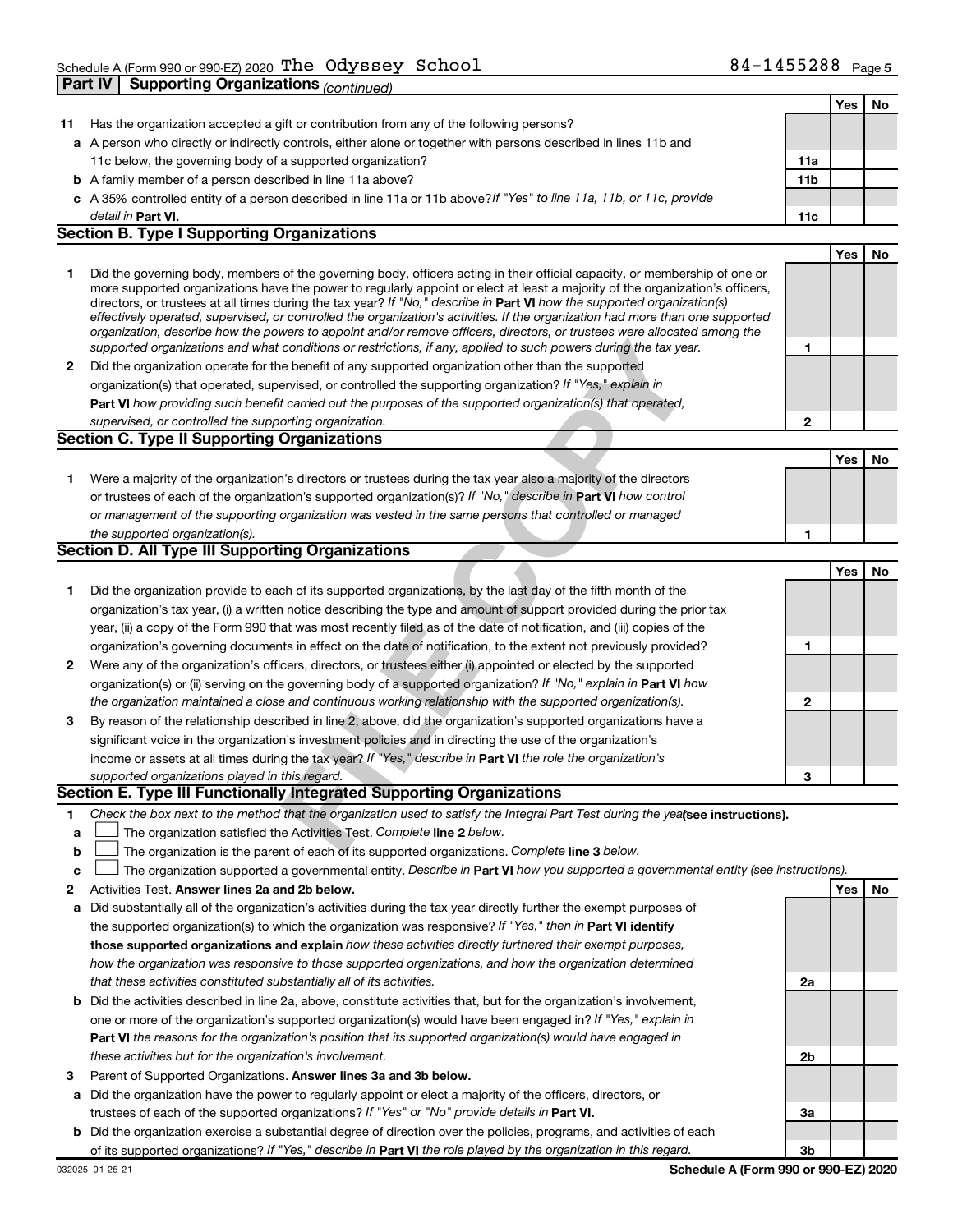#### Schedule A (Form 990 or 990-EZ) 2020 <code>The Odyssey School</code>  $84-1455288$  <code>Page</code> **Part V Type III Non-Functionally Integrated 509(a)(3) Supporting Organizations**

| 1              | Check here if the organization satisfied the Integral Part Test as a qualifying trust on Nov. 20, 1970 (explain in Part VI). See instructions.<br>All other Type III non-functionally integrated supporting organizations must complete Sections A through E. |                |                |                                |
|----------------|---------------------------------------------------------------------------------------------------------------------------------------------------------------------------------------------------------------------------------------------------------------|----------------|----------------|--------------------------------|
|                | Section A - Adjusted Net Income                                                                                                                                                                                                                               |                | (A) Prior Year | (B) Current Year<br>(optional) |
| 1              | Net short-term capital gain                                                                                                                                                                                                                                   | 1              |                |                                |
| 2              | Recoveries of prior-year distributions                                                                                                                                                                                                                        | $\mathbf{2}$   |                |                                |
| З              | Other gross income (see instructions)                                                                                                                                                                                                                         | 3              |                |                                |
| 4              | Add lines 1 through 3.                                                                                                                                                                                                                                        | 4              |                |                                |
| 5              | Depreciation and depletion                                                                                                                                                                                                                                    | 5              |                |                                |
| 6              | Portion of operating expenses paid or incurred for production or                                                                                                                                                                                              |                |                |                                |
|                | collection of gross income or for management, conservation, or                                                                                                                                                                                                |                |                |                                |
|                | maintenance of property held for production of income (see instructions)                                                                                                                                                                                      | 6              |                |                                |
| 7              | Other expenses (see instructions)                                                                                                                                                                                                                             | $\overline{7}$ |                |                                |
| 8              | <b>Adjusted Net Income</b> (subtract lines 5, 6, and 7 from line 4)                                                                                                                                                                                           | 8              |                |                                |
|                | <b>Section B - Minimum Asset Amount</b>                                                                                                                                                                                                                       |                | (A) Prior Year | (B) Current Year<br>(optional) |
| 1              | Aggregate fair market value of all non-exempt-use assets (see                                                                                                                                                                                                 |                |                |                                |
|                | instructions for short tax year or assets held for part of year):                                                                                                                                                                                             |                |                |                                |
|                | <b>a</b> Average monthly value of securities                                                                                                                                                                                                                  | 1a             |                |                                |
|                | <b>b</b> Average monthly cash balances                                                                                                                                                                                                                        | 1 <sub>b</sub> |                |                                |
|                | c Fair market value of other non-exempt-use assets                                                                                                                                                                                                            | 1c             |                |                                |
|                | <b>d</b> Total (add lines 1a, 1b, and 1c)                                                                                                                                                                                                                     | 1 <sub>d</sub> |                |                                |
|                | e Discount claimed for blockage or other factors                                                                                                                                                                                                              |                |                |                                |
|                | (explain in detail in Part VI):                                                                                                                                                                                                                               |                |                |                                |
| 2              | Acquisition indebtedness applicable to non-exempt-use assets                                                                                                                                                                                                  | $\overline{2}$ |                |                                |
| 3              | Subtract line 2 from line 1d.                                                                                                                                                                                                                                 | 3              |                |                                |
| 4              | Cash deemed held for exempt use. Enter 0.015 of line 3 (for greater amount,                                                                                                                                                                                   |                |                |                                |
|                | see instructions)                                                                                                                                                                                                                                             | 4              |                |                                |
| 5              | Net value of non-exempt-use assets (subtract line 4 from line 3)                                                                                                                                                                                              | 5              |                |                                |
| 6              | Multiply line 5 by 0.035.                                                                                                                                                                                                                                     | 6              |                |                                |
| 7              | Recoveries of prior-year distributions                                                                                                                                                                                                                        | $\overline{7}$ |                |                                |
| 8              | Minimum Asset Amount (add line 7 to line 6)                                                                                                                                                                                                                   | 8              |                |                                |
|                | <b>Section C - Distributable Amount</b>                                                                                                                                                                                                                       |                |                | <b>Current Year</b>            |
| 1              | Adjusted net income for prior year (from Section A, line 8, column A)                                                                                                                                                                                         | 1              |                |                                |
| $\mathbf{2}$   | Enter 0.85 of line 1.                                                                                                                                                                                                                                         | $\mathbf{2}$   |                |                                |
| З              | Minimum asset amount for prior year (from Section B, line 8, column A)                                                                                                                                                                                        | 3              |                |                                |
| 4              | Enter greater of line 2 or line 3.                                                                                                                                                                                                                            | 4              |                |                                |
| 5              | Income tax imposed in prior year                                                                                                                                                                                                                              | 5              |                |                                |
| 6              | <b>Distributable Amount.</b> Subtract line 5 from line 4, unless subject to                                                                                                                                                                                   |                |                |                                |
|                | emergency temporary reduction (see instructions).                                                                                                                                                                                                             | 6              |                |                                |
| $\overline{7}$ | Check here if the current year is the organization's first as a non-functionally integrated Type III supporting organization (see                                                                                                                             |                |                |                                |

Check here if the current year is the organization's first as a non-functionally integrated Type III supporting organization (see 7 instructions).

**Schedule A (Form 990 or 990-EZ) 2020**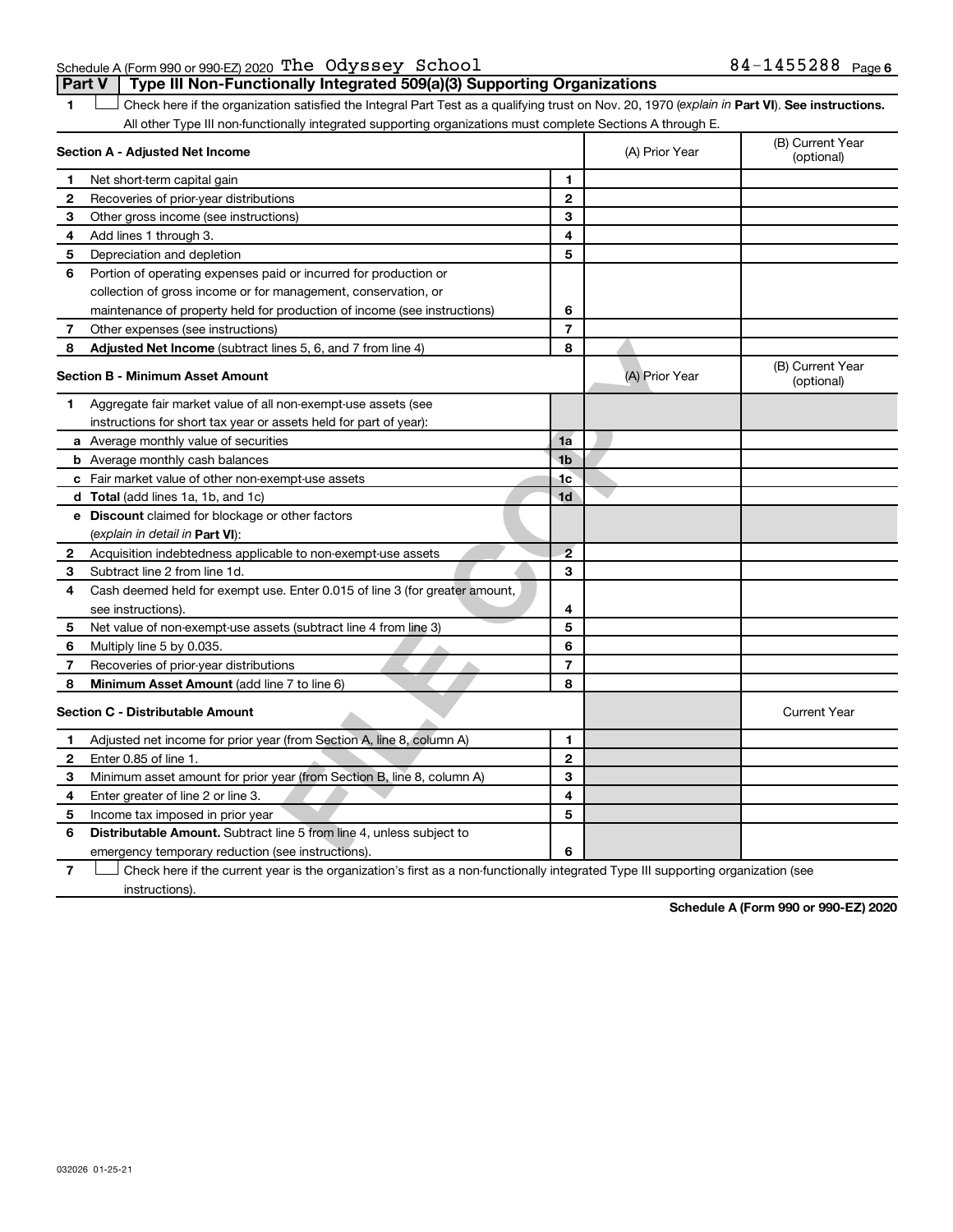| Part V | Type III Non-Functionally Integrated 509(a)(3) Supporting Organizations (continued)        |                             |                                       |    |                                         |
|--------|--------------------------------------------------------------------------------------------|-----------------------------|---------------------------------------|----|-----------------------------------------|
|        | <b>Section D - Distributions</b>                                                           |                             |                                       |    | <b>Current Year</b>                     |
| 1      | Amounts paid to supported organizations to accomplish exempt purposes                      | 1                           |                                       |    |                                         |
| 2      | Amounts paid to perform activity that directly furthers exempt purposes of supported       |                             |                                       |    |                                         |
|        | organizations, in excess of income from activity                                           | 2                           |                                       |    |                                         |
| 3      | Administrative expenses paid to accomplish exempt purposes of supported organizations      |                             |                                       | 3  |                                         |
| 4      | Amounts paid to acquire exempt-use assets                                                  |                             |                                       | 4  |                                         |
| 5      | Qualified set-aside amounts (prior IRS approval required - provide details in Part VI)     |                             |                                       | 5  |                                         |
| 6      | Other distributions (describe in Part VI). See instructions.                               |                             |                                       | 6  |                                         |
| 7      | Total annual distributions. Add lines 1 through 6.                                         |                             |                                       | 7  |                                         |
| 8      | Distributions to attentive supported organizations to which the organization is responsive |                             |                                       |    |                                         |
|        | ( <i>provide details in Part VI</i> ). See instructions.                                   |                             |                                       | 8  |                                         |
| 9      | Distributable amount for 2020 from Section C, line 6                                       |                             |                                       | 9  |                                         |
| 10     | Line 8 amount divided by line 9 amount                                                     |                             |                                       | 10 |                                         |
|        |                                                                                            | (i)                         | (ii)                                  |    | (iii)                                   |
|        | <b>Section E - Distribution Allocations (see instructions)</b>                             | <b>Excess Distributions</b> | <b>Underdistributions</b><br>Pre-2020 |    | <b>Distributable</b><br>Amount for 2020 |
| 1      | Distributable amount for 2020 from Section C, line 6                                       |                             |                                       |    |                                         |
| 2      | Underdistributions, if any, for years prior to 2020 (reason-                               |                             |                                       |    |                                         |
|        | able cause required - explain in Part VI). See instructions.                               |                             |                                       |    |                                         |
| З      | Excess distributions carryover, if any, to 2020                                            |                             |                                       |    |                                         |
|        | a From 2015                                                                                |                             |                                       |    |                                         |
|        | $b$ From 2016                                                                              |                             |                                       |    |                                         |
|        | c From 2017                                                                                |                             |                                       |    |                                         |
|        | <b>d</b> From 2018                                                                         |                             |                                       |    |                                         |
|        | e From 2019                                                                                |                             |                                       |    |                                         |
|        | f Total of lines 3a through 3e                                                             |                             |                                       |    |                                         |
|        | g Applied to underdistributions of prior years                                             |                             |                                       |    |                                         |
|        | <b>h</b> Applied to 2020 distributable amount                                              |                             |                                       |    |                                         |
| Ť.     | Carryover from 2015 not applied (see instructions)                                         |                             |                                       |    |                                         |
|        | Remainder. Subtract lines 3g, 3h, and 3i from line 3f.                                     |                             |                                       |    |                                         |
| 4      | Distributions for 2020 from Section D,                                                     |                             |                                       |    |                                         |
|        | line 7:                                                                                    |                             |                                       |    |                                         |
|        | a Applied to underdistributions of prior years                                             |                             |                                       |    |                                         |
|        | <b>b</b> Applied to 2020 distributable amount                                              |                             |                                       |    |                                         |
|        | c Remainder. Subtract lines 4a and 4b from line 4.                                         |                             |                                       |    |                                         |
| 5      | Remaining underdistributions for years prior to 2020, if                                   |                             |                                       |    |                                         |
|        | any. Subtract lines 3g and 4a from line 2. For result greater                              |                             |                                       |    |                                         |
|        | than zero, explain in Part VI. See instructions.                                           |                             |                                       |    |                                         |
| 6      | Remaining underdistributions for 2020. Subtract lines 3h                                   |                             |                                       |    |                                         |
|        | and 4b from line 1. For result greater than zero, explain in                               |                             |                                       |    |                                         |
|        | <b>Part VI.</b> See instructions.                                                          |                             |                                       |    |                                         |
| 7      | Excess distributions carryover to 2021. Add lines 3j                                       |                             |                                       |    |                                         |
|        | and 4c.                                                                                    |                             |                                       |    |                                         |
| 8      | Breakdown of line 7:                                                                       |                             |                                       |    |                                         |
|        | a Excess from 2016                                                                         |                             |                                       |    |                                         |
|        | <b>b</b> Excess from 2017                                                                  |                             |                                       |    |                                         |
|        | c Excess from 2018                                                                         |                             |                                       |    |                                         |
|        | d Excess from 2019                                                                         |                             |                                       |    |                                         |
|        | e Excess from 2020                                                                         |                             |                                       |    |                                         |

**Schedule A (Form 990 or 990-EZ) 2020**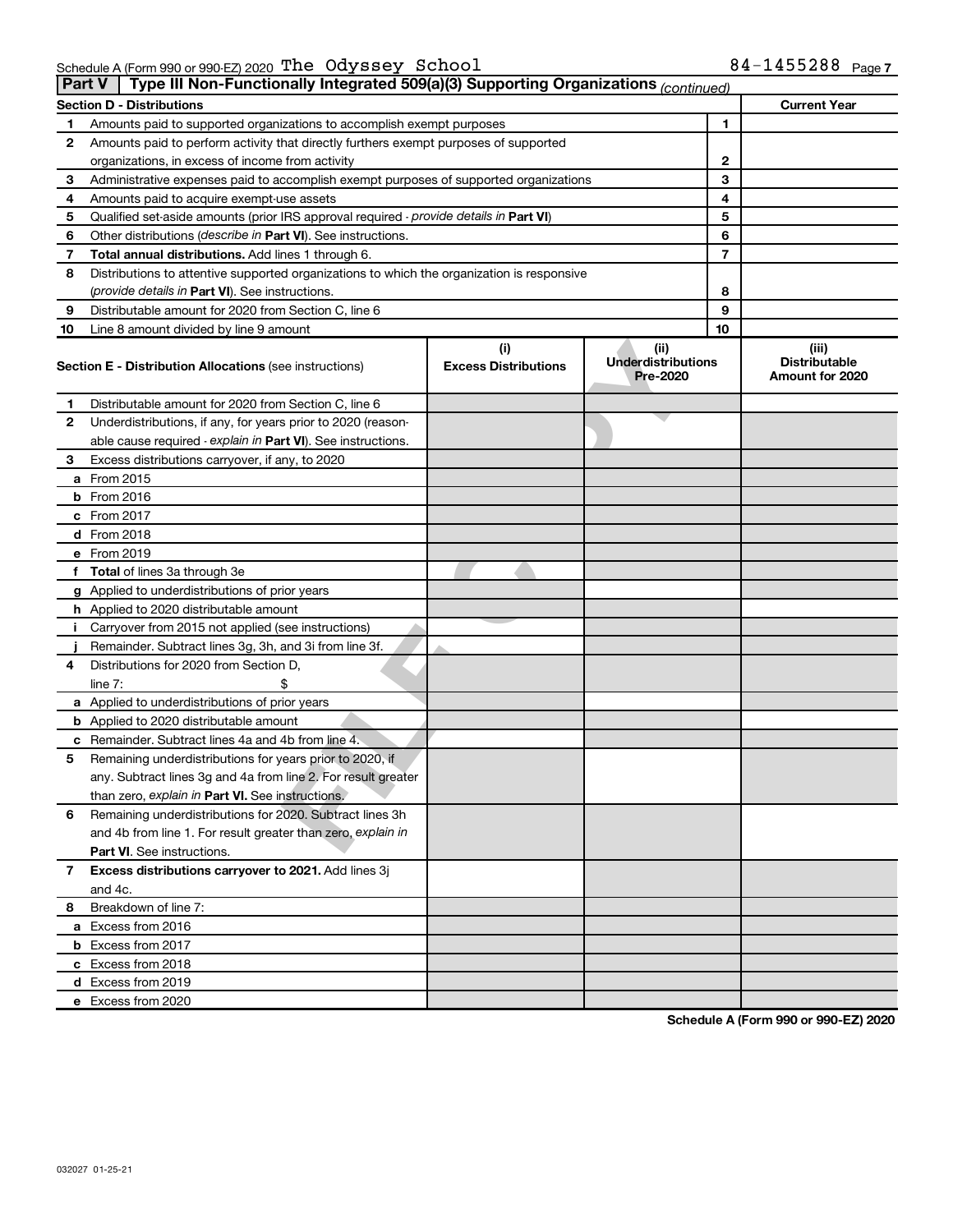#### Schedule A (Form 990 or 990-EZ) 2020 Page The Odyssey School 84-1455288

| <b>Part VI</b> | טטט וט טטט ווויט ו<br>uyu u<br>Supplemental Information. Provide the explanations required by Part II, line 10; Part II, line 17a or 17b; Part III, line 12; |
|----------------|--------------------------------------------------------------------------------------------------------------------------------------------------------------|
|                | Part IV, Section A, lines 1, 2, 3b, 3c, 4b, 4c, 5a, 6, 9a, 9b, 9c, 11a, 11b, and 11c; Part IV, Section B, lines 1 and 2; Part IV, Section C,                 |
|                | line 1; Part IV, Section D, lines 2 and 3; Part IV, Section E, lines 1c, 2a, 2b, 3a, and 3b; Part V, line 1; Part V, Section B, line 1e; Part V,             |
|                | Section D, lines 5, 6, and 8; and Part V, Section E, lines 2, 5, and 6. Also complete this part for any additional information.                              |
|                | (See instructions.)                                                                                                                                          |
|                |                                                                                                                                                              |
|                |                                                                                                                                                              |
|                |                                                                                                                                                              |
|                |                                                                                                                                                              |
|                |                                                                                                                                                              |
|                |                                                                                                                                                              |
|                |                                                                                                                                                              |
|                |                                                                                                                                                              |
|                |                                                                                                                                                              |
|                |                                                                                                                                                              |
|                |                                                                                                                                                              |
|                |                                                                                                                                                              |
|                |                                                                                                                                                              |
|                |                                                                                                                                                              |
|                |                                                                                                                                                              |
|                |                                                                                                                                                              |
|                |                                                                                                                                                              |
|                |                                                                                                                                                              |
|                |                                                                                                                                                              |
|                |                                                                                                                                                              |
|                |                                                                                                                                                              |
|                |                                                                                                                                                              |
|                |                                                                                                                                                              |
|                |                                                                                                                                                              |
|                |                                                                                                                                                              |
|                |                                                                                                                                                              |
|                |                                                                                                                                                              |
|                |                                                                                                                                                              |
|                |                                                                                                                                                              |
|                |                                                                                                                                                              |
|                |                                                                                                                                                              |
|                |                                                                                                                                                              |
|                |                                                                                                                                                              |
|                |                                                                                                                                                              |
|                |                                                                                                                                                              |
|                |                                                                                                                                                              |
|                |                                                                                                                                                              |
|                |                                                                                                                                                              |
|                |                                                                                                                                                              |
|                |                                                                                                                                                              |
|                |                                                                                                                                                              |
|                |                                                                                                                                                              |
|                |                                                                                                                                                              |
|                |                                                                                                                                                              |
|                |                                                                                                                                                              |
|                |                                                                                                                                                              |
|                |                                                                                                                                                              |
|                |                                                                                                                                                              |
|                |                                                                                                                                                              |
|                |                                                                                                                                                              |
|                |                                                                                                                                                              |
|                |                                                                                                                                                              |
|                |                                                                                                                                                              |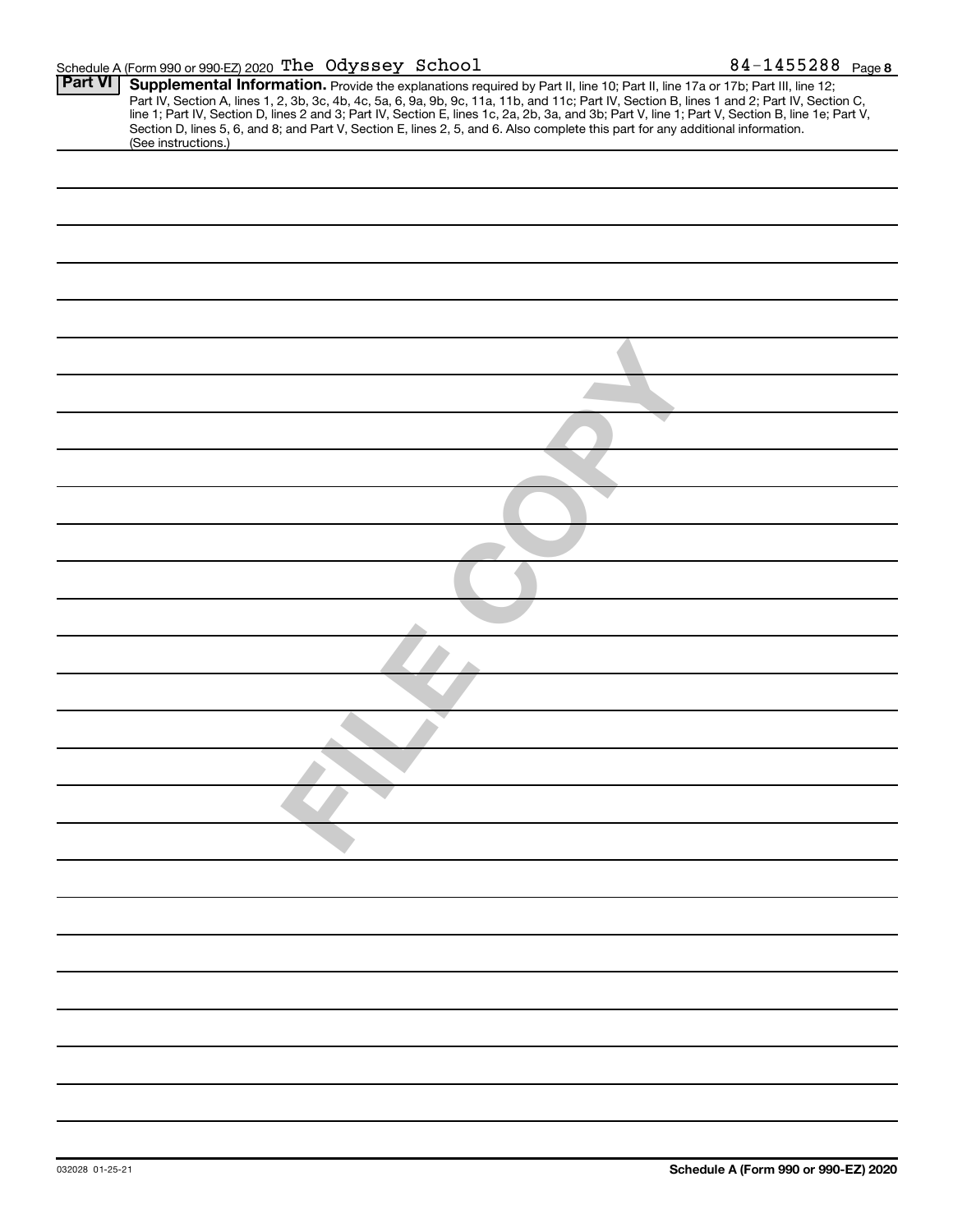Department of the Treasury Internal Revenue Service

## **Schedule B Schedule of Contributors**

**or 990-PF) | Attach to Form 990, Form 990-EZ, or Form 990-PF. | Go to www.irs.gov/Form990 for the latest information.** OMB No. 1545-0047

**2020**

**Employer identification number**

| 84-1455288 |  |  |  |  |
|------------|--|--|--|--|

|  | Name of the organization |  |
|--|--------------------------|--|
|  |                          |  |

**Organization type** (check one):

#### The Odyssey School

| Filers of:           |                                                                                                                                                                                                                                                                                                                                                                                                                                                                                                       | Section:                                                                                                                                                                                                                                                                         |  |  |  |  |  |  |
|----------------------|-------------------------------------------------------------------------------------------------------------------------------------------------------------------------------------------------------------------------------------------------------------------------------------------------------------------------------------------------------------------------------------------------------------------------------------------------------------------------------------------------------|----------------------------------------------------------------------------------------------------------------------------------------------------------------------------------------------------------------------------------------------------------------------------------|--|--|--|--|--|--|
| Form 990 or 990-EZ   |                                                                                                                                                                                                                                                                                                                                                                                                                                                                                                       | $\lfloor \underline{X} \rfloor$ 501(c)( 3) (enter number) organization                                                                                                                                                                                                           |  |  |  |  |  |  |
|                      |                                                                                                                                                                                                                                                                                                                                                                                                                                                                                                       | $4947(a)(1)$ nonexempt charitable trust not treated as a private foundation                                                                                                                                                                                                      |  |  |  |  |  |  |
|                      |                                                                                                                                                                                                                                                                                                                                                                                                                                                                                                       | 527 political organization                                                                                                                                                                                                                                                       |  |  |  |  |  |  |
| Form 990-PF          |                                                                                                                                                                                                                                                                                                                                                                                                                                                                                                       | 501(c)(3) exempt private foundation                                                                                                                                                                                                                                              |  |  |  |  |  |  |
|                      |                                                                                                                                                                                                                                                                                                                                                                                                                                                                                                       | 4947(a)(1) nonexempt charitable trust treated as a private foundation                                                                                                                                                                                                            |  |  |  |  |  |  |
|                      |                                                                                                                                                                                                                                                                                                                                                                                                                                                                                                       | 501(c)(3) taxable private foundation                                                                                                                                                                                                                                             |  |  |  |  |  |  |
|                      |                                                                                                                                                                                                                                                                                                                                                                                                                                                                                                       |                                                                                                                                                                                                                                                                                  |  |  |  |  |  |  |
| <b>General Rule</b>  |                                                                                                                                                                                                                                                                                                                                                                                                                                                                                                       | Check if your organization is covered by the General Rule or a Special Rule.<br>Note: Only a section 501(c)(7), (8), or (10) organization can check boxes for both the General Rule and a Special Rule. See instructions.                                                        |  |  |  |  |  |  |
|                      |                                                                                                                                                                                                                                                                                                                                                                                                                                                                                                       |                                                                                                                                                                                                                                                                                  |  |  |  |  |  |  |
| $\lfloor x \rfloor$  |                                                                                                                                                                                                                                                                                                                                                                                                                                                                                                       | For an organization filing Form 990, 990-EZ, or 990-PF that received, during the year, contributions totaling \$5,000 or more (in money or<br>property) from any one contributor. Complete Parts I and II. See instructions for determining a contributor's total contributions. |  |  |  |  |  |  |
| <b>Special Rules</b> |                                                                                                                                                                                                                                                                                                                                                                                                                                                                                                       |                                                                                                                                                                                                                                                                                  |  |  |  |  |  |  |
|                      | For an organization described in section 501(c)(3) filing Form 990 or 990-EZ that met the 33 1/3% support test of the regulations under<br>sections 509(a)(1) and 170(b)(1)(A)(vi), that checked Schedule A (Form 990 or 990-EZ), Part II, line 13, 16a, or 16b, and that received from<br>any one contributor, during the year, total contributions of the greater of (1) \$5,000; or (2) 2% of the amount on (i) Form 990, Part VIII, line<br>or (ii) Form 990-EZ, line 1. Complete Parts I and II. |                                                                                                                                                                                                                                                                                  |  |  |  |  |  |  |
|                      | For an organization described in section 501(c)(7), (8), or (10) filing Form 990 or 990-EZ that received from any one<br>contributor, during the year, total contributions of more than \$1,000 exclusively for religious, charitable, scientific,<br>literary, or educational purposes, or for the prevention of cruelty to children or animals. Complete Parts I (entering<br>$\ln\left(\frac{1}{\Delta}\right)$ in column (b) instead of the contributor name and address) II and III              |                                                                                                                                                                                                                                                                                  |  |  |  |  |  |  |

#### **General Rule**

# **Special Rules**  $\begin{array}{c} \n\boxed{\textbf{X}}\n\end{array}$

- any one contributor, during the year, total contributions of the greater of (1) \$5,000; or (2) 2% of the amount on (i) Form 990, Part VIII, line 1h; For an organization described in section 501(c)(3) filing Form 990 or 990-EZ that met the 33 1/3% support test of the regulations under sections 509(a)(1) and 170(b)(1)(A)(vi), that checked Schedule A (Form 990 or 990-EZ), Part II, line 13, 16a, or 16b, and that received from or (ii) Form 990-EZ, line 1. Complete Parts I and II.
- For an organization described in section  $501(c)\overline{(7)}$ , (8), or (10) filing Form 990 or 990-EZ that received from any one contributor, during the year, total contributions of more than \$1,000 exclusively for religious, charitable, scientific, literary, or educational purposes, or for the prevention of cruelty to children or animals. Complete Parts I (entering "N/A" in column (b) instead of the contributor name and address), II, and III.

purpose. Don't complete any of the parts unless the General Rule applies to this organization because it received nonexclusively year, contributions exclusively for religious, charitable, etc., purposes, but no such contributions totaled more than \$1,000. If this box is checked, enter here the total contributions that were received during the year for an exclusively religious, charitable, etc., For an organization described in section 501(c)(7), (8), or (10) filing Form 990 or 990-EZ that received from any one contributor, during the religious, charitable, etc., contributions totaling \$5,000 or more during the year  $~$   $\rm{~~}~~$   $\rm{~~}~~$   $\rm{~~}~~$   $\rm{~~}~~$   $\rm{~~}~~$ 

**Caution:**  An organization that isn't covered by the General Rule and/or the Special Rules doesn't file Schedule B (Form 990, 990-EZ, or 990-PF),  **must** but it answer "No" on Part IV, line 2, of its Form 990; or check the box on line H of its Form 990-EZ or on its Form 990-PF, Part I, line 2, to certify that it doesn't meet the filing requirements of Schedule B (Form 990, 990-EZ, or 990-PF).

**For Paperwork Reduction Act Notice, see the instructions for Form 990, 990-EZ, or 990-PF. Schedule B (Form 990, 990-EZ, or 990-PF) (2020)** LHA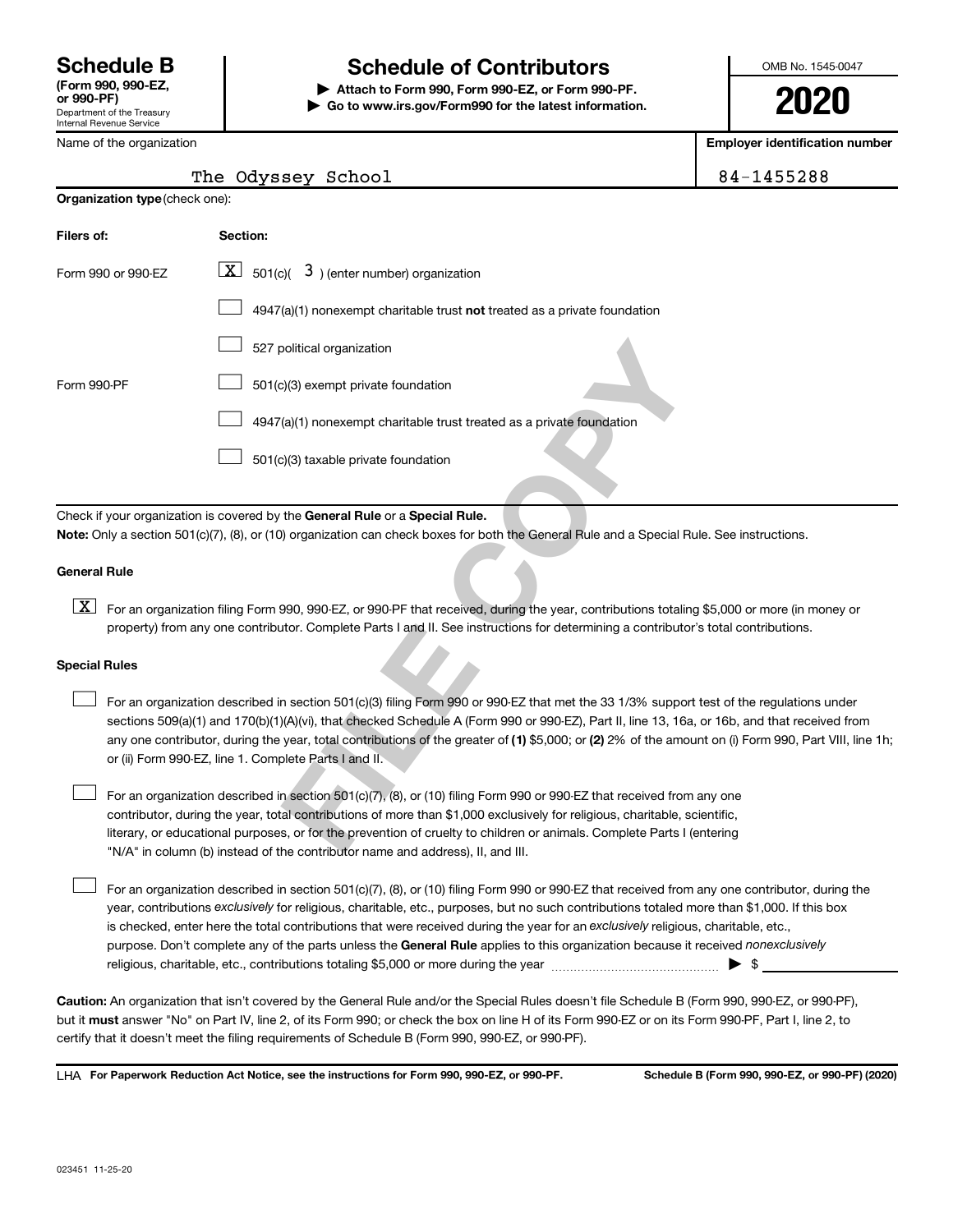#### Schedule B (Form 990, 990-EZ, or 990-PF) (2020)

Name of organization

The Odyssey School 84-1455288

| Part I           | <b>Contributors</b> (see instructions). Use duplicate copies of Part I if additional space is needed. |                                   |                                                                                                                    |
|------------------|-------------------------------------------------------------------------------------------------------|-----------------------------------|--------------------------------------------------------------------------------------------------------------------|
| (a)<br>No.       | (b)<br>Name, address, and ZIP + 4                                                                     | (c)<br><b>Total contributions</b> | (d)<br>Type of contribution                                                                                        |
| 1                | El Education<br>247 West 35th Streets, 8th Floor<br>New York, CO 10001                                | 12,500.<br>\$                     | $\overline{\mathbf{X}}$<br>Person<br>Payroll<br><b>Noncash</b><br>(Complete Part II for<br>noncash contributions.) |
| (a)<br>No.       | (b)<br>Name, address, and ZIP + 4                                                                     | (c)<br><b>Total contributions</b> | (d)<br>Type of contribution                                                                                        |
| $\boldsymbol{2}$ | RootEd<br>1390 Lawrence St Suite #200<br>Denver, CO 80204                                             | 14,000.<br>\$                     | $\overline{\mathbf{X}}$<br>Person<br>Payroll<br><b>Noncash</b><br>(Complete Part II for<br>noncash contributions.) |
| (a)<br>No.       | (b)<br>Name, address, and ZIP + 4                                                                     | (c)<br><b>Total contributions</b> | (d)<br>Type of contribution                                                                                        |
| 3                | Stapleton Foundation<br>7350 E. 29th Avenue, Ste. 204<br>Denver, CO 80238                             | 5,000.<br>\$                      | $\overline{\mathbf{X}}$<br>Person<br>Payroll<br><b>Noncash</b><br>(Complete Part II for<br>noncash contributions.) |
| (a)<br>No.       | (b)<br>Name, address, and ZIP + 4                                                                     | (c)<br><b>Total contributions</b> | (d)<br>Type of contribution                                                                                        |
|                  |                                                                                                       | \$                                | Person<br>Payroll<br><b>Noncash</b><br>(Complete Part II for<br>noncash contributions.)                            |
| (a)<br>No.       | (b)<br>Name, address, and ZIP + 4                                                                     | (c)<br><b>Total contributions</b> | (d)<br>Type of contribution                                                                                        |
|                  |                                                                                                       | \$                                | Person<br>Payroll<br>Noncash<br>(Complete Part II for<br>noncash contributions.)                                   |
| (a)<br>No.       | (b)<br>Name, address, and ZIP + 4                                                                     | (c)<br><b>Total contributions</b> | (d)<br>Type of contribution                                                                                        |
|                  |                                                                                                       | \$                                | Person<br>Payroll<br>Noncash<br>(Complete Part II for<br>noncash contributions.)                                   |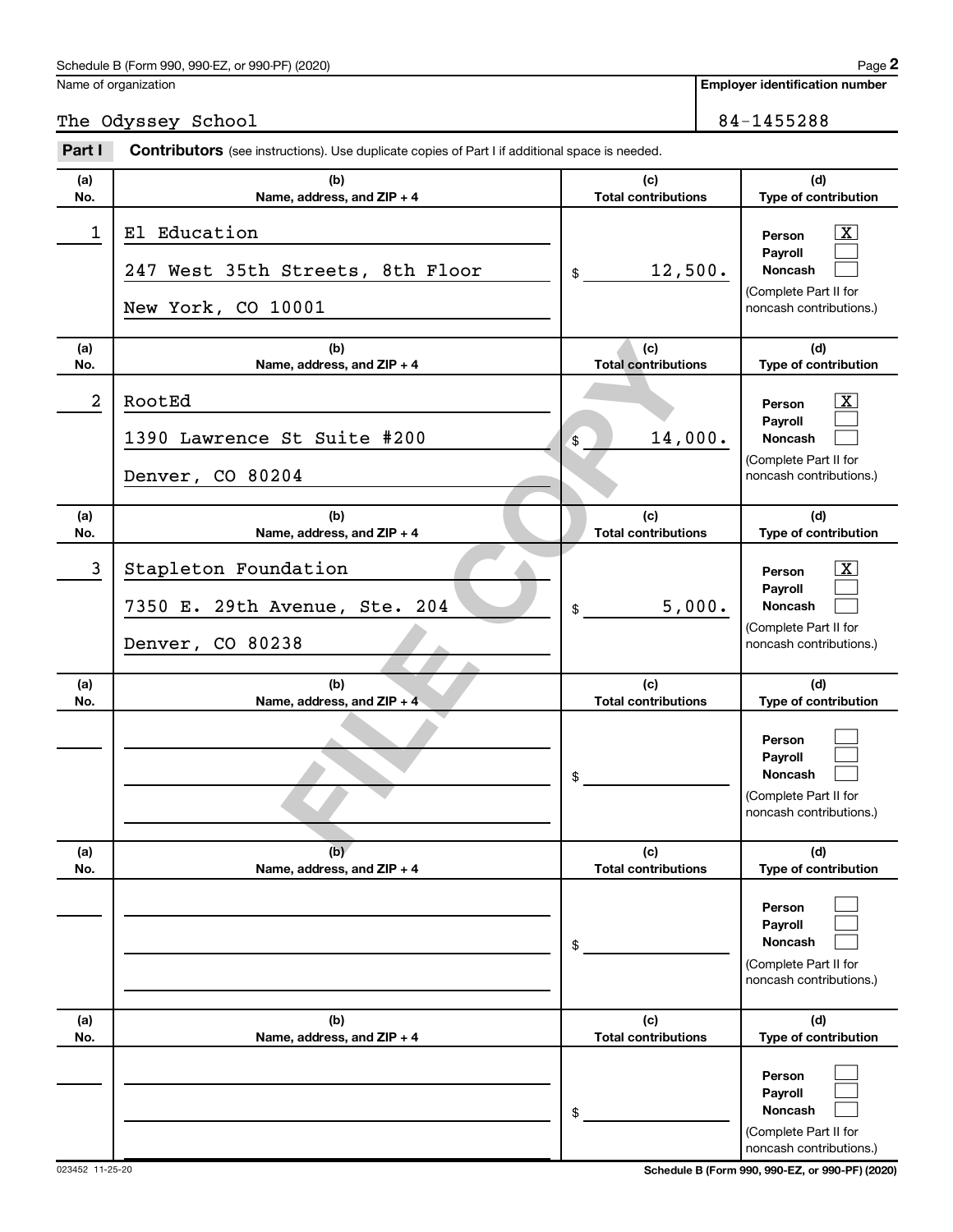Name of organization

**Employer identification number**

The Odyssey School 84-1455288

| Part II                      | Noncash Property (see instructions). Use duplicate copies of Part II if additional space is needed. |                                                 |                      |
|------------------------------|-----------------------------------------------------------------------------------------------------|-------------------------------------------------|----------------------|
| (a)<br>No.<br>from<br>Part I | (b)<br>Description of noncash property given                                                        | (c)<br>FMV (or estimate)<br>(See instructions.) | (d)<br>Date received |
|                              |                                                                                                     | $\,$                                            |                      |
| (a)<br>No.<br>from<br>Part I | (b)<br>Description of noncash property given                                                        | (c)<br>FMV (or estimate)<br>(See instructions.) | (d)<br>Date received |
|                              |                                                                                                     | $\textcircled{\scriptsize{s}}$                  |                      |
| (a)<br>No.<br>from<br>Part I | (b)<br>Description of noncash property given                                                        | (c)<br>FMV (or estimate)<br>(See instructions.) | (d)<br>Date received |
|                              |                                                                                                     | \$                                              |                      |
| (a)<br>No.<br>from<br>Part I | (b)<br>Description of noncash property given                                                        | (c)<br>FMV (or estimate)<br>(See instructions.) | (d)<br>Date received |
|                              |                                                                                                     | \$                                              |                      |
| (a)<br>No.<br>from<br>Part I | (b)<br>Description of noncash property given                                                        | (c)<br>FMV (or estimate)<br>(See instructions.) | (d)<br>Date received |
|                              |                                                                                                     | \$                                              |                      |
| (a)<br>No.<br>from<br>Part I | (b)<br>Description of noncash property given                                                        | (c)<br>FMV (or estimate)<br>(See instructions.) | (d)<br>Date received |
|                              |                                                                                                     | \$                                              |                      |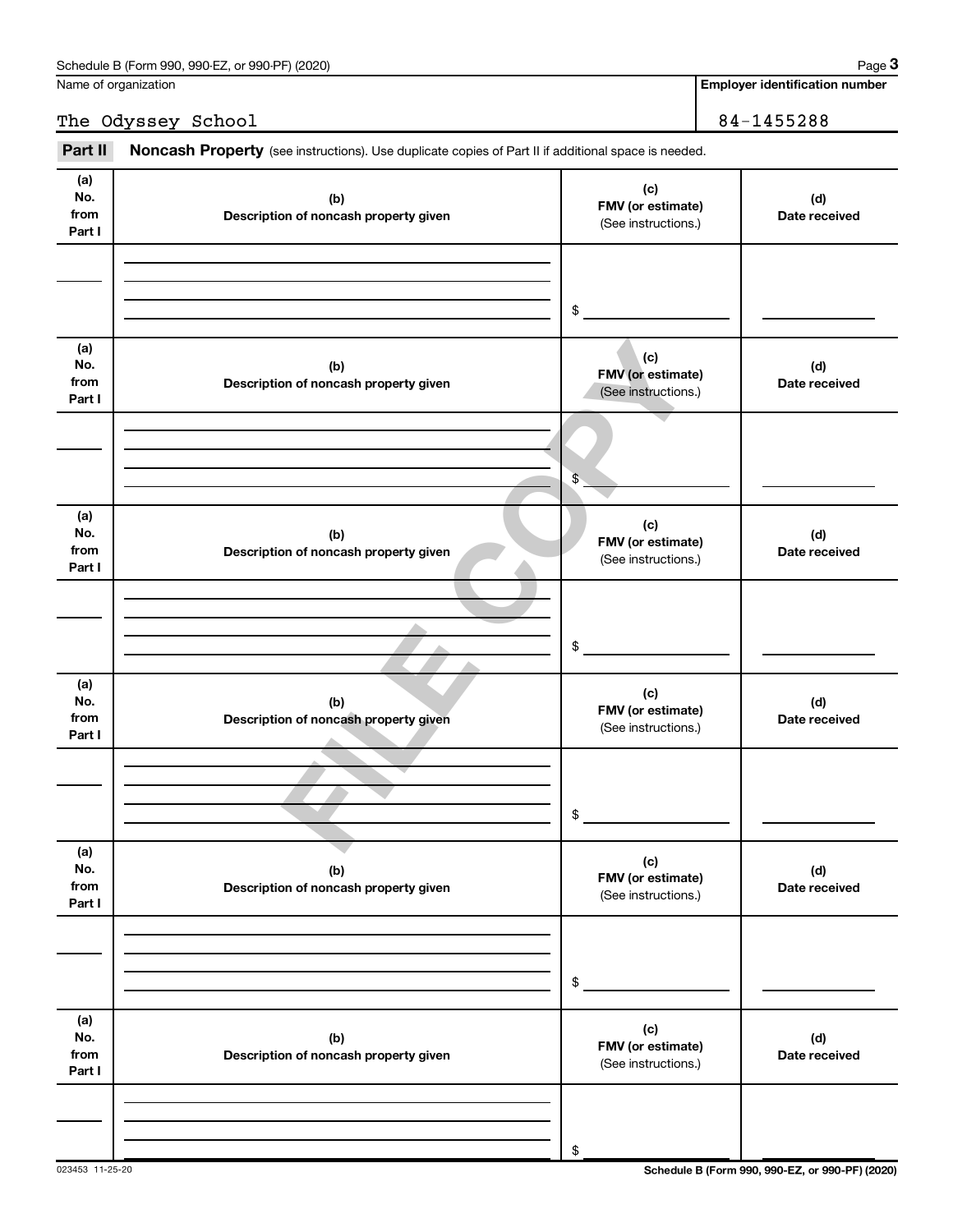|                           | Name of organization                                                                                                                                                                                                                                                                                                                      |                      | <b>Employer identification number</b>                                                                                                                          |
|---------------------------|-------------------------------------------------------------------------------------------------------------------------------------------------------------------------------------------------------------------------------------------------------------------------------------------------------------------------------------------|----------------------|----------------------------------------------------------------------------------------------------------------------------------------------------------------|
|                           | The Odyssey School                                                                                                                                                                                                                                                                                                                        |                      | 84-1455288                                                                                                                                                     |
| Part III                  | from any one contributor. Complete columns (a) through (e) and the following line entry. For organizations<br>completing Part III, enter the total of exclusively religious, charitable, etc., contributions of \$1,000 or less for the year. (Enter this info. once.)<br>Use duplicate copies of Part III if additional space is needed. |                      | Exclusively religious, charitable, etc., contributions to organizations described in section 501(c)(7), (8), or (10) that total more than \$1,000 for the year |
| (a) No.<br>from           | (b) Purpose of gift                                                                                                                                                                                                                                                                                                                       | (c) Use of gift      | (d) Description of how gift is held                                                                                                                            |
| Part I                    |                                                                                                                                                                                                                                                                                                                                           |                      |                                                                                                                                                                |
|                           |                                                                                                                                                                                                                                                                                                                                           | (e) Transfer of gift |                                                                                                                                                                |
|                           | Transferee's name, address, and $ZIP + 4$                                                                                                                                                                                                                                                                                                 |                      | Relationship of transferor to transferee                                                                                                                       |
| (a) No.<br>from<br>Part I | (b) Purpose of gift                                                                                                                                                                                                                                                                                                                       | (c) Use of gift      | (d) Description of how gift is held                                                                                                                            |
|                           |                                                                                                                                                                                                                                                                                                                                           | (e) Transfer of gift |                                                                                                                                                                |
|                           | Transferee's name, address, and ZIP + 4                                                                                                                                                                                                                                                                                                   |                      | Relationship of transferor to transferee                                                                                                                       |
|                           |                                                                                                                                                                                                                                                                                                                                           |                      |                                                                                                                                                                |
| (a) No.<br>from<br>Part I | (b) Purpose of gift                                                                                                                                                                                                                                                                                                                       | (c) Use of gift      | (d) Description of how gift is held                                                                                                                            |
|                           |                                                                                                                                                                                                                                                                                                                                           |                      |                                                                                                                                                                |
|                           | Transferee's name, address, and ZIP + 4                                                                                                                                                                                                                                                                                                   | (e) Transfer of gift | Relationship of transferor to transferee                                                                                                                       |
|                           |                                                                                                                                                                                                                                                                                                                                           |                      |                                                                                                                                                                |
| (a) No.<br>from<br>Part I | (b) Purpose of gift                                                                                                                                                                                                                                                                                                                       | (c) Use of gift      | (d) Description of how gift is held                                                                                                                            |
|                           |                                                                                                                                                                                                                                                                                                                                           |                      |                                                                                                                                                                |
|                           |                                                                                                                                                                                                                                                                                                                                           | (e) Transfer of gift |                                                                                                                                                                |
|                           | Transferee's name, address, and ZIP + 4                                                                                                                                                                                                                                                                                                   |                      | Relationship of transferor to transferee                                                                                                                       |
|                           |                                                                                                                                                                                                                                                                                                                                           |                      |                                                                                                                                                                |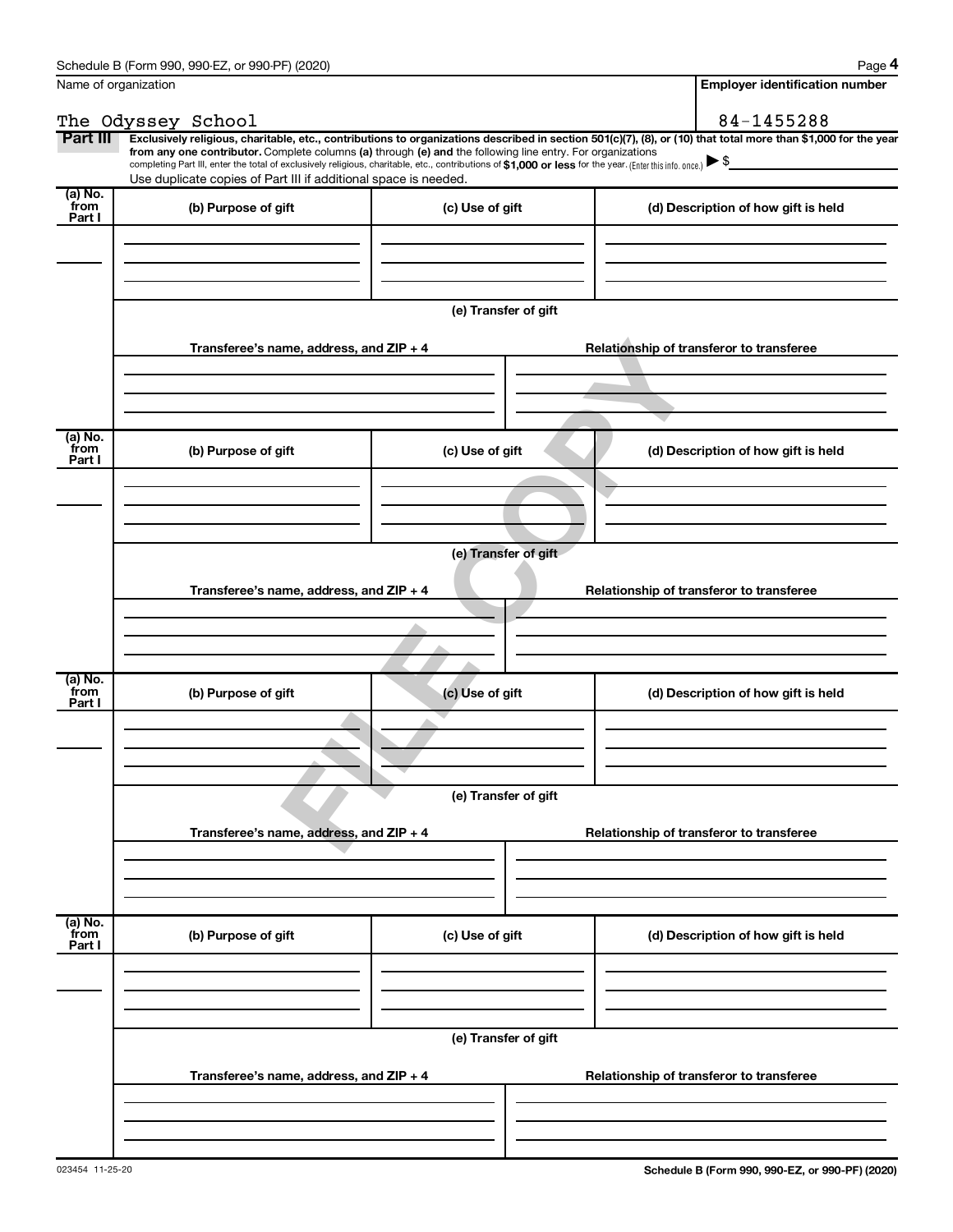| <b>SCHEDULE D</b> |
|-------------------|
|-------------------|

| (Form 990) |  |
|------------|--|
|------------|--|

# **SCHEDULE D Supplemental Financial Statements**<br> **Form 990 2020**<br> **Part IV** line 6.7.8.9.10, 11a, 11b, 11d, 11d, 11d, 11d, 11d, 12a, 0r, 12b

**(Form 990) | Complete if the organization answered "Yes" on Form 990, Part IV, line 6, 7, 8, 9, 10, 11a, 11b, 11c, 11d, 11e, 11f, 12a, or 12b.**

**Open to Public Inspection**

OMB No. 1545-0047

| Attach to Form 990.<br>Department of the Treasury<br>Go to www.irs.gov/Form990 for instructions and the latest information.<br>Internal Revenue Service |                    |  | <b>ODEN to Public</b><br><b>Inspection</b> |
|---------------------------------------------------------------------------------------------------------------------------------------------------------|--------------------|--|--------------------------------------------|
| Name of the organization                                                                                                                                |                    |  | <b>Emplover identification number</b>      |
|                                                                                                                                                         | The Odyssey School |  | 84-1455288                                 |

| Part I  | Organizations Maintaining Donor Advised Funds or Other Similar Funds or Accounts. Complete if the                                              |                         |                                                    |
|---------|------------------------------------------------------------------------------------------------------------------------------------------------|-------------------------|----------------------------------------------------|
|         | organization answered "Yes" on Form 990, Part IV, line 6.                                                                                      |                         |                                                    |
|         |                                                                                                                                                | (a) Donor advised funds | (b) Funds and other accounts                       |
| 1       |                                                                                                                                                |                         |                                                    |
| 2       | Aggregate value of contributions to (during year)                                                                                              |                         |                                                    |
| З       |                                                                                                                                                |                         |                                                    |
| 4       |                                                                                                                                                |                         |                                                    |
| 5       | Did the organization inform all donors and donor advisors in writing that the assets held in donor advised funds                               |                         |                                                    |
|         |                                                                                                                                                |                         | Yes<br>No                                          |
| 6       | Did the organization inform all grantees, donors, and donor advisors in writing that grant funds can be used only                              |                         |                                                    |
|         | for charitable purposes and not for the benefit of the donor or donor advisor, or for any other purpose conferring                             |                         |                                                    |
|         | impermissible private benefit?                                                                                                                 |                         | Yes<br>No                                          |
| Part II | Conservation Easements. Complete if the organization answered "Yes" on Form 990, Part IV, line 7.                                              |                         |                                                    |
| 1.      | Purpose(s) of conservation easements held by the organization (check all that apply).                                                          |                         |                                                    |
|         | Preservation of land for public use (for example, recreation or education)                                                                     |                         | Preservation of a historically important land area |
|         | Protection of natural habitat                                                                                                                  |                         | Preservation of a certified historic structure     |
|         | Preservation of open space                                                                                                                     |                         |                                                    |
| 2       | Complete lines 2a through 2d if the organization held a qualified conservation contribution in the form of a conservation easement on the last |                         |                                                    |
|         | day of the tax year.                                                                                                                           |                         | Held at the End of the Tax Year                    |
| а       |                                                                                                                                                |                         | 2a                                                 |
|         | Total acreage restricted by conservation easements                                                                                             |                         | 2 <sub>b</sub>                                     |
|         | Number of conservation easements on a certified historic structure included in (a) manufacture included in (a)                                 |                         | 2c                                                 |
| d       | Number of conservation easements included in (c) acquired after 7/25/06, and not on a historic structure                                       |                         |                                                    |
|         |                                                                                                                                                |                         | 2d                                                 |
| З       | Number of conservation easements modified, transferred, released, extinguished, or terminated by the organization during the tax               |                         |                                                    |
|         | $year \triangleright$                                                                                                                          |                         |                                                    |
| 4       | Number of states where property subject to conservation easement is located >                                                                  |                         |                                                    |
| 5       | Does the organization have a written policy regarding the periodic monitoring, inspection, handling of                                         |                         |                                                    |
|         | violations, and enforcement of the conservation easements it holds?                                                                            |                         | Yes<br>No                                          |
| 6       | Staff and volunteer hours devoted to monitoring, inspecting, handling of violations, and enforcing conservation easements during the year      |                         |                                                    |
|         |                                                                                                                                                |                         |                                                    |
| 7       | Amount of expenses incurred in monitoring, inspecting, handling of violations, and enforcing conservation easements during the year            |                         |                                                    |
|         | ► \$                                                                                                                                           |                         |                                                    |
| 8       | Does each conservation easement reported on line 2(d) above satisfy the requirements of section 170(h)(4)(B)(i)                                |                         |                                                    |
|         |                                                                                                                                                |                         | Yes<br>Nο                                          |
| 9       | In Part XIII, describe how the organization reports conservation easements in its revenue and expense statement and                            |                         |                                                    |
|         | balance sheet, and include, if applicable, the text of the footnote to the organization's financial statements that describes the              |                         |                                                    |
|         | organization's accounting for conservation easements.                                                                                          |                         |                                                    |
|         | Organizations Maintaining Collections of Art, Historical Treasures, or Other Similar Assets.<br><b>Part III</b>                                |                         |                                                    |
|         | Complete if the organization answered "Yes" on Form 990, Part IV, line 8.                                                                      |                         |                                                    |
|         | 1a If the organization elected, as permitted under FASB ASC 958, not to report in its revenue statement and balance sheet works                |                         |                                                    |
|         | of art, historical treasures, or other similar assets held for public exhibition, education, or research in furtherance of public              |                         |                                                    |
|         | service, provide in Part XIII the text of the footnote to its financial statements that describes these items.                                 |                         |                                                    |
| b       | If the organization elected, as permitted under FASB ASC 958, to report in its revenue statement and balance sheet works of                    |                         |                                                    |
|         | art, historical treasures, or other similar assets held for public exhibition, education, or research in furtherance of public service,        |                         |                                                    |
|         | provide the following amounts relating to these items:                                                                                         |                         |                                                    |
|         |                                                                                                                                                |                         | -\$                                                |
|         | (ii) Assets included in Form 990, Part X                                                                                                       |                         | $\blacktriangleright$ s                            |
| 2       | If the organization received or held works of art, historical treasures, or other similar assets for financial gain, provide                   |                         |                                                    |
|         | the following amounts required to be reported under FASB ASC 958 relating to these items:                                                      |                         |                                                    |
| а       |                                                                                                                                                |                         | -\$                                                |
|         | b Assets included in Form 990, Part X [11] Marten and Martin Martin Marten and Martin Martin Marten and Martin                                 |                         |                                                    |

032051 12-01-20 **For Paperwork Reduction Act Notice, see the Instructions for Form 990. Schedule D (Form 990) 2020** LHA

| Schedule D (Form 990) 2020 |  |  |
|----------------------------|--|--|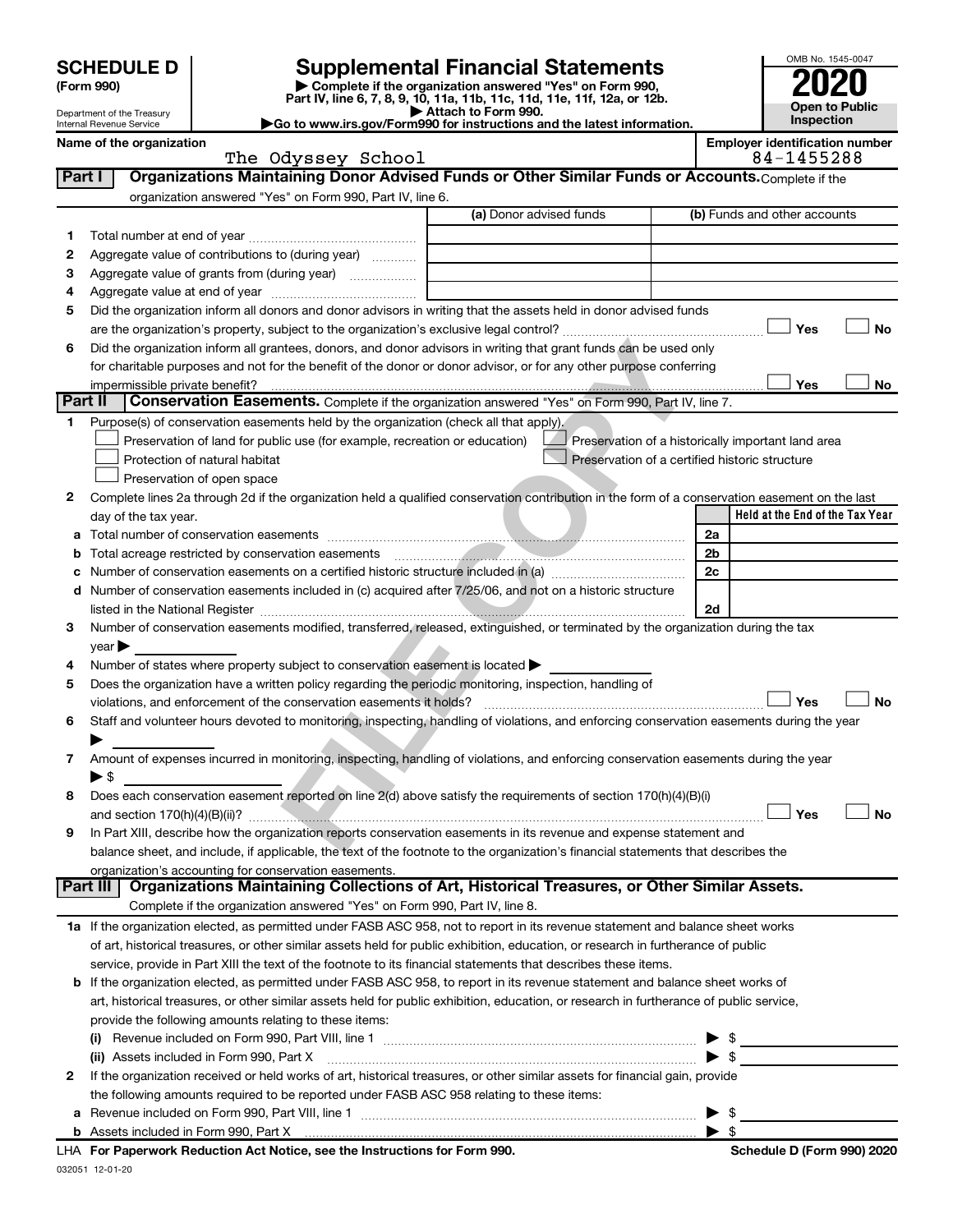|        | Schedule D (Form 990) 2020                                                                                                                                                                                                                 | The Odyssey School |   |                |                                                                                                                                                                                                                               |                 | 84-1455288 Page 2          |                |         |
|--------|--------------------------------------------------------------------------------------------------------------------------------------------------------------------------------------------------------------------------------------------|--------------------|---|----------------|-------------------------------------------------------------------------------------------------------------------------------------------------------------------------------------------------------------------------------|-----------------|----------------------------|----------------|---------|
|        | Organizations Maintaining Collections of Art, Historical Treasures, or Other Similar Assets (continued)<br>Part III $\parallel$                                                                                                            |                    |   |                |                                                                                                                                                                                                                               |                 |                            |                |         |
| 3      | Using the organization's acquisition, accession, and other records, check any of the following that make significant use of its                                                                                                            |                    |   |                |                                                                                                                                                                                                                               |                 |                            |                |         |
|        | collection items (check all that apply):                                                                                                                                                                                                   |                    |   |                |                                                                                                                                                                                                                               |                 |                            |                |         |
| a      | Public exhibition                                                                                                                                                                                                                          | d                  |   |                | Loan or exchange program                                                                                                                                                                                                      |                 |                            |                |         |
| b      | Scholarly research                                                                                                                                                                                                                         | e                  |   |                | Other and the contract of the contract of the contract of the contract of the contract of the contract of the contract of the contract of the contract of the contract of the contract of the contract of the contract of the |                 |                            |                |         |
| c      | Preservation for future generations                                                                                                                                                                                                        |                    |   |                |                                                                                                                                                                                                                               |                 |                            |                |         |
| 4      | Provide a description of the organization's collections and explain how they further the organization's exempt purpose in Part XIII.                                                                                                       |                    |   |                |                                                                                                                                                                                                                               |                 |                            |                |         |
| 5      | During the year, did the organization solicit or receive donations of art, historical treasures, or other similar assets                                                                                                                   |                    |   |                |                                                                                                                                                                                                                               |                 |                            |                |         |
|        |                                                                                                                                                                                                                                            |                    |   |                |                                                                                                                                                                                                                               |                 | Yes                        |                | No      |
|        | Part IV<br><b>Escrow and Custodial Arrangements.</b> Complete if the organization answered "Yes" on Form 990, Part IV, line 9, or                                                                                                          |                    |   |                |                                                                                                                                                                                                                               |                 |                            |                |         |
|        | reported an amount on Form 990, Part X, line 21.                                                                                                                                                                                           |                    |   |                |                                                                                                                                                                                                                               |                 |                            |                |         |
|        | 1a Is the organization an agent, trustee, custodian or other intermediary for contributions or other assets not included                                                                                                                   |                    |   |                |                                                                                                                                                                                                                               |                 |                            |                |         |
|        |                                                                                                                                                                                                                                            |                    |   |                |                                                                                                                                                                                                                               |                 | Yes                        |                | No      |
|        | b If "Yes," explain the arrangement in Part XIII and complete the following table:                                                                                                                                                         |                    |   |                |                                                                                                                                                                                                                               |                 |                            |                |         |
|        |                                                                                                                                                                                                                                            |                    |   |                |                                                                                                                                                                                                                               |                 |                            | Amount         |         |
|        | c Beginning balance <b>contract the contract of the contract of the contract of the contract of the contract of the contract of the contract of the contract of the contract of the contract of the contract of the contract of </b>       |                    |   |                |                                                                                                                                                                                                                               | 1c              |                            |                |         |
|        |                                                                                                                                                                                                                                            |                    |   |                |                                                                                                                                                                                                                               | 1d              |                            |                |         |
|        | e Distributions during the year manufactured and continuum control of the year manufactured and the year manufactured and the year manufactured and the year manufactured and the year manufactured and the year manufactured              |                    |   |                |                                                                                                                                                                                                                               | 1e              |                            |                |         |
|        |                                                                                                                                                                                                                                            |                    |   |                |                                                                                                                                                                                                                               | 1f              |                            |                |         |
|        | 2a Did the organization include an amount on Form 990, Part X, line 21, for escrow or custodial account liability?                                                                                                                         |                    |   |                |                                                                                                                                                                                                                               |                 | Yes                        |                | No      |
| Part V | <b>Endowment Funds.</b> Complete if the organization answered "Yes" on Form 990, Part IV, line 10.                                                                                                                                         |                    |   |                |                                                                                                                                                                                                                               |                 |                            |                |         |
|        |                                                                                                                                                                                                                                            | (a) Current year   |   | (b) Prior year | (c) Two years back $\vert$ (d) Three years back $\vert$ (e) Four years back                                                                                                                                                   |                 |                            |                |         |
|        | 1a Beginning of year balance                                                                                                                                                                                                               |                    |   |                |                                                                                                                                                                                                                               |                 |                            |                |         |
| b      |                                                                                                                                                                                                                                            |                    |   |                |                                                                                                                                                                                                                               |                 |                            |                |         |
|        | Net investment earnings, gains, and losses                                                                                                                                                                                                 |                    |   |                |                                                                                                                                                                                                                               |                 |                            |                |         |
|        |                                                                                                                                                                                                                                            |                    |   |                |                                                                                                                                                                                                                               |                 |                            |                |         |
|        | e Other expenditures for facilities                                                                                                                                                                                                        |                    |   |                |                                                                                                                                                                                                                               |                 |                            |                |         |
|        | and programs                                                                                                                                                                                                                               |                    |   |                |                                                                                                                                                                                                                               |                 |                            |                |         |
|        |                                                                                                                                                                                                                                            |                    |   |                |                                                                                                                                                                                                                               |                 |                            |                |         |
| g      |                                                                                                                                                                                                                                            |                    |   |                |                                                                                                                                                                                                                               |                 |                            |                |         |
| 2      | Provide the estimated percentage of the current year end balance (line 1g, column (a)) held as:                                                                                                                                            |                    |   |                |                                                                                                                                                                                                                               |                 |                            |                |         |
| а      | Board designated or quasi-endowment                                                                                                                                                                                                        |                    | % |                |                                                                                                                                                                                                                               |                 |                            |                |         |
|        | <b>b</b> Permanent endowment $\blacktriangleright$                                                                                                                                                                                         | $\%$               |   |                |                                                                                                                                                                                                                               |                 |                            |                |         |
| c      | $\frac{0}{6}$<br>Term endowment $\blacktriangleright$                                                                                                                                                                                      |                    |   |                |                                                                                                                                                                                                                               |                 |                            |                |         |
|        | The percentages on lines 2a, 2b, and 2c should equal 100%.                                                                                                                                                                                 |                    |   |                |                                                                                                                                                                                                                               |                 |                            |                |         |
|        | 3a Are there endowment funds not in the possession of the organization that are held and administered for the organization                                                                                                                 |                    |   |                |                                                                                                                                                                                                                               |                 |                            |                |         |
|        | by:                                                                                                                                                                                                                                        |                    |   |                |                                                                                                                                                                                                                               |                 |                            | Yes            | No      |
|        | Unrelated organizations <b>contracts</b> and the contract of the contract of the contract of the contract of the contract of the contract of the contract of the contract of the contract of the contract of the contract of the co<br>(i) |                    |   |                |                                                                                                                                                                                                                               |                 |                            | 3a(i)          |         |
|        |                                                                                                                                                                                                                                            |                    |   |                |                                                                                                                                                                                                                               |                 |                            | 3a(ii)         |         |
|        |                                                                                                                                                                                                                                            |                    |   |                |                                                                                                                                                                                                                               |                 |                            | 3b             |         |
| 4      | Describe in Part XIII the intended uses of the organization's endowment funds.                                                                                                                                                             |                    |   |                |                                                                                                                                                                                                                               |                 |                            |                |         |
|        | <b>Land, Buildings, and Equipment.</b><br><b>Part VI</b>                                                                                                                                                                                   |                    |   |                |                                                                                                                                                                                                                               |                 |                            |                |         |
|        | Complete if the organization answered "Yes" on Form 990, Part IV, line 11a. See Form 990, Part X, line 10.                                                                                                                                 |                    |   |                |                                                                                                                                                                                                                               |                 |                            |                |         |
|        | Description of property                                                                                                                                                                                                                    | (a) Cost or other  |   |                | (b) Cost or other                                                                                                                                                                                                             | (c) Accumulated |                            | (d) Book value |         |
|        |                                                                                                                                                                                                                                            | basis (investment) |   |                | basis (other)                                                                                                                                                                                                                 | depreciation    |                            |                |         |
|        |                                                                                                                                                                                                                                            |                    |   |                |                                                                                                                                                                                                                               |                 |                            |                |         |
|        |                                                                                                                                                                                                                                            |                    |   |                |                                                                                                                                                                                                                               |                 |                            |                |         |
|        |                                                                                                                                                                                                                                            |                    |   |                | 236,793.                                                                                                                                                                                                                      | 157,337.        |                            |                | 79,456. |
|        |                                                                                                                                                                                                                                            |                    |   |                |                                                                                                                                                                                                                               |                 |                            |                |         |
|        |                                                                                                                                                                                                                                            |                    |   |                |                                                                                                                                                                                                                               |                 |                            |                | 79,456. |
|        | Total. Add lines 1a through 1e. (Column (d) must equal Form 990, Part X, column (B), line 10c.)                                                                                                                                            |                    |   |                |                                                                                                                                                                                                                               |                 |                            |                |         |
|        |                                                                                                                                                                                                                                            |                    |   |                |                                                                                                                                                                                                                               |                 | Schedule D (Form 990) 2020 |                |         |
|        |                                                                                                                                                                                                                                            |                    |   |                |                                                                                                                                                                                                                               |                 |                            |                |         |
|        |                                                                                                                                                                                                                                            |                    |   |                |                                                                                                                                                                                                                               |                 |                            |                |         |
|        |                                                                                                                                                                                                                                            |                    |   |                |                                                                                                                                                                                                                               |                 |                            |                |         |
|        |                                                                                                                                                                                                                                            |                    |   |                |                                                                                                                                                                                                                               |                 |                            |                |         |
|        | 032052 12-01-20                                                                                                                                                                                                                            |                    |   |                |                                                                                                                                                                                                                               |                 |                            |                |         |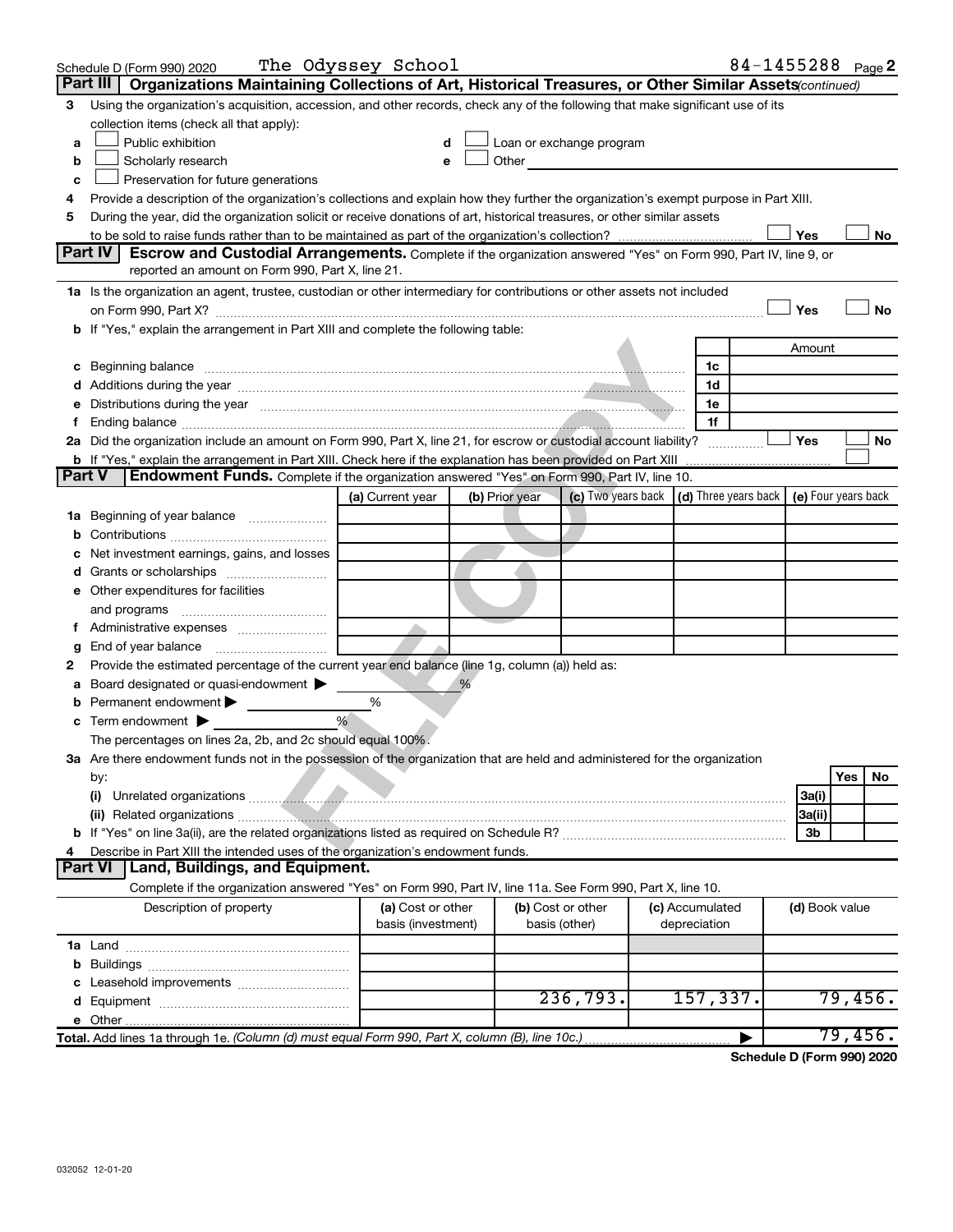| Schedule D (Form 990) 2020                      | The Odyssey School | 84-1455288 | Page $3$ |
|-------------------------------------------------|--------------------|------------|----------|
| <b>Part VII</b> Investments - Other Securities. |                    |            |          |

| Complete if the organization answered "Yes" on Form 990, Part IV, line 11b. See Form 990, Part X, line 12.<br>(a) Description of security or category (including name of security) | (b) Book value  | (c) Method of valuation: Cost or end-of-year market value |                |
|------------------------------------------------------------------------------------------------------------------------------------------------------------------------------------|-----------------|-----------------------------------------------------------|----------------|
|                                                                                                                                                                                    |                 |                                                           |                |
| (1) Financial derivatives                                                                                                                                                          |                 |                                                           |                |
| (2)                                                                                                                                                                                |                 |                                                           |                |
| (3) Other                                                                                                                                                                          |                 |                                                           |                |
| (A)                                                                                                                                                                                |                 |                                                           |                |
| (B)                                                                                                                                                                                |                 |                                                           |                |
| (C)                                                                                                                                                                                |                 |                                                           |                |
| (D)                                                                                                                                                                                |                 |                                                           |                |
| (E)                                                                                                                                                                                |                 |                                                           |                |
| (F)                                                                                                                                                                                |                 |                                                           |                |
| (G)                                                                                                                                                                                |                 |                                                           |                |
| (H)                                                                                                                                                                                |                 |                                                           |                |
| Total. (Col. (b) must equal Form 990, Part X, col. (B) line 12.) $\blacktriangleright$                                                                                             |                 |                                                           |                |
| Part VIII Investments - Program Related.                                                                                                                                           |                 |                                                           |                |
| Complete if the organization answered "Yes" on Form 990, Part IV, line 11c. See Form 990, Part X, line 13.                                                                         |                 |                                                           |                |
| (a) Description of investment                                                                                                                                                      | (b) Book value  | (c) Method of valuation: Cost or end-of-year market value |                |
| (1)                                                                                                                                                                                |                 |                                                           |                |
| (2)                                                                                                                                                                                |                 |                                                           |                |
|                                                                                                                                                                                    |                 |                                                           |                |
| (3)                                                                                                                                                                                |                 |                                                           |                |
| (4)                                                                                                                                                                                |                 |                                                           |                |
| (5)                                                                                                                                                                                |                 |                                                           |                |
| (6)                                                                                                                                                                                |                 |                                                           |                |
| (7)                                                                                                                                                                                |                 |                                                           |                |
| (8)                                                                                                                                                                                |                 |                                                           |                |
| (9)                                                                                                                                                                                |                 |                                                           |                |
| Total. (Col. (b) must equal Form 990, Part X, col. (B) line 13.)                                                                                                                   |                 |                                                           |                |
| Part IX<br><b>Other Assets.</b>                                                                                                                                                    |                 |                                                           |                |
| Complete if the organization answered "Yes" on Form 990, Part IV, line 11d. See Form 990, Part X, line 15.                                                                         |                 |                                                           |                |
|                                                                                                                                                                                    | (a) Description |                                                           | (b) Book value |
| Deferred Outflows of Resources<br>(1)                                                                                                                                              |                 |                                                           | 818,528.       |
| (2)                                                                                                                                                                                |                 |                                                           |                |
| (3)                                                                                                                                                                                |                 |                                                           |                |
| (4)                                                                                                                                                                                |                 |                                                           |                |
| (5)                                                                                                                                                                                |                 |                                                           |                |
|                                                                                                                                                                                    |                 |                                                           |                |
| (6)                                                                                                                                                                                |                 |                                                           |                |
| (7)                                                                                                                                                                                |                 |                                                           |                |
| (8)                                                                                                                                                                                |                 |                                                           |                |
| (9)                                                                                                                                                                                |                 |                                                           |                |
| Total. (Column (b) must equal Form 990, Part X, col. (B) line 15.)                                                                                                                 |                 |                                                           | 818,528.       |
| <b>Other Liabilities.</b><br>Part X                                                                                                                                                |                 |                                                           |                |
| Complete if the organization answered "Yes" on Form 990, Part IV, line 11e or 11f. See Form 990, Part X, line 25.                                                                  |                 |                                                           |                |
| (a) Description of liability<br>1.                                                                                                                                                 |                 |                                                           | (b) Book value |
| (1)<br>Federal income taxes                                                                                                                                                        |                 |                                                           |                |
| Net Pension Liabilities<br>(2)                                                                                                                                                     |                 |                                                           | 863,913.       |
| Deferred Inflows of Resources<br>(3)                                                                                                                                               |                 |                                                           | 1,076,762.     |
| Net OPEB Liability<br>(4)                                                                                                                                                          |                 |                                                           | 43,958.        |
| (5)                                                                                                                                                                                |                 |                                                           |                |
| (6)                                                                                                                                                                                |                 |                                                           |                |
| (7)                                                                                                                                                                                |                 |                                                           |                |
| (8)                                                                                                                                                                                |                 |                                                           |                |
| (9)                                                                                                                                                                                |                 |                                                           |                |
|                                                                                                                                                                                    |                 |                                                           | 1,984,633.     |
|                                                                                                                                                                                    |                 |                                                           |                |

**2.** Liability for uncertain tax positions. In Part XIII, provide the text of the footnote to the organization's financial statements that reports the organization's liability for uncertain tax positions under FASB ASC 740. Check here if the text of the footnote has been provided in Part XIII...

 $\perp$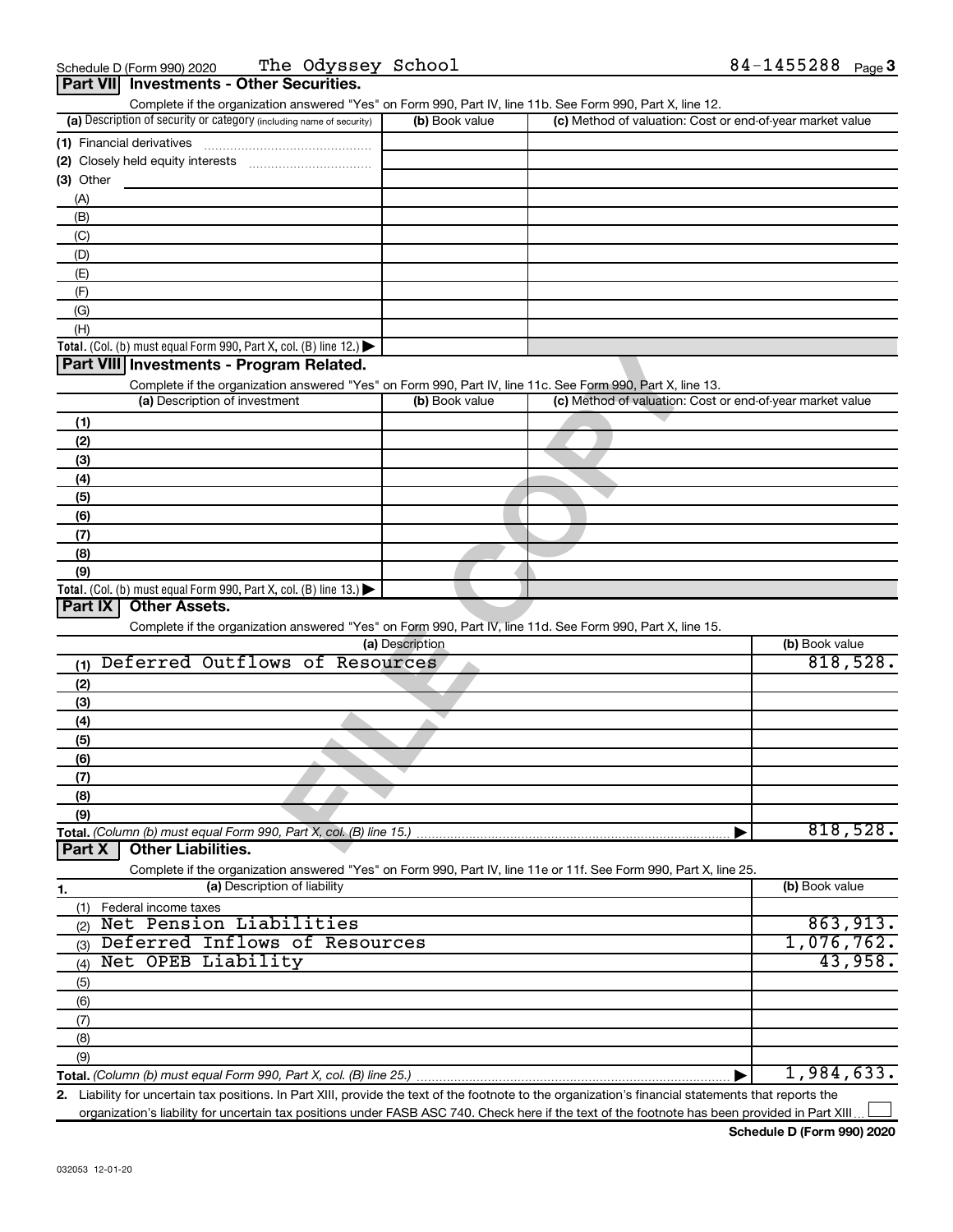|    | The Odyssey School<br>Schedule D (Form 990) 2020                                                                                                                                                                               |                |                | 84-1455288 Page 4          |           |
|----|--------------------------------------------------------------------------------------------------------------------------------------------------------------------------------------------------------------------------------|----------------|----------------|----------------------------|-----------|
|    | Reconciliation of Revenue per Audited Financial Statements With Revenue per Return.<br>Part XI                                                                                                                                 |                |                |                            |           |
|    | Complete if the organization answered "Yes" on Form 990, Part IV, line 12a.                                                                                                                                                    |                |                |                            |           |
| 1. | Total revenue, gains, and other support per audited financial statements [111] [11] Total revenue, gains, and other support per audited financial statements                                                                   |                | $\blacksquare$ | 3,086,273.                 |           |
| 2  | Amounts included on line 1 but not on Form 990, Part VIII, line 12:                                                                                                                                                            |                |                |                            |           |
| a  |                                                                                                                                                                                                                                | 2a             |                |                            |           |
| b  |                                                                                                                                                                                                                                | 2 <sub>b</sub> |                |                            |           |
| с  |                                                                                                                                                                                                                                | 2 <sub>c</sub> |                |                            |           |
|    |                                                                                                                                                                                                                                | 2d             |                |                            |           |
|    | e Add lines 2a through 2d                                                                                                                                                                                                      |                | <b>2e</b>      |                            |           |
| з  |                                                                                                                                                                                                                                |                | 3              | 3,086,273.                 |           |
| 4  | Amounts included on Form 990, Part VIII, line 12, but not on line 1:                                                                                                                                                           |                |                |                            |           |
| а  | Investment expenses not included on Form 990, Part VIII, line 7b                                                                                                                                                               | 4a             |                |                            |           |
|    |                                                                                                                                                                                                                                | 4b             | $-6,475.$      |                            |           |
|    | c Add lines 4a and 4b                                                                                                                                                                                                          |                | 4c             | 3,079,798.                 | $-6,475.$ |
| 5  | Part XII   Reconciliation of Expenses per Audited Financial Statements With Expenses per Return.                                                                                                                               |                | 5              |                            |           |
|    | Complete if the organization answered "Yes" on Form 990, Part IV, line 12a.                                                                                                                                                    |                |                |                            |           |
| 1  |                                                                                                                                                                                                                                |                | 1              | 2,942,116.                 |           |
| 2  | Amounts included on line 1 but not on Form 990, Part IX, line 25:                                                                                                                                                              |                |                |                            |           |
| а  |                                                                                                                                                                                                                                | <b>2a</b>      |                |                            |           |
| b  |                                                                                                                                                                                                                                | 2 <sub>b</sub> |                |                            |           |
|    |                                                                                                                                                                                                                                | 2c             |                |                            |           |
|    | d Other (Describe in Part XIII.) and the contract of the contract of the contract of the contract of the contract of the contract of the contract of the contract of the contract of the contract of the contract of the contr | 2d             |                |                            |           |
|    |                                                                                                                                                                                                                                |                | <b>2e</b>      |                            |           |
| з  |                                                                                                                                                                                                                                |                | 3              | 2,942,116.                 |           |
| 4  | Amounts included on Form 990, Part IX, line 25, but not on line 1:                                                                                                                                                             |                |                |                            |           |
|    |                                                                                                                                                                                                                                | 4a             |                |                            |           |
|    |                                                                                                                                                                                                                                | 4 <sub>b</sub> | $-6,475.$      |                            |           |
|    | c Add lines 4a and 4b                                                                                                                                                                                                          |                | 4с             |                            | $-6,475.$ |
| 5  |                                                                                                                                                                                                                                |                | 5              | 2,935,641.                 |           |
|    | Part XIII Supplemental Information.                                                                                                                                                                                            |                |                |                            |           |
|    | Provide the descriptions required for Part II, lines 3, 5, and 9; Part III, lines 1a and 4; Part IV, lines 1b and 2b; Part V, line 4; Part X, line 2; Part XI,                                                                 |                |                |                            |           |
|    | lines 2d and 4b; and Part XII, lines 2d and 4b. Also complete this part to provide any additional information.                                                                                                                 |                |                |                            |           |
|    |                                                                                                                                                                                                                                |                |                |                            |           |
|    |                                                                                                                                                                                                                                |                |                |                            |           |
|    |                                                                                                                                                                                                                                |                |                |                            |           |
|    | Part XI, Line 4b - Other Adjustments:                                                                                                                                                                                          |                |                |                            |           |
|    |                                                                                                                                                                                                                                |                |                |                            |           |
|    | Fundraising expenses in Schedule G that are                                                                                                                                                                                    |                |                |                            |           |
|    | reported with expenses in the audit.                                                                                                                                                                                           |                |                |                            |           |
|    |                                                                                                                                                                                                                                |                |                |                            |           |
|    |                                                                                                                                                                                                                                |                |                |                            |           |
|    |                                                                                                                                                                                                                                |                |                |                            |           |
|    | Part XII, Line 4b - Other Adjustments:                                                                                                                                                                                         |                |                |                            |           |
|    |                                                                                                                                                                                                                                |                |                |                            |           |
|    | Fundraising expenses in Schedule G that are                                                                                                                                                                                    |                |                |                            |           |
|    | reported with expenses in the audit.                                                                                                                                                                                           |                |                |                            |           |
|    |                                                                                                                                                                                                                                |                |                |                            |           |
|    |                                                                                                                                                                                                                                |                |                |                            |           |
|    |                                                                                                                                                                                                                                |                |                |                            |           |
|    |                                                                                                                                                                                                                                |                |                |                            |           |
|    |                                                                                                                                                                                                                                |                |                |                            |           |
|    |                                                                                                                                                                                                                                |                |                |                            |           |
|    |                                                                                                                                                                                                                                |                |                |                            |           |
|    | 032054 12-01-20                                                                                                                                                                                                                |                |                | Schedule D (Form 990) 2020 |           |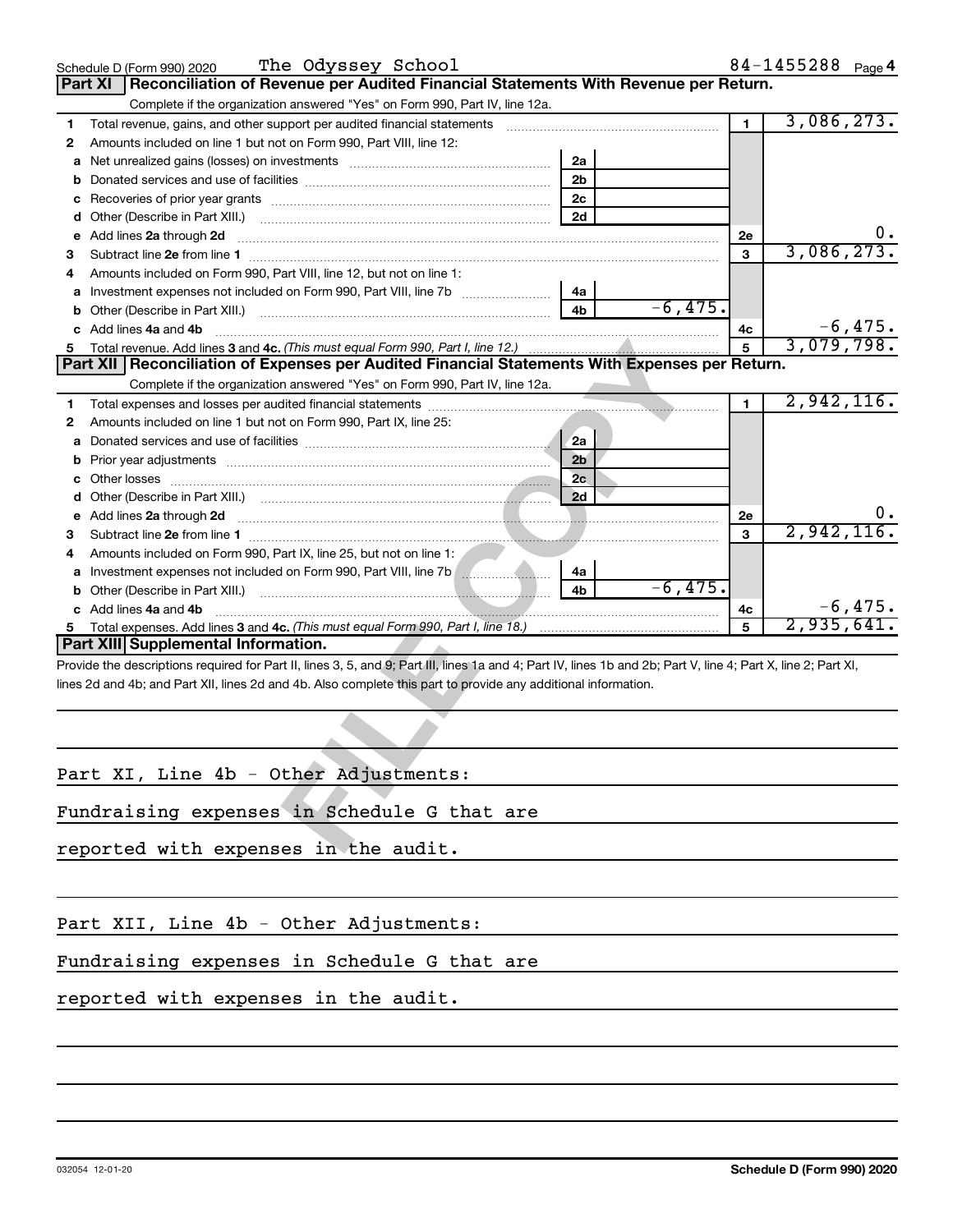| <b>SCHEDULE E</b><br>(Form 990 or 990-EZ) |                            | OMB No. 1545-0047<br><b>Schools</b>                                                                                                                                                                                                     |                                       |                       |                         |                         |
|-------------------------------------------|----------------------------|-----------------------------------------------------------------------------------------------------------------------------------------------------------------------------------------------------------------------------------------|---------------------------------------|-----------------------|-------------------------|-------------------------|
|                                           |                            | Complete if the organization answered "Yes" on Form 990,<br>Part IV, line 13, or Form 990-EZ, Part VI, line 48.                                                                                                                         |                                       | 2020                  |                         |                         |
|                                           | Department of the Treasury | Attach to Form 990 or Form 990-EZ.                                                                                                                                                                                                      |                                       | <b>Open to Public</b> |                         |                         |
|                                           | Internal Revenue Service   | Go to www.irs.gov/Form990 for the latest information.                                                                                                                                                                                   |                                       | Inspection            |                         |                         |
|                                           | Name of the organization   |                                                                                                                                                                                                                                         | <b>Employer identification number</b> |                       |                         |                         |
|                                           |                            | The Odyssey School                                                                                                                                                                                                                      |                                       | 84-1455288            |                         |                         |
| Part I                                    |                            |                                                                                                                                                                                                                                         |                                       |                       |                         |                         |
|                                           |                            |                                                                                                                                                                                                                                         |                                       |                       | <b>YES</b>              | NO.                     |
| 1.                                        |                            | Does the organization have a racially nondiscriminatory policy toward students by statement in its charter,                                                                                                                             |                                       |                       |                         |                         |
|                                           |                            |                                                                                                                                                                                                                                         |                                       | 1                     | х                       |                         |
| 2                                         |                            | Does the organization include a statement of its racially nondiscriminatory policy toward students in all its brochures,                                                                                                                |                                       |                       |                         |                         |
|                                           |                            | catalogues, and other written communications with the public dealing with student admissions, programs, and scholarships?                                                                                                               |                                       | $\mathbf{2}$          | х                       |                         |
| 3                                         |                            | Has the organization publicized its racially nondiscriminatory policy on its primary publicly accessible Internet                                                                                                                       |                                       |                       |                         |                         |
|                                           |                            | homepage at all times during its taxable year in a manner reasonably expected to be noticed by visitors to the                                                                                                                          |                                       |                       |                         |                         |
|                                           |                            | homepage, or through newspaper or broadcast media during the period of solicitation for students, or during the                                                                                                                         |                                       |                       |                         |                         |
|                                           |                            | registration period if it has no solicitation program, in a way that makes the policy known to all parts of the general                                                                                                                 |                                       |                       | х                       |                         |
|                                           |                            |                                                                                                                                                                                                                                         |                                       | 3                     |                         |                         |
|                                           |                            |                                                                                                                                                                                                                                         |                                       |                       |                         |                         |
|                                           |                            |                                                                                                                                                                                                                                         |                                       |                       |                         |                         |
|                                           |                            |                                                                                                                                                                                                                                         |                                       |                       |                         |                         |
|                                           |                            |                                                                                                                                                                                                                                         |                                       |                       |                         |                         |
|                                           |                            |                                                                                                                                                                                                                                         |                                       |                       |                         |                         |
| 4                                         |                            | Does the organization maintain the following?                                                                                                                                                                                           |                                       | 4a                    | X                       |                         |
| а                                         |                            |                                                                                                                                                                                                                                         |                                       | 4b                    | $\overline{\texttt{x}}$ |                         |
| b                                         |                            | Records documenting that scholarships and other financial assistance are awarded on a racially nondiscriminatory basis?<br>c Copies of all catalogues, brochures, announcements, and other written communications to the public dealing |                                       |                       |                         |                         |
|                                           |                            |                                                                                                                                                                                                                                         |                                       | 4с                    | Χ                       |                         |
|                                           |                            |                                                                                                                                                                                                                                         |                                       | 4d                    | X                       |                         |
|                                           |                            | If you answered "No" to any of the above, please explain. If you need more space, use Part II.                                                                                                                                          |                                       |                       |                         |                         |
|                                           |                            |                                                                                                                                                                                                                                         |                                       |                       |                         |                         |
|                                           |                            |                                                                                                                                                                                                                                         |                                       |                       |                         |                         |
|                                           |                            |                                                                                                                                                                                                                                         |                                       |                       |                         |                         |
|                                           |                            |                                                                                                                                                                                                                                         |                                       |                       |                         |                         |
| 5                                         |                            | Does the organization discriminate by race in any way with respect to:                                                                                                                                                                  |                                       |                       |                         |                         |
|                                           |                            |                                                                                                                                                                                                                                         |                                       | 5a                    |                         | х                       |
|                                           |                            |                                                                                                                                                                                                                                         |                                       | 5b                    |                         | $\overline{\texttt{x}}$ |
|                                           |                            |                                                                                                                                                                                                                                         |                                       | 5c                    |                         | $\overline{\texttt{X}}$ |
|                                           |                            |                                                                                                                                                                                                                                         |                                       | 5d                    |                         | $\overline{\text{X}}$   |
|                                           |                            |                                                                                                                                                                                                                                         |                                       | 5е                    |                         | х                       |
|                                           |                            |                                                                                                                                                                                                                                         |                                       | 5f                    |                         | $\overline{\mathbf{X}}$ |
|                                           |                            |                                                                                                                                                                                                                                         |                                       | 5g                    |                         | х                       |
|                                           |                            |                                                                                                                                                                                                                                         |                                       | 5h                    |                         | X                       |
|                                           |                            | If you answered "Yes" to any of the above, please explain. If you need more space, use Part II.                                                                                                                                         |                                       |                       |                         |                         |
|                                           |                            |                                                                                                                                                                                                                                         |                                       |                       |                         |                         |
|                                           |                            |                                                                                                                                                                                                                                         |                                       |                       |                         |                         |
|                                           |                            |                                                                                                                                                                                                                                         |                                       |                       |                         |                         |
|                                           |                            |                                                                                                                                                                                                                                         |                                       |                       |                         |                         |
|                                           |                            |                                                                                                                                                                                                                                         |                                       | 6a                    | X                       | X                       |
|                                           |                            |                                                                                                                                                                                                                                         |                                       | 6b                    |                         |                         |
|                                           |                            | If you answered "Yes" on either line 6a or line 6b, explain on Part II.                                                                                                                                                                 |                                       |                       |                         |                         |
| 7                                         |                            | Does the organization certify that it has complied with the applicable requirements of sections 4.01 through                                                                                                                            |                                       |                       | X                       |                         |
|                                           |                            |                                                                                                                                                                                                                                         |                                       | $\overline{7}$        |                         |                         |

**For Paperwork Reduction Act Notice, see the Instructions for Form 990 or Form 990-EZ.** LHA

**Schedule E (Form 990 or 990-EZ) 2020**

l.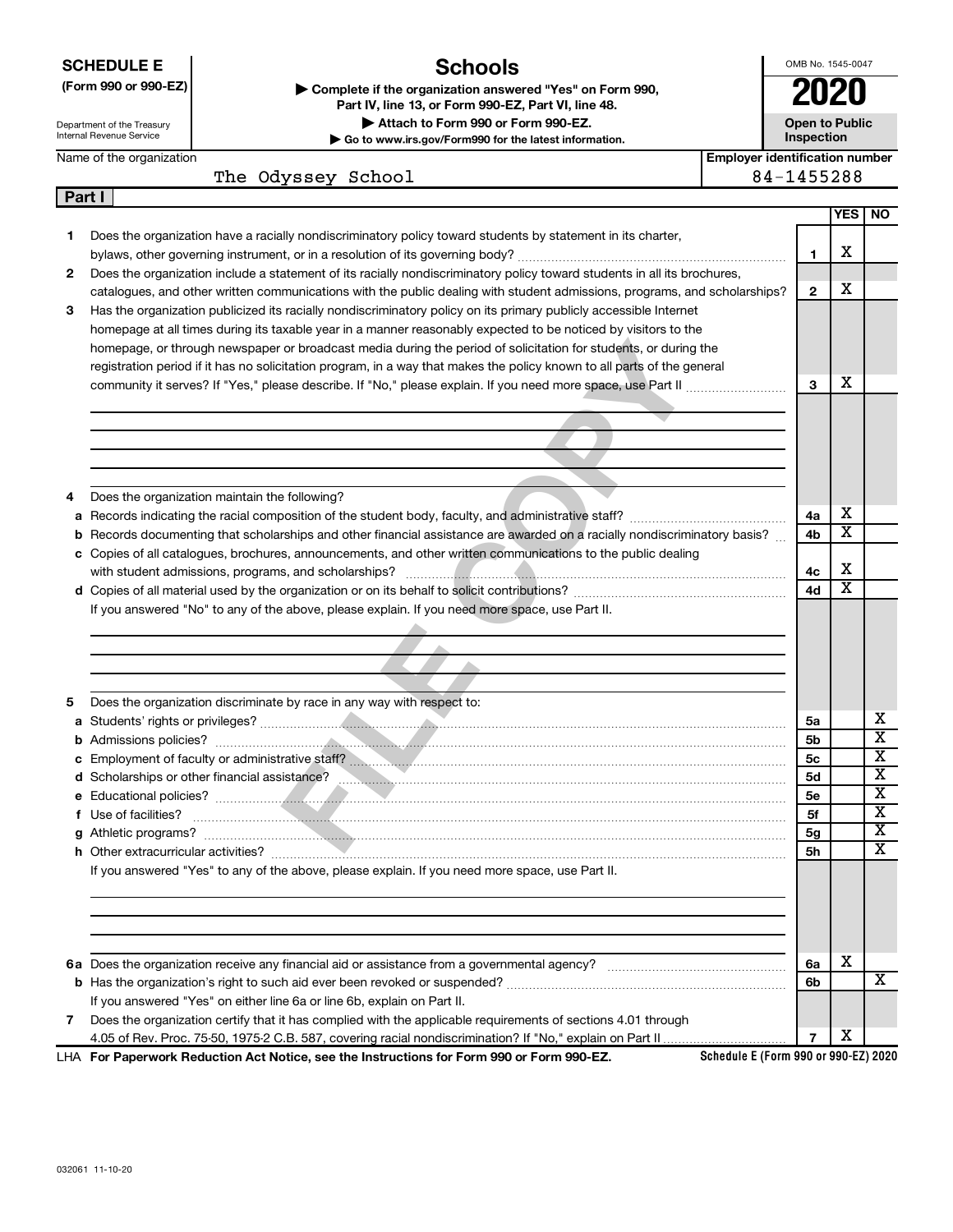| Schedule E (Form 990 or 990-EZ) 2020 The Odyssey School                                                                 | 84-1455288 Page 2 |  |
|-------------------------------------------------------------------------------------------------------------------------|-------------------|--|
| <b>Part II</b><br>Supplemental Information. Provide the explanations required by Part I, lines 3, 4d, 5h, 6b, and 7, as |                   |  |
| applicable. Also provide any other additional information.                                                              |                   |  |
| Line 6 - Explanation of Government Financial Aid:                                                                       |                   |  |
| The School receives grant and PPR funding from the Colorado Department of                                               |                   |  |
| Education and grant funding from the Denver Public School District.                                                     |                   |  |
|                                                                                                                         |                   |  |
|                                                                                                                         |                   |  |
|                                                                                                                         |                   |  |
|                                                                                                                         |                   |  |
|                                                                                                                         |                   |  |
|                                                                                                                         |                   |  |
|                                                                                                                         |                   |  |
|                                                                                                                         |                   |  |
|                                                                                                                         |                   |  |
|                                                                                                                         |                   |  |
|                                                                                                                         |                   |  |
|                                                                                                                         |                   |  |
|                                                                                                                         |                   |  |
|                                                                                                                         |                   |  |
|                                                                                                                         |                   |  |
|                                                                                                                         |                   |  |
|                                                                                                                         |                   |  |
|                                                                                                                         |                   |  |
|                                                                                                                         |                   |  |
|                                                                                                                         |                   |  |
|                                                                                                                         |                   |  |
|                                                                                                                         |                   |  |
|                                                                                                                         |                   |  |
|                                                                                                                         |                   |  |
|                                                                                                                         |                   |  |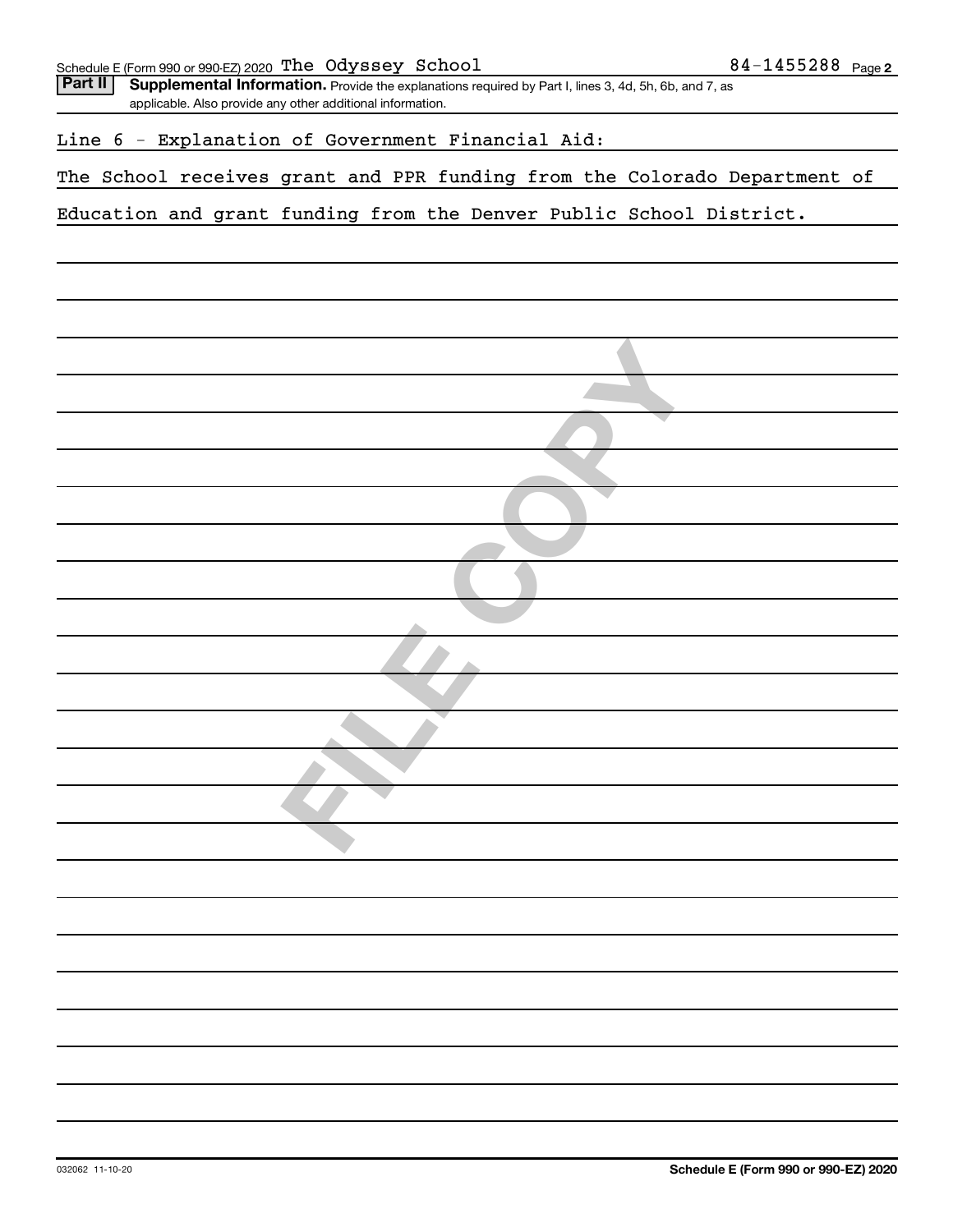| <b>SCHEDULE G</b>                                            |                                                                                                                                                                                                                                                                                                                                                                                                                                                                                      | <b>Supplemental Information Regarding Fundraising or Gaming Activities</b>                                                                                                                                                                           |      |                                                                            |                                      |            |                                                                            | OMB No. 1545-0047                                       |  |  |
|--------------------------------------------------------------|--------------------------------------------------------------------------------------------------------------------------------------------------------------------------------------------------------------------------------------------------------------------------------------------------------------------------------------------------------------------------------------------------------------------------------------------------------------------------------------|------------------------------------------------------------------------------------------------------------------------------------------------------------------------------------------------------------------------------------------------------|------|----------------------------------------------------------------------------|--------------------------------------|------------|----------------------------------------------------------------------------|---------------------------------------------------------|--|--|
| (Form 990 or 990-EZ)                                         | Complete if the organization answered "Yes" on Form 990, Part IV, line 17, 18, or 19, or if the<br>organization entered more than \$15,000 on Form 990-EZ, line 6a.                                                                                                                                                                                                                                                                                                                  |                                                                                                                                                                                                                                                      |      |                                                                            |                                      |            |                                                                            |                                                         |  |  |
| Department of the Treasury                                   | Attach to Form 990 or Form 990-EZ.                                                                                                                                                                                                                                                                                                                                                                                                                                                   |                                                                                                                                                                                                                                                      |      |                                                                            |                                      |            |                                                                            | <b>Open to Public</b>                                   |  |  |
| Internal Revenue Service                                     |                                                                                                                                                                                                                                                                                                                                                                                                                                                                                      | ► Go to www.irs.gov/Form990 for instructions and the latest information.                                                                                                                                                                             |      |                                                                            |                                      |            |                                                                            | Inspection                                              |  |  |
| Name of the organization<br>The Odyssey School               |                                                                                                                                                                                                                                                                                                                                                                                                                                                                                      |                                                                                                                                                                                                                                                      |      |                                                                            |                                      | 84-1455288 | <b>Employer identification number</b>                                      |                                                         |  |  |
| Part I                                                       | required to complete this part.                                                                                                                                                                                                                                                                                                                                                                                                                                                      | Fundraising Activities. Complete if the organization answered "Yes" on Form 990, Part IV, line 17. Form 990-EZ filers are not                                                                                                                        |      |                                                                            |                                      |            |                                                                            |                                                         |  |  |
| a<br>b<br>c<br>d                                             | 1 Indicate whether the organization raised funds through any of the following activities. Check all that apply.<br>Mail solicitations<br>Solicitation of non-government grants<br>e<br>Solicitation of government grants<br>Internet and email solicitations<br>f<br>Phone solicitations<br>Special fundraising events<br>g<br>In-person solicitations<br>2 a Did the organization have a written or oral agreement with any individual (including officers, directors, trustees, or |                                                                                                                                                                                                                                                      |      |                                                                            |                                      |            |                                                                            |                                                         |  |  |
| compensated at least \$5,000 by the organization.            |                                                                                                                                                                                                                                                                                                                                                                                                                                                                                      | key employees listed in Form 990, Part VII) or entity in connection with professional fundraising services?<br>b If "Yes," list the 10 highest paid individuals or entities (fundraisers) pursuant to agreements under which the fundraiser is to be |      |                                                                            |                                      |            |                                                                            | Yes<br><b>No</b>                                        |  |  |
| (i) Name and address of individual<br>or entity (fundraiser) |                                                                                                                                                                                                                                                                                                                                                                                                                                                                                      | (ii) Activity                                                                                                                                                                                                                                        |      | (iii) Did<br>fundraiser<br>have custody<br>or control of<br>contributions? | (iv) Gross receipts<br>from activity |            | (v) Amount paid<br>to (or retained by)<br>fundraiser<br>listed in col. (i) | (vi) Amount paid<br>to (or retained by)<br>organization |  |  |
|                                                              |                                                                                                                                                                                                                                                                                                                                                                                                                                                                                      |                                                                                                                                                                                                                                                      | Yes. | <b>No</b>                                                                  |                                      |            |                                                                            |                                                         |  |  |
|                                                              |                                                                                                                                                                                                                                                                                                                                                                                                                                                                                      |                                                                                                                                                                                                                                                      |      |                                                                            |                                      |            |                                                                            |                                                         |  |  |
|                                                              |                                                                                                                                                                                                                                                                                                                                                                                                                                                                                      |                                                                                                                                                                                                                                                      |      |                                                                            |                                      |            |                                                                            |                                                         |  |  |
|                                                              |                                                                                                                                                                                                                                                                                                                                                                                                                                                                                      |                                                                                                                                                                                                                                                      |      |                                                                            |                                      |            |                                                                            |                                                         |  |  |
|                                                              |                                                                                                                                                                                                                                                                                                                                                                                                                                                                                      |                                                                                                                                                                                                                                                      |      |                                                                            |                                      |            |                                                                            |                                                         |  |  |
|                                                              |                                                                                                                                                                                                                                                                                                                                                                                                                                                                                      |                                                                                                                                                                                                                                                      |      |                                                                            |                                      |            |                                                                            |                                                         |  |  |
|                                                              |                                                                                                                                                                                                                                                                                                                                                                                                                                                                                      |                                                                                                                                                                                                                                                      |      |                                                                            |                                      |            |                                                                            |                                                         |  |  |
|                                                              |                                                                                                                                                                                                                                                                                                                                                                                                                                                                                      |                                                                                                                                                                                                                                                      |      |                                                                            |                                      |            |                                                                            |                                                         |  |  |
|                                                              |                                                                                                                                                                                                                                                                                                                                                                                                                                                                                      |                                                                                                                                                                                                                                                      |      |                                                                            |                                      |            |                                                                            |                                                         |  |  |
|                                                              |                                                                                                                                                                                                                                                                                                                                                                                                                                                                                      |                                                                                                                                                                                                                                                      |      |                                                                            |                                      |            |                                                                            |                                                         |  |  |
| Total                                                        |                                                                                                                                                                                                                                                                                                                                                                                                                                                                                      |                                                                                                                                                                                                                                                      |      |                                                                            |                                      |            |                                                                            |                                                         |  |  |
| or licensing.                                                |                                                                                                                                                                                                                                                                                                                                                                                                                                                                                      | 3 List all states in which the organization is registered or licensed to solicit contributions or has been notified it is exempt from registration                                                                                                   |      |                                                                            |                                      |            |                                                                            |                                                         |  |  |
|                                                              |                                                                                                                                                                                                                                                                                                                                                                                                                                                                                      |                                                                                                                                                                                                                                                      |      |                                                                            |                                      |            |                                                                            |                                                         |  |  |
|                                                              |                                                                                                                                                                                                                                                                                                                                                                                                                                                                                      |                                                                                                                                                                                                                                                      |      |                                                                            |                                      |            |                                                                            |                                                         |  |  |
|                                                              |                                                                                                                                                                                                                                                                                                                                                                                                                                                                                      |                                                                                                                                                                                                                                                      |      |                                                                            |                                      |            |                                                                            |                                                         |  |  |

**For Paperwork Reduction Act Notice, see the Instructions for Form 990 or 990-EZ. Schedule G (Form 990 or 990-EZ) 2020** LHA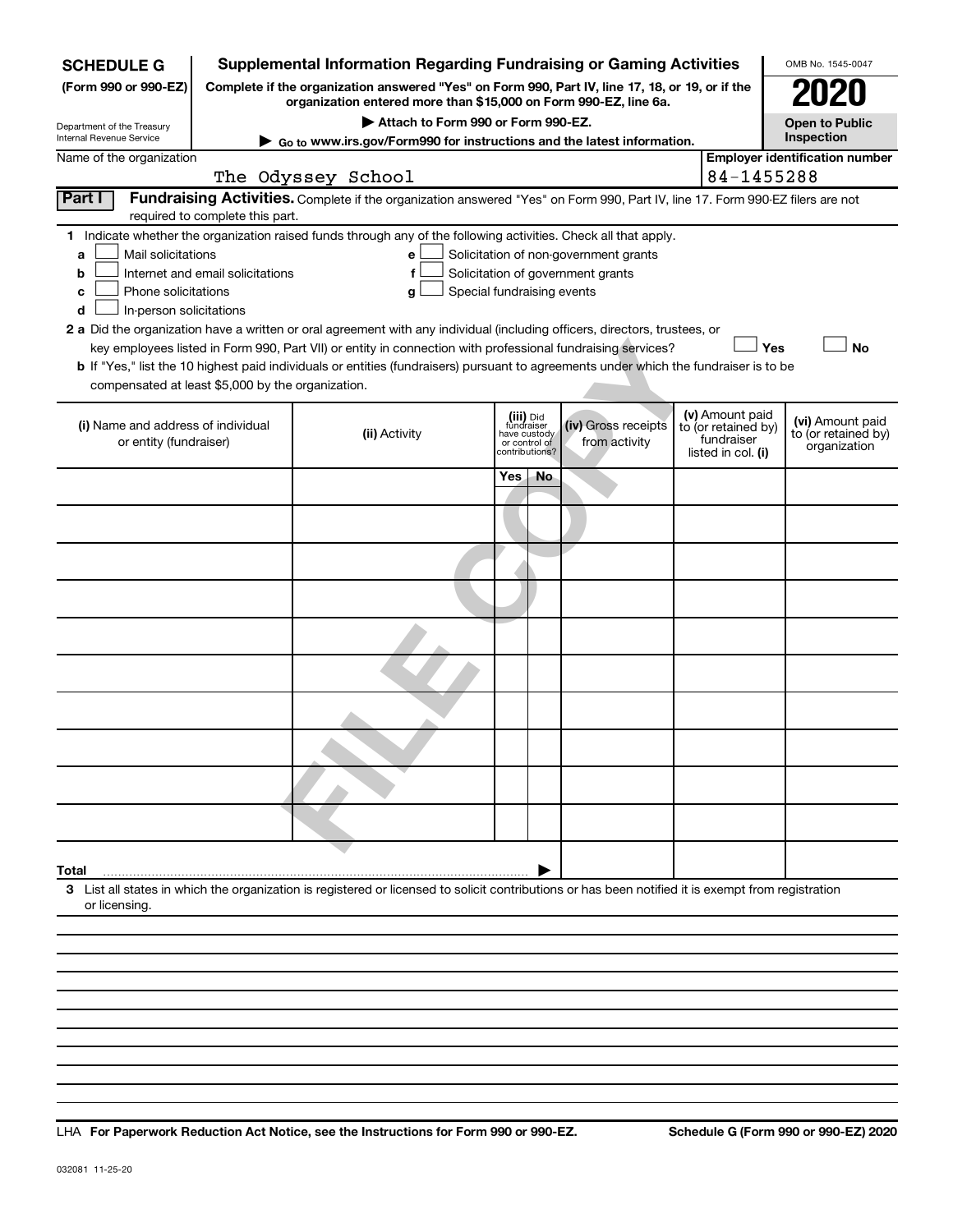#### Schedule G (Form 990 or 990-EZ) 2020 'Frie Cayssey School states and the control of  $84-1455288$  Page The Odyssey School 84-1455288

84-1455288 Page 2

| Part II   Fundraising Events. Complete if the organization answered "Yes" on Form 990, Part IV, line 18, or reported more than \$15,000   |
|-------------------------------------------------------------------------------------------------------------------------------------------|
| of fundraising event contributions and gross income on Form 990-EZ, lines 1 and 6b. List events with gross receipts greater than \$5,000. |

|                        |    | ו ומחמומוסווק כלכות סטותווסמתטוס מחמ קוססס וחסטות טוו ו סווח ססט בב, ווונס ד מחמ טט. בוסג כלכותס אחתו קוססס וכסכוףנס קוסמכו מומח קס,טטט.                                                                                                  |                |                                                  |                          |                                                     |
|------------------------|----|-------------------------------------------------------------------------------------------------------------------------------------------------------------------------------------------------------------------------------------------|----------------|--------------------------------------------------|--------------------------|-----------------------------------------------------|
|                        |    |                                                                                                                                                                                                                                           | (a) Event $#1$ | $(b)$ Event #2                                   | (c) Other events<br>None | (d) Total events<br>(add col. (a) through           |
|                        |    |                                                                                                                                                                                                                                           | Auction        |                                                  |                          | col. (c)                                            |
|                        |    |                                                                                                                                                                                                                                           | (event type)   | (event type)                                     | (total number)           |                                                     |
| Revenue                | 1. |                                                                                                                                                                                                                                           | 52,881.        |                                                  |                          | 52,881.                                             |
|                        |    |                                                                                                                                                                                                                                           |                |                                                  |                          |                                                     |
|                        | 3  | Gross income (line 1 minus line 2)                                                                                                                                                                                                        | 52,881.        |                                                  |                          | 52,881.                                             |
|                        |    |                                                                                                                                                                                                                                           |                |                                                  |                          |                                                     |
|                        | 5  |                                                                                                                                                                                                                                           |                |                                                  |                          |                                                     |
|                        | 6  |                                                                                                                                                                                                                                           |                |                                                  |                          |                                                     |
| Direct Expenses        | 7  | Food and beverages                                                                                                                                                                                                                        |                |                                                  |                          |                                                     |
|                        |    |                                                                                                                                                                                                                                           |                |                                                  |                          |                                                     |
|                        | 8  |                                                                                                                                                                                                                                           | 6,475.         |                                                  |                          | 6,475.                                              |
|                        | 9  | 10 Direct expense summary. Add lines 4 through 9 in column (d)                                                                                                                                                                            |                |                                                  |                          | 6,475.                                              |
|                        |    |                                                                                                                                                                                                                                           |                |                                                  |                          | 46,406.                                             |
| Part III               |    | Gaming. Complete if the organization answered "Yes" on Form 990, Part IV, line 19, or reported more than                                                                                                                                  |                |                                                  |                          |                                                     |
|                        |    | \$15,000 on Form 990-EZ, line 6a.                                                                                                                                                                                                         |                |                                                  |                          |                                                     |
| Revenue                |    |                                                                                                                                                                                                                                           | (a) Bingo      | (b) Pull tabs/instant<br>bingo/progressive bingo | (c) Other gaming         | (d) Total gaming (add<br>col. (a) through col. (c)) |
|                        |    |                                                                                                                                                                                                                                           |                |                                                  |                          |                                                     |
|                        |    |                                                                                                                                                                                                                                           |                |                                                  |                          |                                                     |
|                        | 3  |                                                                                                                                                                                                                                           |                |                                                  |                          |                                                     |
| <b>Direct Expenses</b> | 4  |                                                                                                                                                                                                                                           |                |                                                  |                          |                                                     |
|                        |    |                                                                                                                                                                                                                                           |                |                                                  |                          |                                                     |
|                        | 6  |                                                                                                                                                                                                                                           | Yes<br>%<br>No | Yes<br>%<br>No                                   | Yes<br>%<br>No           |                                                     |
|                        | 7  | Direct expense summary. Add lines 2 through 5 in column (d)                                                                                                                                                                               |                |                                                  |                          |                                                     |
|                        | 8  |                                                                                                                                                                                                                                           |                |                                                  |                          |                                                     |
| 9                      |    | Enter the state(s) in which the organization conducts gaming activities:<br><b>b</b> If "No," explain:                                                                                                                                    |                |                                                  |                          | Yes<br>No                                           |
|                        |    | <b>b</b> If "Yes," explain: <u>contract and a set of the set of the set of the set of the set of the set of the set of the set of the set of the set of the set of the set of the set of the set of the set of the set of the set of </u> |                |                                                  |                          | Yes<br>No                                           |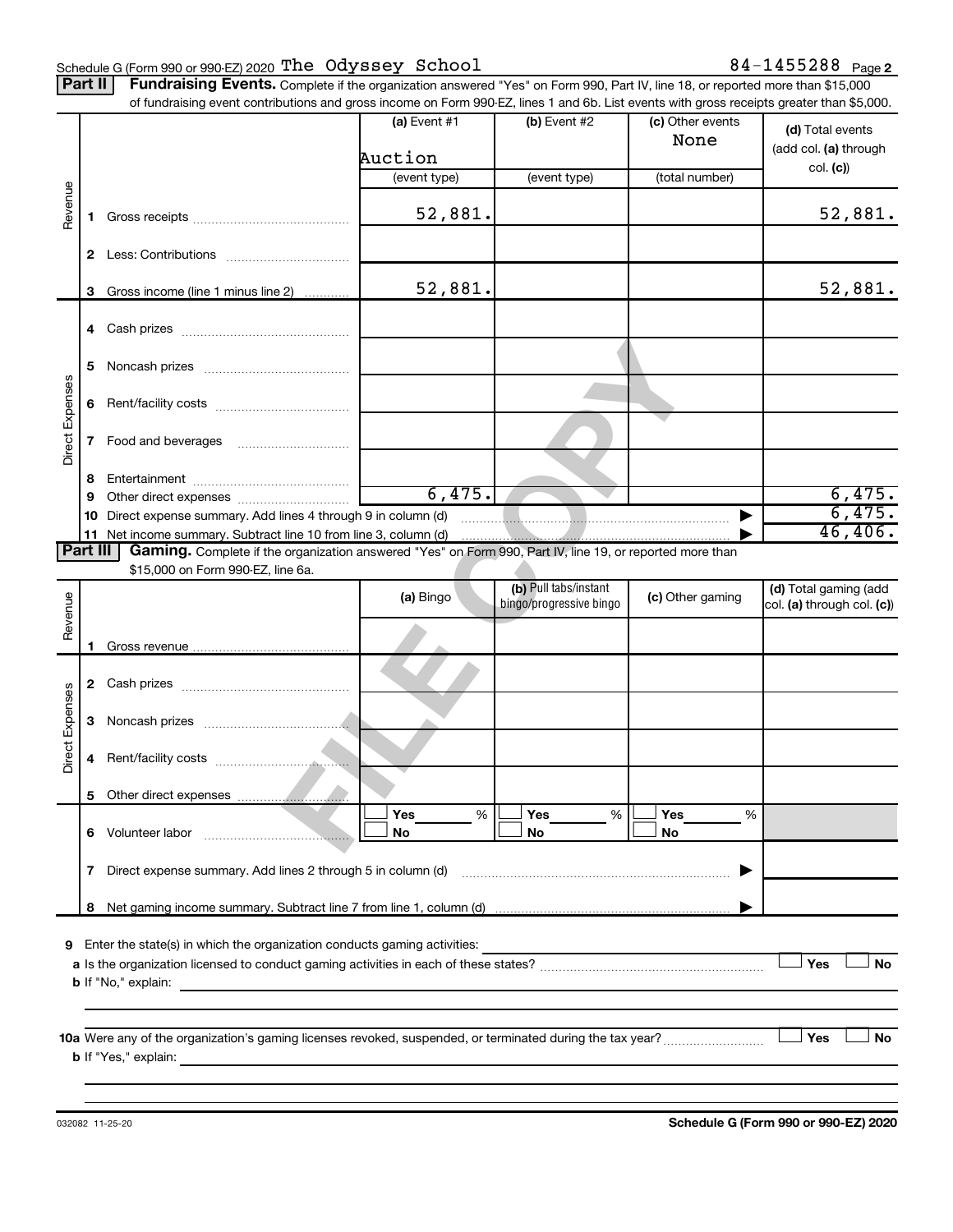|    | Schedule G (Form 990 or 990-EZ) 2020 The $Odyssey$ School                                                                                                                                                                                                          | 84-1455288 |                 |     | Page 3    |
|----|--------------------------------------------------------------------------------------------------------------------------------------------------------------------------------------------------------------------------------------------------------------------|------------|-----------------|-----|-----------|
| 11 |                                                                                                                                                                                                                                                                    |            |                 | Yes | <b>No</b> |
|    | 12 Is the organization a grantor, beneficiary or trustee of a trust, or a member of a partnership or other entity formed                                                                                                                                           |            |                 |     |           |
|    |                                                                                                                                                                                                                                                                    |            |                 | Yes | <b>No</b> |
|    | 13 Indicate the percentage of gaming activity conducted in:                                                                                                                                                                                                        |            |                 |     |           |
|    |                                                                                                                                                                                                                                                                    |            | <b>13a</b>      |     | %         |
|    | <b>b</b> An outside facility <i>www.communicality.communicality.communicality www.communicality.communicality.communicality.com</i>                                                                                                                                |            | 13 <sub>b</sub> |     | %         |
|    | 14 Enter the name and address of the person who prepares the organization's gaming/special events books and records:                                                                                                                                               |            |                 |     |           |
|    | Name $\blacktriangleright$                                                                                                                                                                                                                                         |            |                 |     |           |
|    | Address $\blacktriangleright$                                                                                                                                                                                                                                      |            |                 |     |           |
|    | 15a Does the organization have a contract with a third party from whom the organization receives gaming revenue?                                                                                                                                                   |            |                 | Yes | <b>No</b> |
|    | <b>b</b> If "Yes," enter the amount of gaming revenue received by the organization $\triangleright$ \$<br>and the amount<br>of gaming revenue retained by the third party $\triangleright$ \$                                                                      |            |                 |     |           |
|    | c If "Yes," enter name and address of the third party:                                                                                                                                                                                                             |            |                 |     |           |
|    | <u>and the contract of the contract of the contract of the contract of the contract of the contract of the contract of the contract of the contract of the contract of the contract of the contract of the contract of the contr</u><br>Name $\blacktriangleright$ |            |                 |     |           |
|    | Address $\blacktriangleright$                                                                                                                                                                                                                                      |            |                 |     |           |
|    | 16 Gaming manager information:                                                                                                                                                                                                                                     |            |                 |     |           |
|    | Name $\blacktriangleright$                                                                                                                                                                                                                                         |            |                 |     |           |
|    | Gaming manager compensation $\triangleright$ \$                                                                                                                                                                                                                    |            |                 |     |           |
|    | Description of services provided $\blacktriangleright$                                                                                                                                                                                                             |            |                 |     |           |
|    |                                                                                                                                                                                                                                                                    |            |                 |     |           |
|    | Director/officer<br>Employee<br>Independent contractor                                                                                                                                                                                                             |            |                 |     |           |
|    | <b>17</b> Mandatory distributions:                                                                                                                                                                                                                                 |            |                 |     |           |
|    | a Is the organization required under state law to make charitable distributions from the gaming proceeds to                                                                                                                                                        |            |                 |     |           |
|    | $\overline{\phantom{a}}$ Yes<br>retain the state gaming license?                                                                                                                                                                                                   |            |                 |     | $\Box$ No |
|    | <b>b</b> Enter the amount of distributions required under state law to be distributed to other exempt organizations or spent in the                                                                                                                                |            |                 |     |           |
|    | organization's own exempt activities during the tax year $\triangleright$ \$                                                                                                                                                                                       |            |                 |     |           |
|    | Supplemental Information. Provide the explanations required by Part I, line 2b, columns (iii) and (v); and Part III, lines 9, 9b, 10b,<br> Part IV                                                                                                                 |            |                 |     |           |
|    | 15b, 15c, 16, and 17b, as applicable. Also provide any additional information. See instructions.                                                                                                                                                                   |            |                 |     |           |
|    |                                                                                                                                                                                                                                                                    |            |                 |     |           |
|    |                                                                                                                                                                                                                                                                    |            |                 |     |           |
|    |                                                                                                                                                                                                                                                                    |            |                 |     |           |
|    |                                                                                                                                                                                                                                                                    |            |                 |     |           |
|    |                                                                                                                                                                                                                                                                    |            |                 |     |           |
|    |                                                                                                                                                                                                                                                                    |            |                 |     |           |
|    |                                                                                                                                                                                                                                                                    |            |                 |     |           |
|    |                                                                                                                                                                                                                                                                    |            |                 |     |           |
|    |                                                                                                                                                                                                                                                                    |            |                 |     |           |
|    |                                                                                                                                                                                                                                                                    |            |                 |     |           |
|    |                                                                                                                                                                                                                                                                    |            |                 |     |           |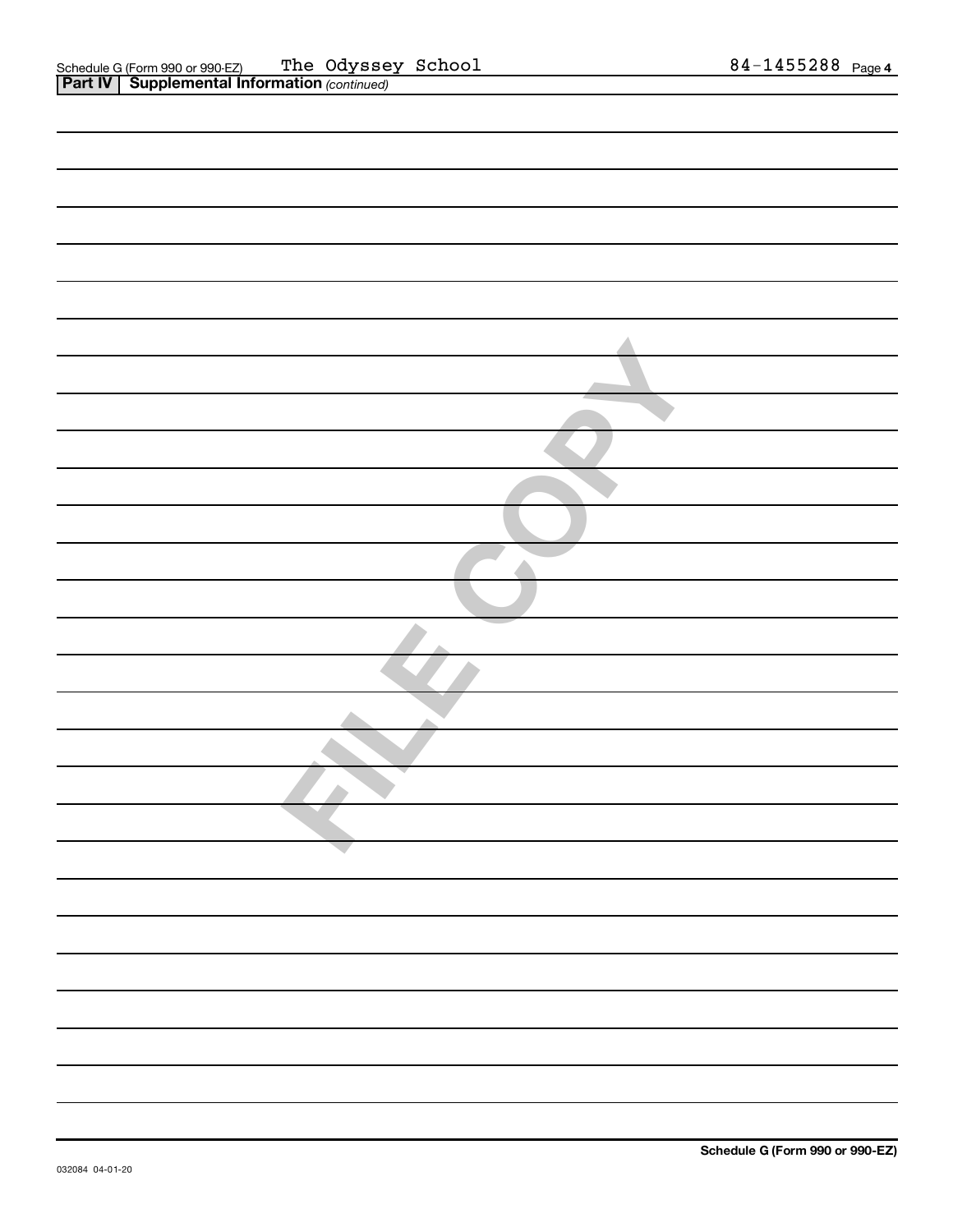**(Form 990 or 990-EZ)**

Department of the Treasury Internal Revenue Service Name of the organization

**Complete to provide information for responses to specific questions on Form 990 or 990-EZ or to provide any additional information. | Attach to Form 990 or 990-EZ. | Go to www.irs.gov/Form990 for the latest information. SCHEDULE O Supplemental Information to Form 990 or 990-EZ 2020**<br>(Form 990 or 990-EZ) Complete to provide information for responses to specific questions on



**Employer identification number**

Form 990, Part I, Line 1

The Odyssey School is a diverse, public, K-8 Expenditionary Learning

School. We teach students how to learn through a focus on academic

achievement, critical thinking and social responsibility, preparing

them for high school and beyond.

Form 990, Part VI, Section B, line 11b:

A copy of Form 990 is provided to the members of the Finance committee for

review. The Chair of the Finance committee presents a review of Form 990

at a Board of Directors meeting prior to filing Form 990.

The Odyssey School

Form 990, Part VI, Section B, Line 12c:

and beyond.<br>
<u>ection B, line 11b:</u><br>
s provided to the members of the Finance<br>
f the Finance committee presents a review<br>
ors meeting prior to filing Form 990.<br>
ection B, Line 12c:<br>
e required to disclose any time an issue<br> All board members are required to disclose any time an issue is voted upon for which they have a conflict of interest and abstain from voting on the issue. Annually, board members sign a conflict of interest statement.

Form 990, Part VI, Section B, Line 15:

The Compensation Committee reviews salary surveys and other comparable

salary information for like positions. The Compensation Committee

discusses the salary and submits a recommendation to the board. The board

approves the authorized salary for the Executive Director in executive

session.

Form 990, Part VI, Section C, Line 19:

The School makes the Form 990, Form 1023, governing documents, conflict of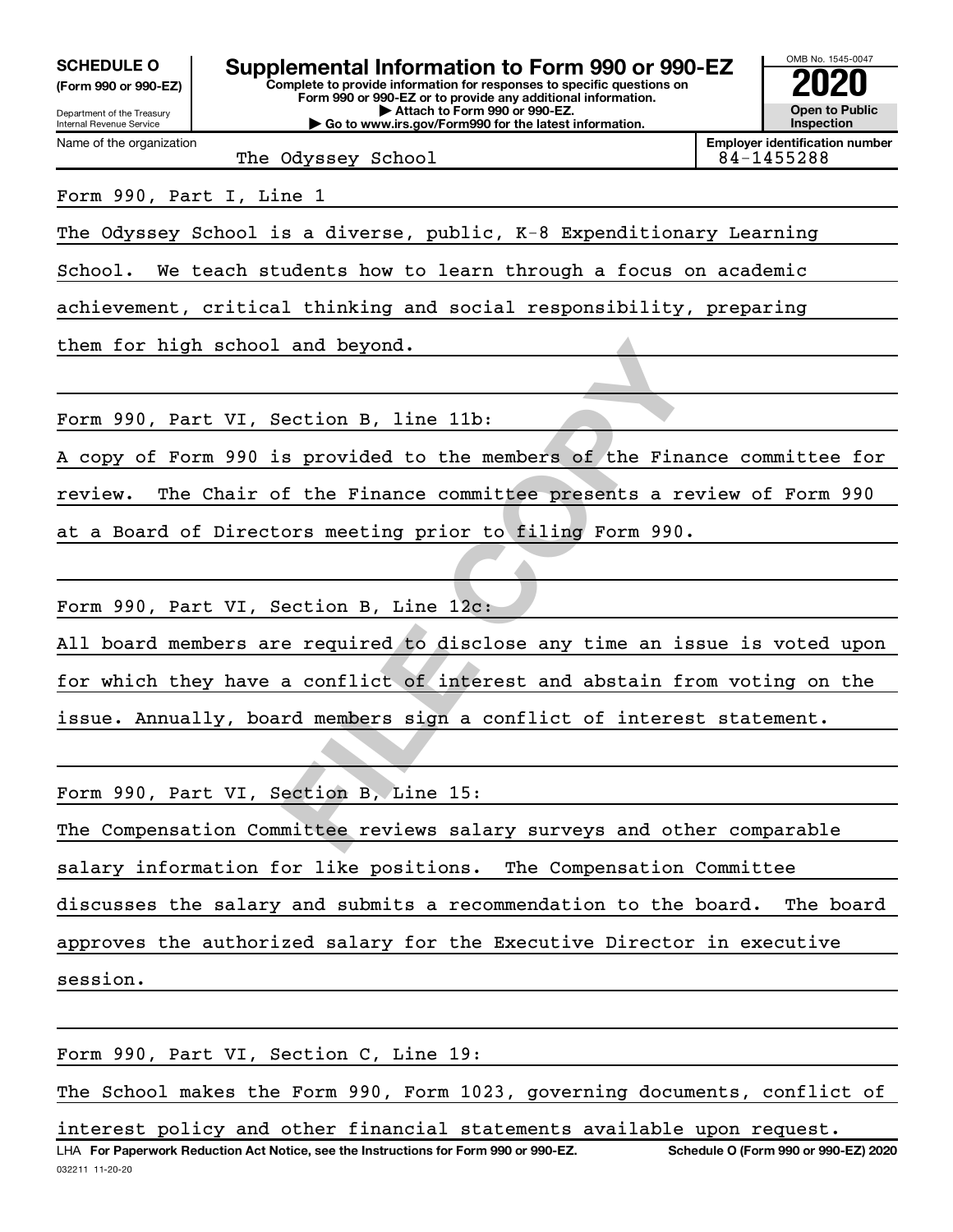| Schedule O (Form 990 or 990-EZ) 2020 | Page <b>2</b>                         |
|--------------------------------------|---------------------------------------|
| Name of the organization             | <b>Emplover identification number</b> |
| The Odyssey School                   | 84-1455288                            |

| Form 990, Part IX, Line 24e, All Other Functional Expenses: |             |
|-------------------------------------------------------------|-------------|
| Educational Services :                                      |             |
| Program service expenses                                    | 29,677.     |
| Management and general expenses                             | 5,237.      |
| Fundraising expenses                                        | 0.          |
| Total expenses                                              | 34,914.     |
|                                                             |             |
| Maintenance :                                               |             |
| Program service expenses                                    | 6,360.      |
| Management and general expenses                             | 1,120.      |
| Fundraising expenses                                        | 0.          |
| Total expenses                                              | 7,480.      |
|                                                             |             |
| Food Service Expenses :                                     |             |
| Program service expenses                                    | 1,813.      |
| Management and general expenses                             | 0.          |
| Fundraising expenses                                        | 0.          |
| Total expenses                                              | 1,813.      |
|                                                             |             |
| Pension Accruals<br>$\ddot{\phantom{a}}$                    |             |
| Program service expenses                                    | $-43, 268.$ |
| Management and general expenses                             | $-7,635.$   |
| Fundraising expenses                                        | 0.          |
| Total expenses                                              | $-50,903.$  |
| Total Other Expenses on Form 990, Part IX, line 24e, Col A  | $-6,696.$   |